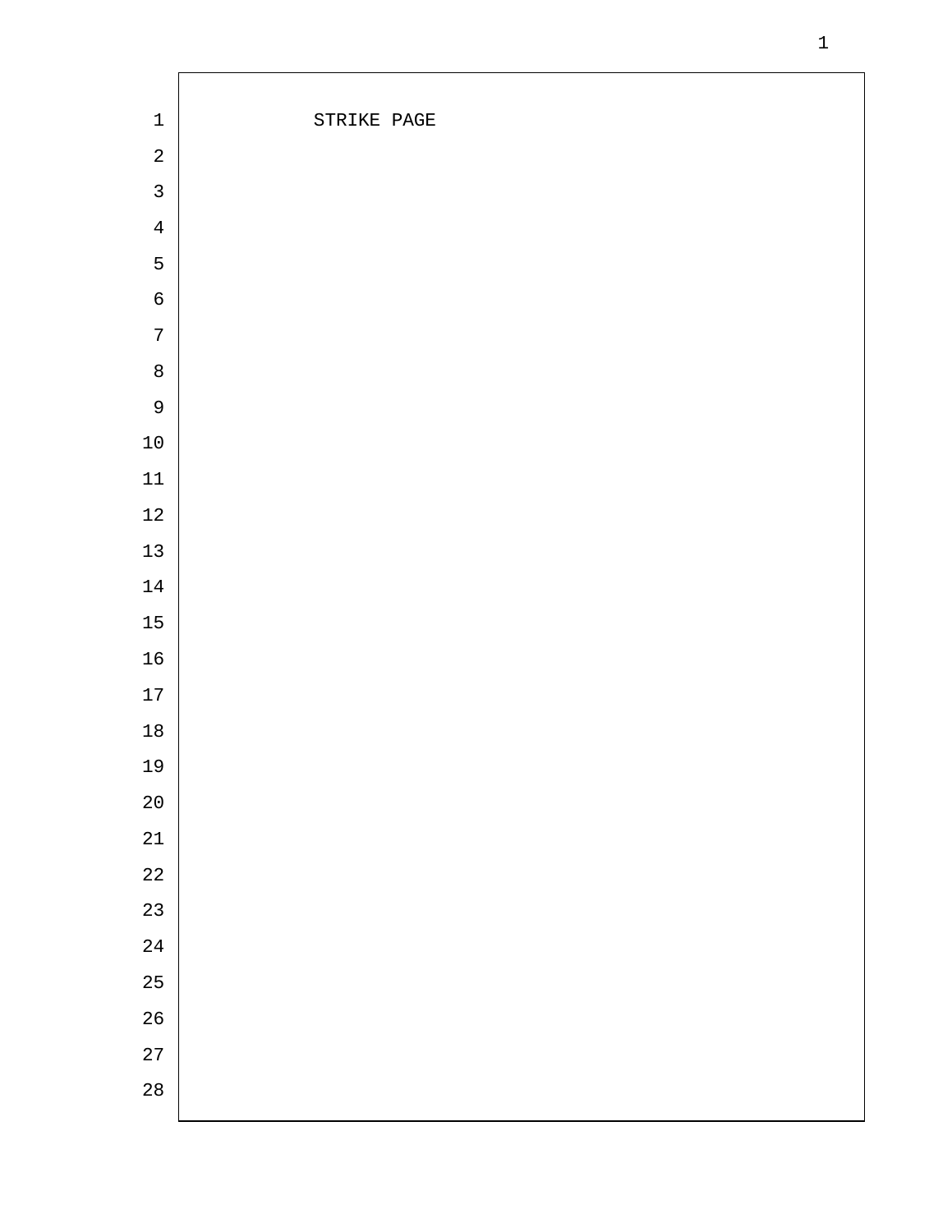1 2 3 4 5 6 7 8 9 10 11 12 13 14 15 16 17 18 19 20 21 22 23 24 25 26 27 28 CASE NUMBER: BC470714 CASE NAME: DUVAL V COUNTY OF LOS ANGELES LOS ANGELES, CALIFORNIA MONDAY, OCTOBER 17, 2016 DEPARTMENT: 89 HON. WILLIAM A. MACLAUGHLIN APPEARANCES: (AS HERETOFORE NOTED.) REPORTER: ELORA DORINI, CSR NO. 13755 TIME: 11:00 A.M. ---OOO--- THE COURT: WE'RE ON THE RECORD. SO WHY DOESN'T SOMEONE BRING ME UP TO DATE WHERE YOU ARE. MR. PARIS: ALL RIGHT. WE WENT THROUGH THE 19-PAGE INDEX OF EXHIBITS. WE'VE COME TO A NUMBER OF STIPULATIONS AND A LARGE NUMBER OF WITHDRAWALS, AS WELL. THE COURT: ALL RIGHT. MR. PARIS: SO AT THIS POINT, I GUESS, I'LL JUST LET YOU KNOW WHAT WE'VE COME TO. STARTING ON PAGE 2, AT EXHIBIT 167, WE'VE AGREED TO PAGE --IDENTIFIED AS 2030. THE COURT: YES. MR. PARIS: GOING TO PAGE 3 AT EXHIBIT 181. THAT IS TO BE WITHDRAWN. THE COURT: EXCUSE ME, JUST ONE SECOND. ON 167, WHICH HAD ONE PAGE IDENTIFIED, WHAT'S HAPPENED TO THAT? MR. PARIS: PAGE 2019 WAS ALREADY RECEIVED,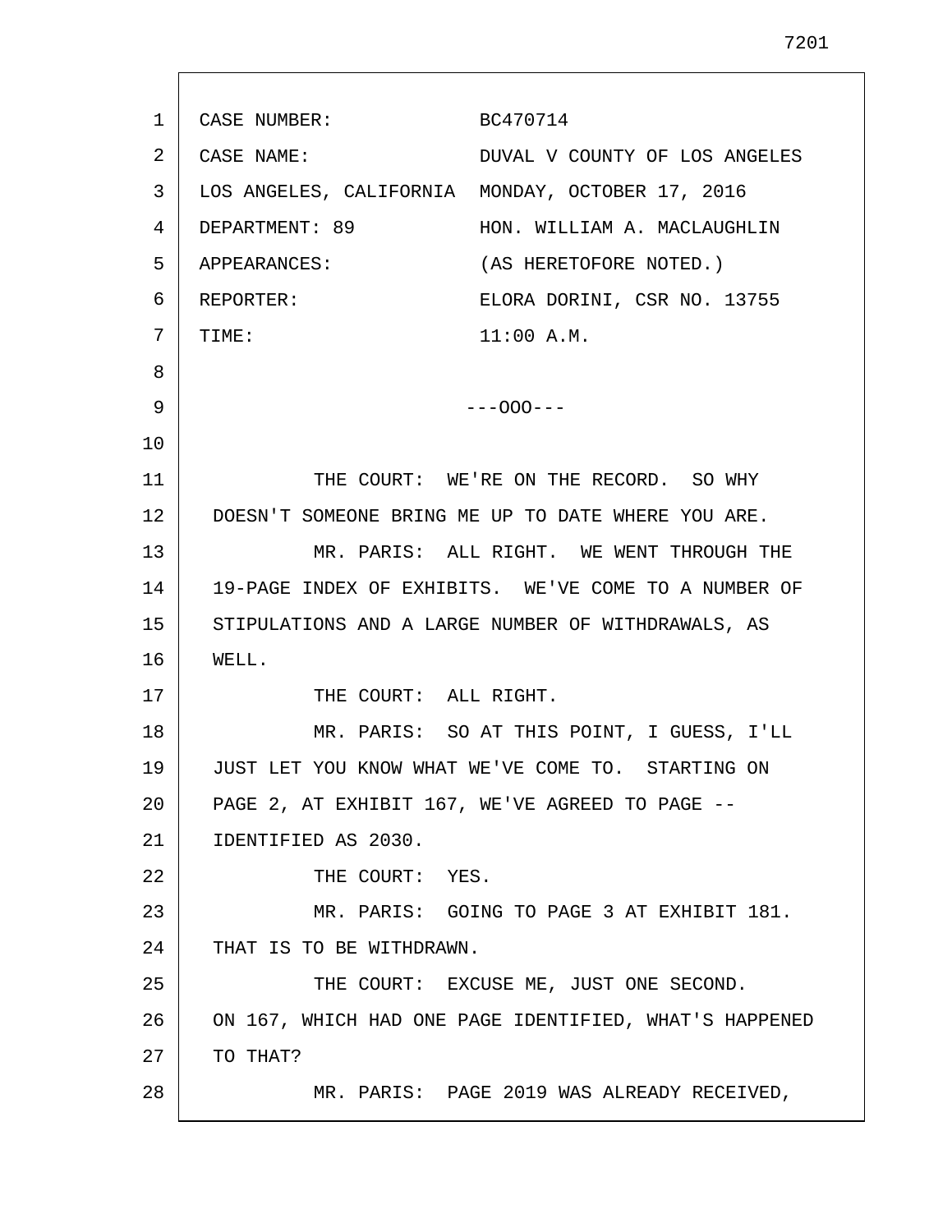1 2 3 4 5 6 7 8 9 10 11 12 13 14 15 16 17 18 19 20 21 22 23 24 25 26 27 28 SUBJECT TO A LIMITING INSTRUCTION. THE COURT: OKAY. MR. PARIS: AND THEN 2030, WE STIPULATED TO ITS ADMISSIBILITY TO BE RECEIVED. THE COURT: STIPULATED WHAT? I'M SORRY. MR. PARIS: TO ITS ADMISSIBILITY AND TO BE RECEIVED. THE COURT: SO IT CAN BE RECEIVED? MR. PARIS: SO IT CAN BE RECEIVED. THE COURT: OKAY. AND NEXT? MR. PARIS: EXHIBIT NUMBER 181. PLAINTIFF WITHDRAWS THE REQUEST AS TO EXHIBIT 181. THE COURT: WITHDRAWN, OKAY. NEXT. MR. PARIS: EXHIBIT NUMBER 183. STIPULATED AS TO ADMISSIBILITY AND ASK TO BE RECEIVED. THE COURT: IT WILL BE RECEIVED. ALL RIGHT. MR. PARIS: EXHIBIT NUMBER 207 ON PAGE 4 OF THE INDEX. STIPULATED AS TO ADMISSIBILITY OF THE BATES RANGE 002732 THROUGH 002750. THE COURT: AND THAT'S STIPULATED AND MAY BE RECEIVED. CORRECT? IS THAT CORRECT? MR. PARIS: THAT'S CORRECT. THE COURT: OKAY. THERE WAS ANOTHER PAGE, 2876, THAT WAS MARKED. MR. PARIS: THAT ONE, THERE IS NO STIPULATION AS TO THAT PAGE. THE COURT: SO IS THAT STILL AT ISSUE, THEN? MR. PARIS: STILL AT ISSUE.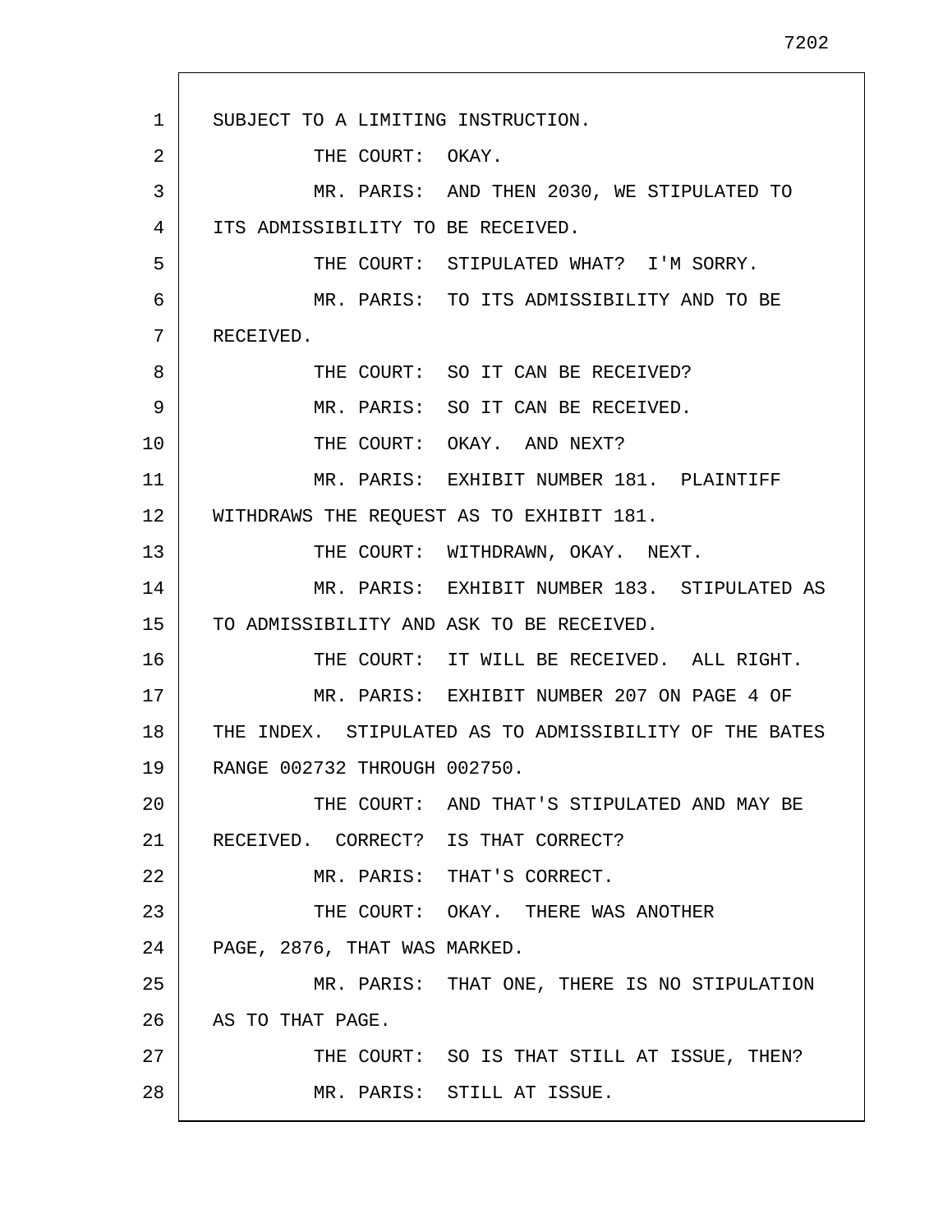1 2 3 4 5 6 7 8 9 10 11 12 13 14 15 16 17 18 19 20 21 22 23 24 25 26 27 28 MR. PRAGER: YOUR HONOR, IF I MAY. THAT'S ONE OF THE DISABILITY EXHIBITS. JUST TO BE CLEAR, TO HELP MR. PARIS FOR A SECOND, WE'VE CATEGORIZED A NUMBER OF DISABILITY EXHIBITS INTO GROUPINGS TO ADDRESS TO THE COURT WHAT MR. PARIS HAS DONE TO OUTLINE THE ISSUES WE'LL NEED THE COURT NEEDS TO ADDRESS AND GIVE US SOME GUIDANCE ON. THE COURT: ALL RIGHT. GO AHEAD, MR. PARIS. MR. PARIS: AS TO EXHIBIT 324, STIPULATE AS TO THE ADMISSIBILITY, AND ASK IT TO BE RECEIVED INTO EVIDENCE. THE COURT: HOLD ON JUST A SECOND. MR. PARIS: 324 IS ONE OF THE EXHIBITS IDENTIFIED IN THE DEPOSITION OF BETH MINOR. THE COURT: ALL RIGHT. AND THAT'S STIPULATED, MAY BE RECEIVED? MR. PARIS: THAT'S CORRECT, YOUR HONOR. THE COURT: OKAY. NEXT. MR. PARIS: EXHIBIT 326 IS ANOTHER EXHIBIT IDENTIFIED IN THE DEPOSITION OF BETH MINOR. STIPULATED AS TO ITS ADMISSIBILITY AND ASKED TO BE RECEIVED. THE COURT: ALL RIGHT. MR. PARIS: EXHIBIT 328. THAT'S TO -- EXHIBIT TO THE CANDIS NELSON DEPOSITION. STIPULATE AS TO ITS ADMISSIBILITY AND ASK TO BE RECEIVED. THE COURT: ALL RIGHT. MR. PARIS: EXHIBIT 339. THAT'S EXHIBIT 12 TO THE DEPOSITION OF CANDIS NELSON. STIPULATE AS TO THE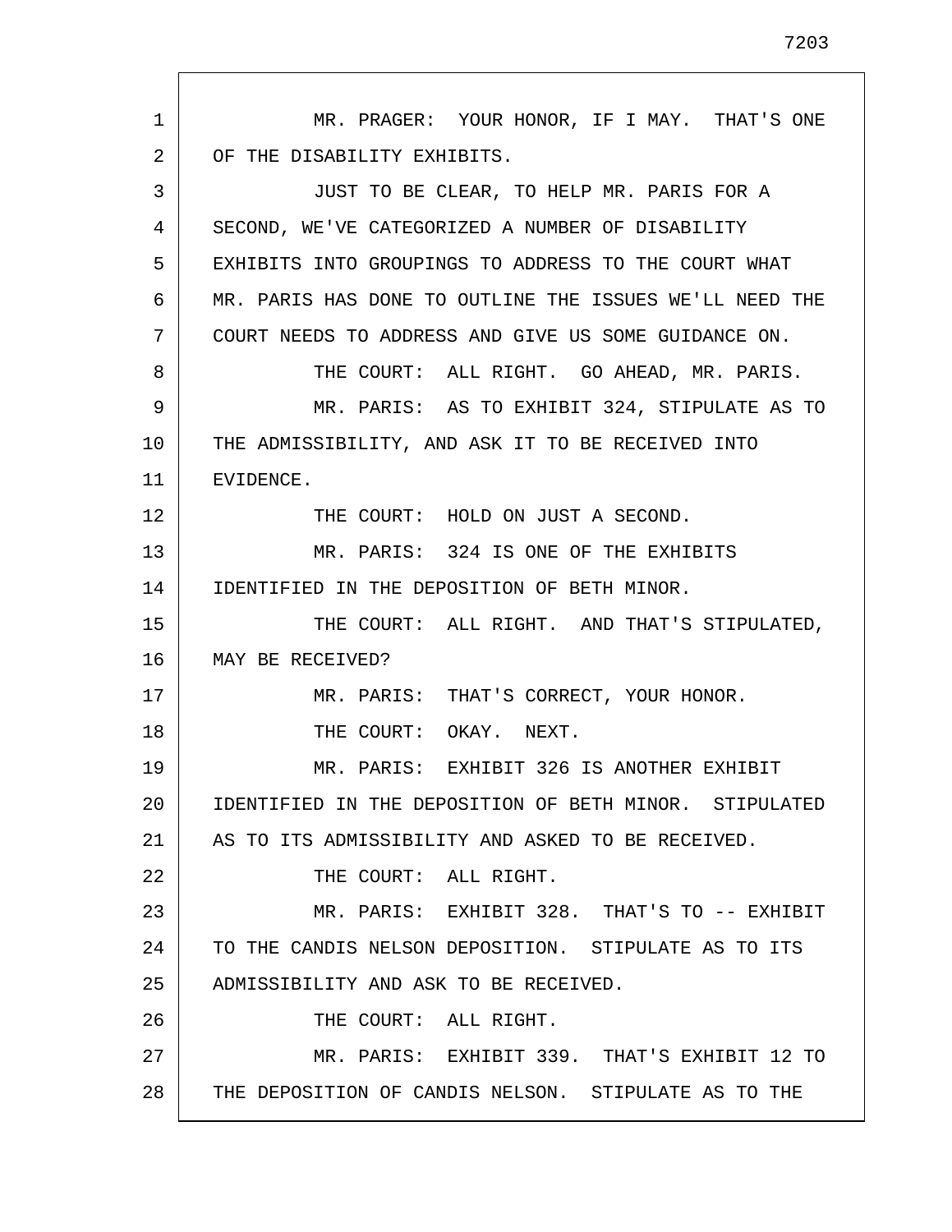1 2 3 4 5 6 7 8 9 10 11 12 13 14 15 16 17 18 19 20 21 22 23 24 25 26 27 28 ADMISSIBILITY AND ASK TO BE RECEIVED. THE COURT: ALL RIGHT. MR. PARIS: EXHIBIT 341 IS -- PLAINTIFF WITHDRAWS THE REQUEST AS TO THAT EXHIBIT. THE COURT: ALL RIGHT. MR. PARIS: EXHIBIT 400. THAT'S EXHIBIT 7 TO THE DEPOSITION OF MUZEYYAN BALABAN. STIPULATE AS TO THE ADMISSIBILITY AND ASK TO BE RECEIVED. THE COURT: ALL RIGHT. BE RECEIVED. MR. PARIS: EXHIBIT 403. THAT'S EXHIBIT NUMBER 10 TO THE DEPOSITION OF MUZEYYAN BALABAN. STIPULATE AS TO ADMISSIBILITY AND ASK TO BE RECEIVED. THE COURT: IT WILL BE RECEIVED. MR. PARIS: EXHIBIT 404, 405, 406, 407, AND 408, ALL OF THOSE. EXHIBITS 11 THROUGH 15 TO THE DEPOSITION OF MUZEYYAN BALABAN. ALL OF THOSE, STIPULATE TO ADMISSIBILITY, AND ASK TO BE RECEIVED. THE COURT: ALL RIGHT. BE RECEIVED. MR. PARIS: EXHIBIT 409. EXHIBIT 16 TO THE DEPOSITION OF MUZEYYAN BALABAN. STIPULATE AS TO ADMISSIBILITY, ASK TO BE RECEIVED. THE COURT: ALL RIGHT. BE RECEIVED. MR. PARIS: EXHIBIT 436, WHICH IS EXHIBIT 15 TO THE DEPOSITION OF KIMBERLY ROGERS. STIPULATE AS TO ADMISSIBILITY AND ASK TO BE RECEIVED. THE COURT: ALL RIGHT. MR. PARIS: EXHIBIT 437, WHICH IS EXHIBIT 16 TO THE DEPOSITION OF KIMBERLY ROGERS. STIPULATE TO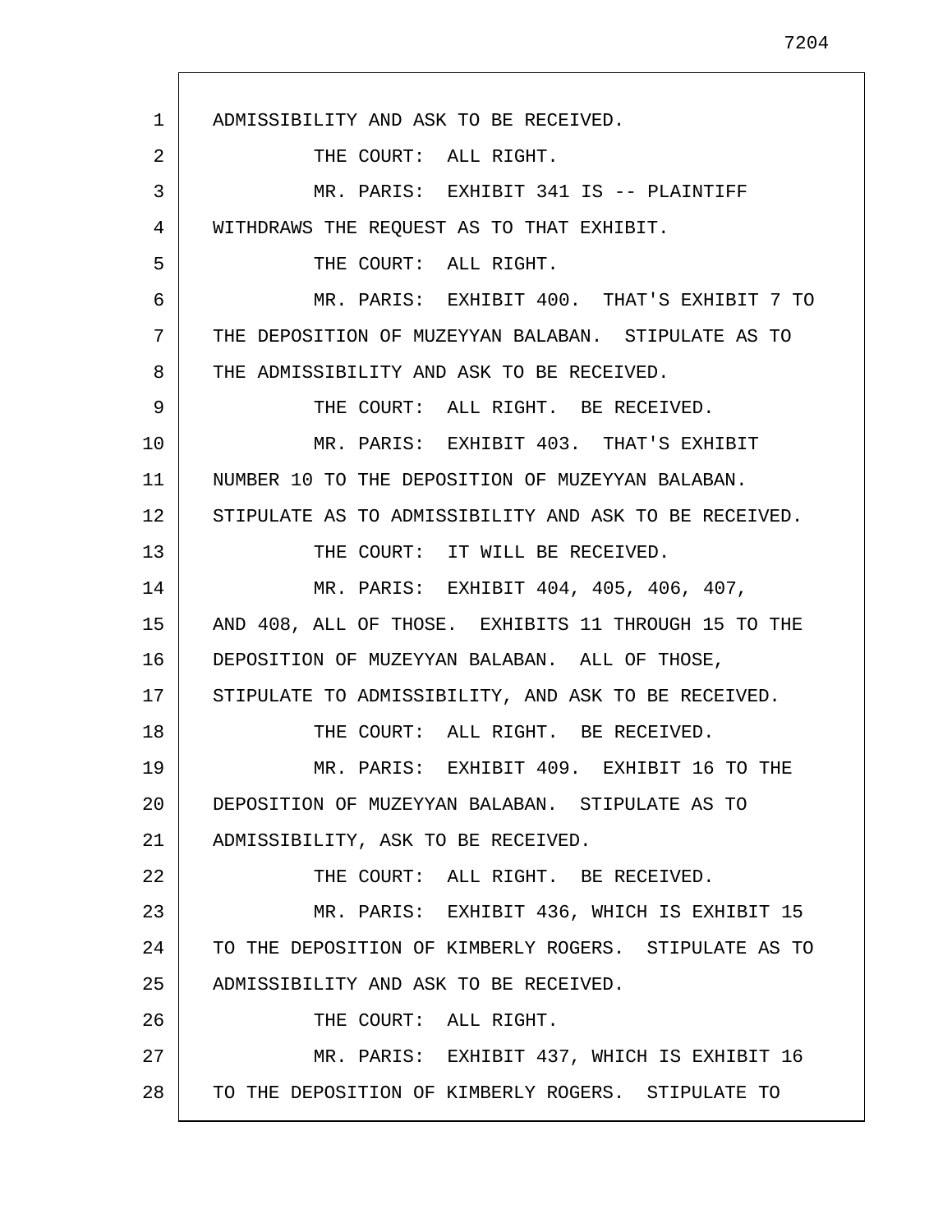1 2 3 4 5 6 7 8 9 10 11 12 13 14 15 16 17 18 19 20 21 22 23 24 25 26 27 28 ADMISSIBILITY AND ASK TO BE RECEIVED. THE COURT: ALL RIGHT. MR. PARIS: EXHIBIT 500. PLAINTIFF WITHDRAWS THE REQUEST AS TO THAT EXHIBIT. THE COURT: ALL RIGHT. WITHDRAWN. MR. PARIS: EXHIBIT 502, WHICH IS EXHIBIT 4 TO THE DEPOSITION OF SANDERS. STIPULATE AS TO ADMISSIBILITY AND ASK TO BE RECEIVED. THE COURT: ALL RIGHT. MR. PARIS: EXHIBIT 533, WHICH IS EXHIBIT 23 TO THE DEPOSITION OF SUSAN PENDER. STIPULATE AS TO ADMISSIBILITY, SUBJECT TO THE LIMITING INSTRUCTION, AND ASK TO BE RECEIVED. THE COURT: OKAY. MR. PARIS: EXHIBIT 537, WHICH IS EXHIBIT 27 TO THE DEPOSITION OF SUSAN PENDER. STIPULATE AS TO ADMISSIBILITY, SUBJECT TO LIMITING INSTRUCTION, AND ASK TO BE RECEIVED. THE COURT: OKAY. MR. PARIS: EXHIBIT 559, WHICH IS EXHIBIT 8 TO THE DEPOSITION OF PINEDO. PLAINTIFF WITHDRAWS THE REQUEST. THE COURT: ALL RIGHT. BE DEEMED WITHDRAWN. MR. PARIS: NEXT ONE I HAVE HERE IS EXHIBIT 708, SPECIFICALLY BATES NUMBER -- THE COURT: EXCUSE ME, THAT'S 708? MR. PARIS: ON THE INDEX, IT'S AT THE BOTTOM OF PAGE 12.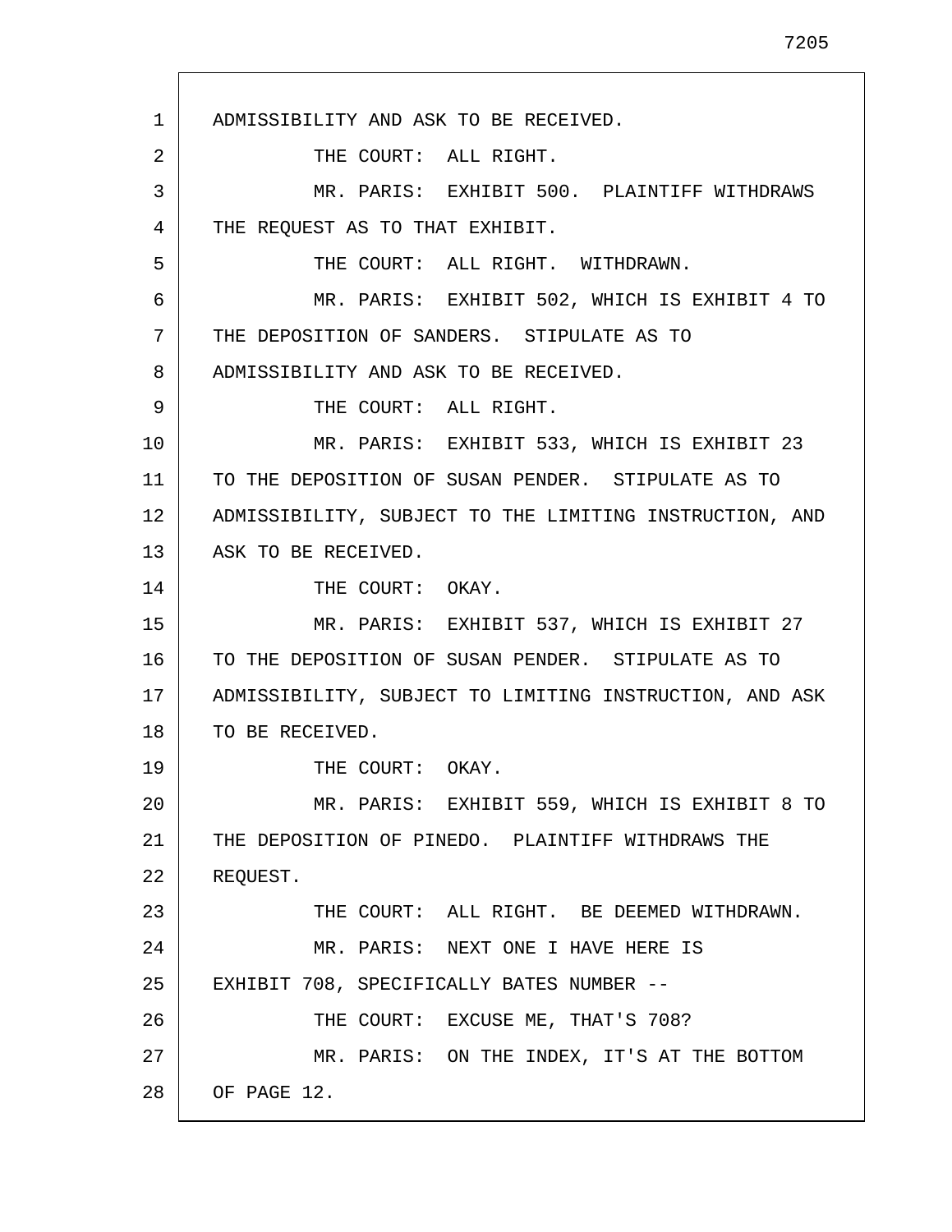| $\mathbf{1}$ | THE COURT: WHAT'S THE EXHIBIT NUMBER?                  |
|--------------|--------------------------------------------------------|
| 2            | MR. PARIS: 708. YES. MY APOLOGIES.                     |
| 3            | THE COURT: GO AHEAD.                                   |
| 4            | MR. PARIS: THE SPECIFIC BATES NUMBER                   |
| 5            | OF 016283, WHICH IS EXHIBIT 4 TO THE DEPOSITION OF     |
| 6            | MICHELLE HOCHSTEIN. STIPULATE AS TO ADMISSIBILITY AND  |
| 7            | ASK TO BE RECEIVED.                                    |
| 8            | THE COURT: ALL RIGHT.                                  |
| 9            | MR. PARIS: THE PORTION OF EXHIBIT 708                  |
| $10 \,$      | SPECIFICALLY IDENTIFIED AS BATES NUMBER 016290         |
| 11           | THROUGH 016291, EXHIBIT 6 TO THE DEPOSITION OF         |
| 12           | MICHELLE HOCHSTEIN. PLAINTIFF WITHDRAWS THE REQUEST AS |
| 13           | TO THAT -- THOSE BATES.                                |
| 14           | THE COURT: ALL RIGHT. BE DEEMED WITHDRAWN.             |
| 15           | MR. PARIS: EXHIBIT 710. SPECIFIC BATES                 |
| 16           | NUMBERS 017043 THROUGH 017044. PLAINTIFF WITHDRAWS THE |
| 17           | REQUEST AS TO THOSE SPECIFIC.                          |
| 18           | THE COURT: WILL BE DEEMED WITHDRAWN.                   |
| 19           | MR. PARIS: EXHIBIT 719, WITH THE SPECIFIC              |
| 20           | BATES RANGE 019387 THROUGH 019388, EXHIBIT 6 TO THE    |
| 21           | DEPOSITION OF VICTORIA SCHEELE. STIPULATE AS TO        |
| 22           | ADMISSIBILITY AND ASK TO BE RECEIVED.                  |
| 23           | THE COURT: ALL RIGHT. BE RECEIVED.                     |
| 24           | MR. PARIS: EXHIBIT 720, THE SPECIFIC BATES             |
| 25           | RANGE OF 019679 THROUGH 019680, EXHIBIT 12 TO THE      |
| 26           | DEPOSITION OF VICTORIA SCHEELE. PLAINTIFF WITHDRAWS    |
| 27           | THE REQUEST AS TO THAT EXHIBIT.                        |
| 28           | THE COURT: ALL RIGHT. DEEMED WITHDRAWN.                |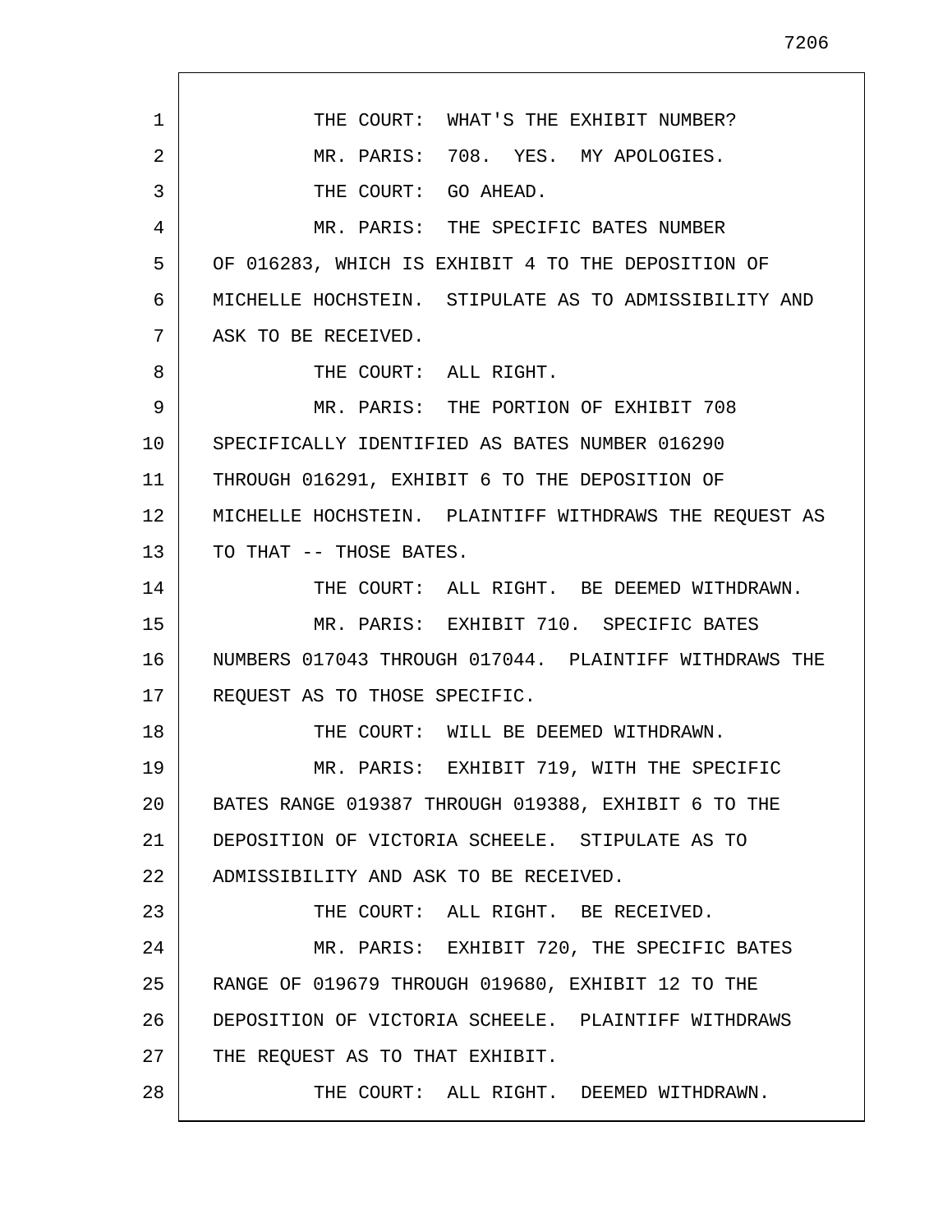1 2 3 4 5 6 7 8 9 10 11 12 13 14 15 16 17 18 19 20 21 22 23 24 25 26 27 28 MR. PARIS: EXHIBITS 765, 766, AND 767. PLAINTIFF WITHDRAWS THE REQUEST AS TO THOSE EXHIBITS. THE COURT: THEY WILL BE DEEMED WITHDRAWN. MR. PARIS: EXHIBITS 785 AND 786 WERE MARKED FOR IDENTIFICATION ONLY. THERE WAS ALREADY A STIPULATION AS TO THEIR ADMISSIBILITY. THEY WERE ALREADY PUBLISHED TO THE JURY DURING DR. ACHAR'S -- THE COURT: ALL RIGHT. SO THOSE ARE RECEIVED. MR. PARIS: THOSE ARE TO BE RECEIVED. EXHIBIT 789, THE PARENTING PAMPHLET, THE OWNER'S MANUAL. THERE WAS TWO IDENTIFIED PAGES. STIPULATE AS TO ADMISSIBILITY AND ASK TO BE RECEIVED. THE COURT: ALL RIGHT. IT WILL BE RECEIVED. MR. PARIS: I BELIEVE THAT'S EVERYTHING FROM THE... THE COURT: 1077.78. MR. PARIS: MY APOLOGIES. ONE MORE. AS TO EXHIBIT 1077 WITH THE SPECIFIC BATES NUMBER 1077.78. STIPULATE AS TO ADMISSIBILITY AND ASK TO BE RECEIVED. THE COURT: ALL RIGHT. BE RECEIVED. MR. PARIS: THERE'S STILL A LARGE OF NUMBER OF EXHIBITS TO BE WITHDRAWN AS DUPLICATIVE. I CAN READ THOSE AT THIS POINT. THE COURT: DO YOU HAVE THOSE NUMBERS? MR. PARIS: I DO, INDEED. THE COURT: LET'S PUT THEM ON THE RECORD, MR. PARIS. YOU'RE DOING WONDERFULLY SO FAR. MR. PARIS: THANK YOU, YOUR HONOR.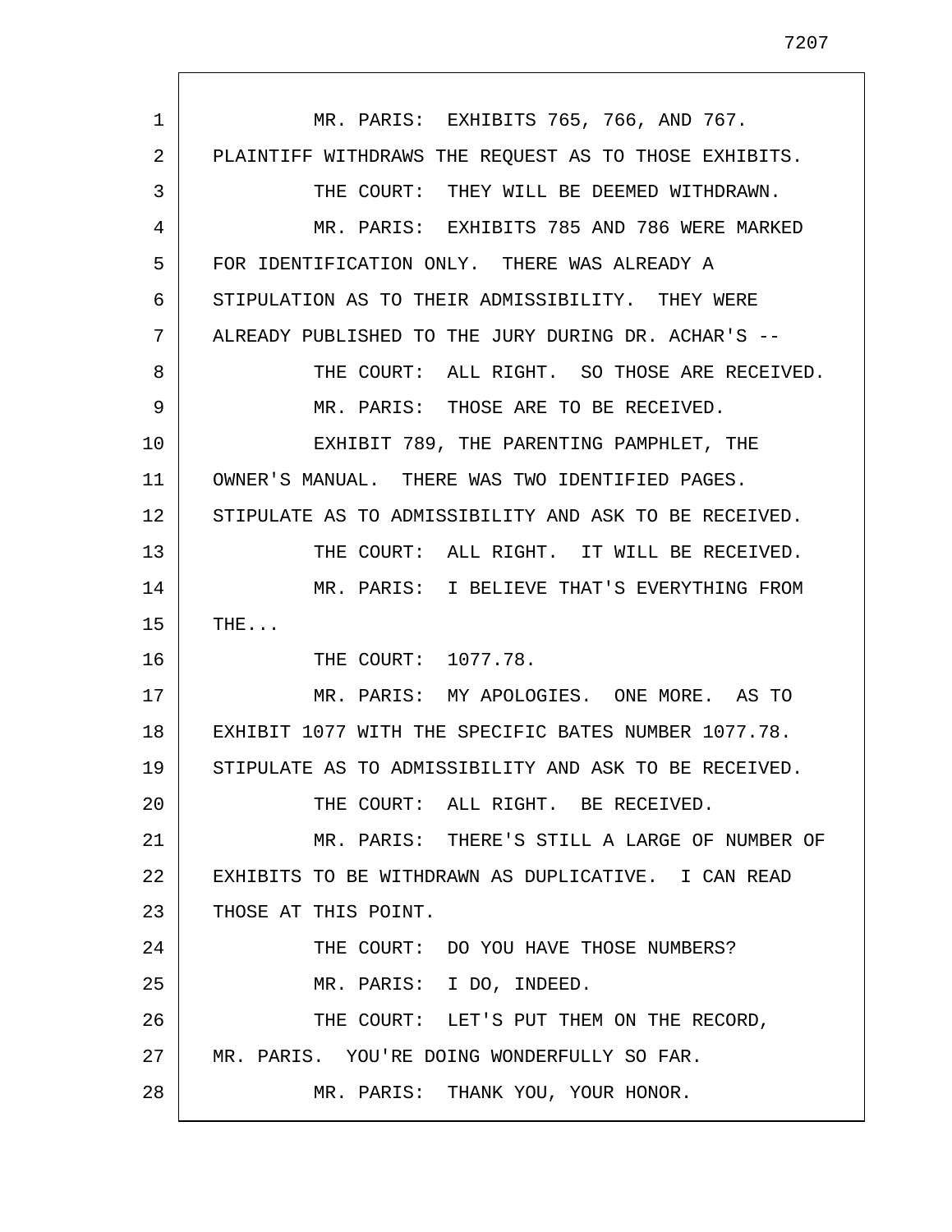1 2 3 4 5 6 7 8 9 10 11 12 13 14 15 16 17 18 19 20 21 22 23 24 25 26 27 28 THE COURT: YOU'RE WELCOME. MR. PARIS: ALL RIGHT. PLAINTIFF WITHDRAWS THE REQUEST AS TO EXHIBITS 248, 260, 262, 263, 264, 325, 331, 332, 334, 335, 336, 337, 338, 340, 366, 377, 381, 382, 383, 386, 387, 399, 402, 425, 443, 444, 453, 458, 488, 489, 491, 494, 495, 499, 504, 512, 516, 517, 558. AND THAT LOOKS TO BE ALL OF THEM. THE COURT: ALL RIGHT. MR. PARIS: ANYTHING THAT'S REMAINING IS STILL IN DISPUTE. THE COURT: ALL RIGHT. WELL, THE -- AS -- MS. SWISS AND MR. GUTERRES, DID YOU FOLLOW MR. PARIS'S RECITATION? MS. SWISS: YES. THE COURT: AND IS IT ACCURATE, AS YOU UNDERSTAND IT? MS. SWISS: YES. THE COURT: ALL RIGHT. SO ALL OF THOSE EXHIBITS WHICH HAVE BEEN WITHDRAWN, WILL BE DEEMED WITHDRAWN. AS FOR THOSE EXHIBITS, WHICH HE HAS RECITED, FOR WHICH THERE IS A STIPULATION THEY BE RECEIVED, WILL BE RECEIVED IN EVIDENCE. SO, MR. PARIS, DO YOU HAVE A LIST OF WHAT'S LEFT? OR ARE WE GOING TO RELY ON THE CLERK TO DO THAT? MR. PARIS: MY APOLOGIES. WE HAD THE CONFERENCE, AS YOU COULD TELL, THIS MORNING. I WILL -- I CAN HAVE THAT TO YOU BY TOMORROW. THE COURT: NOW, THE -- I'M GOING TO TAKE --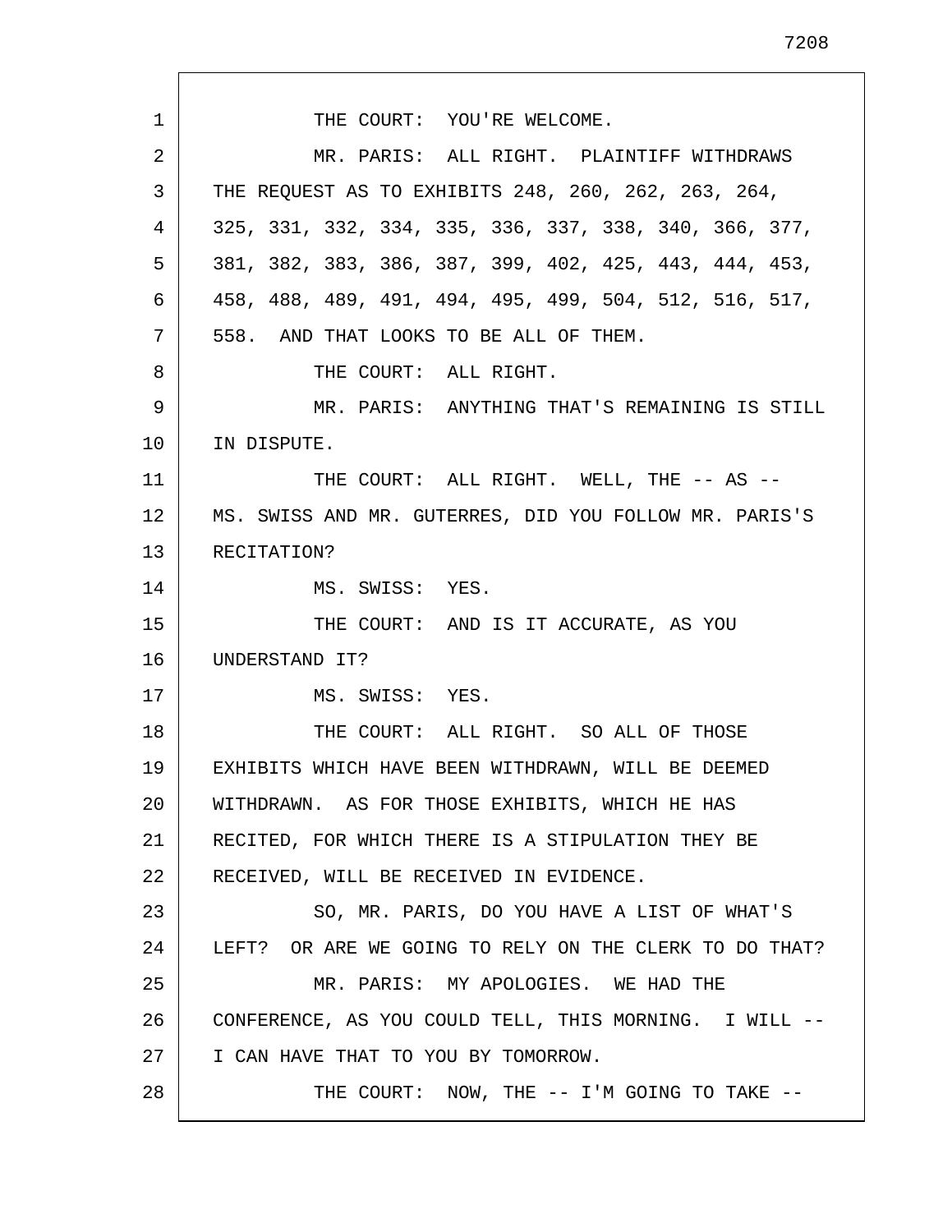1 2 3 4 5 6 7 8 9 10 11 12 13 14 15 16 17 18 19 20 21 22 23 24 25 26 27 28 WE'LL TAKE A SHORT RECESS, GIVE THE CLERK THE OPPORTUNITY TO CREATE A FURTHER LIST. AND THEN WE WILL TAKE A LOOK AT THOSE WHICH HAVE NOT BEEN WITHDRAWN, AND THOSE TO WHICH THERE'S NO STIPULATION. SO WE'LL BE IN RECESS FOR WHATEVER PERIOD OF TIME THE CLERK NEEDS. THE CLERK: JUST A FEW MINUTES. (LUNCH WAS TAKEN FROM 11:58 A.M. TO 1:32 P.M.) THE COURT: ON THE RECORD. WHERE ARE WE ON OUR LIST? HAS THAT BEEN RECONCILED? MR. PARIS: IT'S BEEN -- I HAVE IT HERE. I JUST HAVEN'T HAD A CHANCE TO DELIVER IT TO YOU YET. THIS IS THE INDEX OF WHAT IS REMAINING, AS OF THIS AFTERNOON. THE COURT: ALL RIGHT. SO, MR. GUTERRES? MR. GUTERRES: YES, YOUR HONOR? THE COURT: YOU INDICATED BEFORE THE NOON RECESS THAT THERE ARE CERTAIN CATEGORIES OF DOCUMENTS, WHICH APPARENTLY REPRESENT A SIGNIFICANT NUMBER OF DOCUMENTS, THAT YOU FELT COULD BE ADDRESSED AS A GROUP. MR. GUTERRES: YES, YOUR HONOR. THE COURT: TELL US WHAT THOSE ARE. MR. GUTERRES: I THINK THE TWO CATEGORIES RELATES TO THE CIVIL RIGHTS INVESTIGATION DOCUMENTS. MR. PRAGER: DISABILITY DISCRIMINATION. MR. GUTERRES: YEAH. THE DISABILITY DISCRIMINATION DOCUMENTS. AND THE SECOND CATEGORY OF A GOOD CHUNK OF THOSE HAVE TO DO WITH THE DAMAGES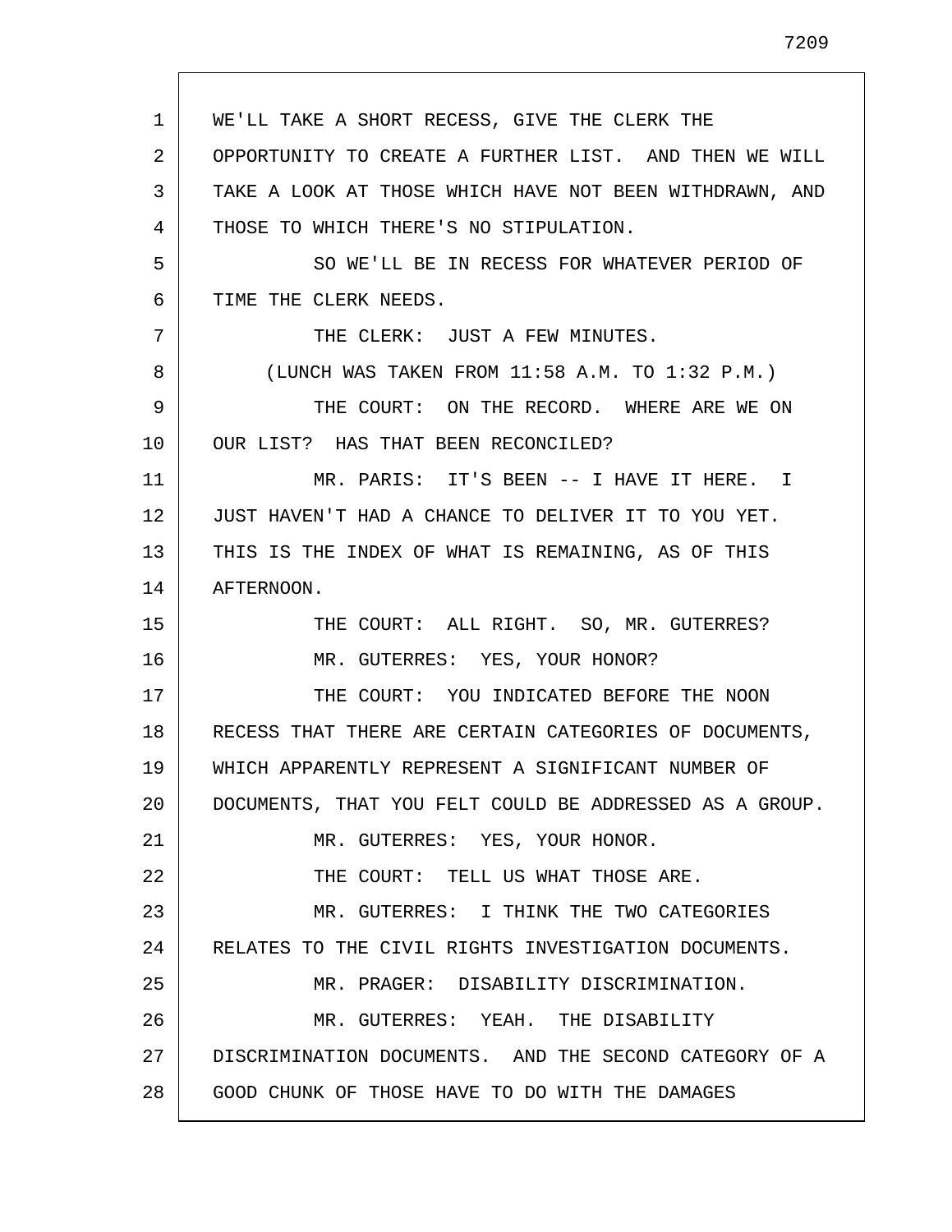1 2 3 4 5 6 7 8 9 10 11 12 13 14 15 16 17 18 19 20 21 22 23 24 25 26 27 28 EXHIBITS BY MS. DUVAL. MR. PRAGER: MAY I ADDRESS THE DISABILITY DISCRIMINATION EXHIBITS, YOUR HONOR? THE COURT: WELL, YOU CAN, BUT LET ME -- AS TO THE DISCRIMINATION DOCUMENTS, THESE ARE LETTERS OR  $EMALLS$   $--$ MS. SWISS: WITHIN THE DISCRIMINATION DOCUMENTS, THERE'S -- WITHIN THAT, TWO CATEGORIES, TWO GRAND CATEGORIES. THE ONE CATEGORY ARE THE CIVIL RIGHTS INVESTIGATION UNIT REPORTS. AND THE ISSUE IS, NUMBER ONE, WHETHER THOSE REPORTS SHOULD BE ADMITTED AT ALL. AND IF SO, IF THEY SHOULD BE ADMITTED WITH ALL OF THEIR ATTACHMENTS. IT IS DEFENDANT'S POSITION -- THIS CHANGED, DEPENDING ON THE COURT'S POSITION ON THAT. THE SECOND CATEGORY IS, THERE ARE EXHIBITS CREATED BY THE PLAINTIFF'S COUNSEL THAT WERE USED IN DIFFERENT DEPOSITIONS, THAT WERE STATEMENTS FROM THE -- FROM THE REPORTS. AND THERE WAS -- TAKEN FROM THE REPORTS, PUT ON A PIECE OF PAPER BY PLAINTIFF'S COUNSEL, AND THEN PLAINTIFF'S COUNSEL CIRCLED TRUE OR FALSE ON THOSE PIECES OF PAPER. AND THE PLAINTIFF WOULD LIKE THOSE ADMITTED INTO EVIDENCE, AND THE DEFENSE WILL BE OBJECTING TO ALL OF THOSE. AND THAT'S PROBABLY UPWARDS OF 20 EXHIBITS.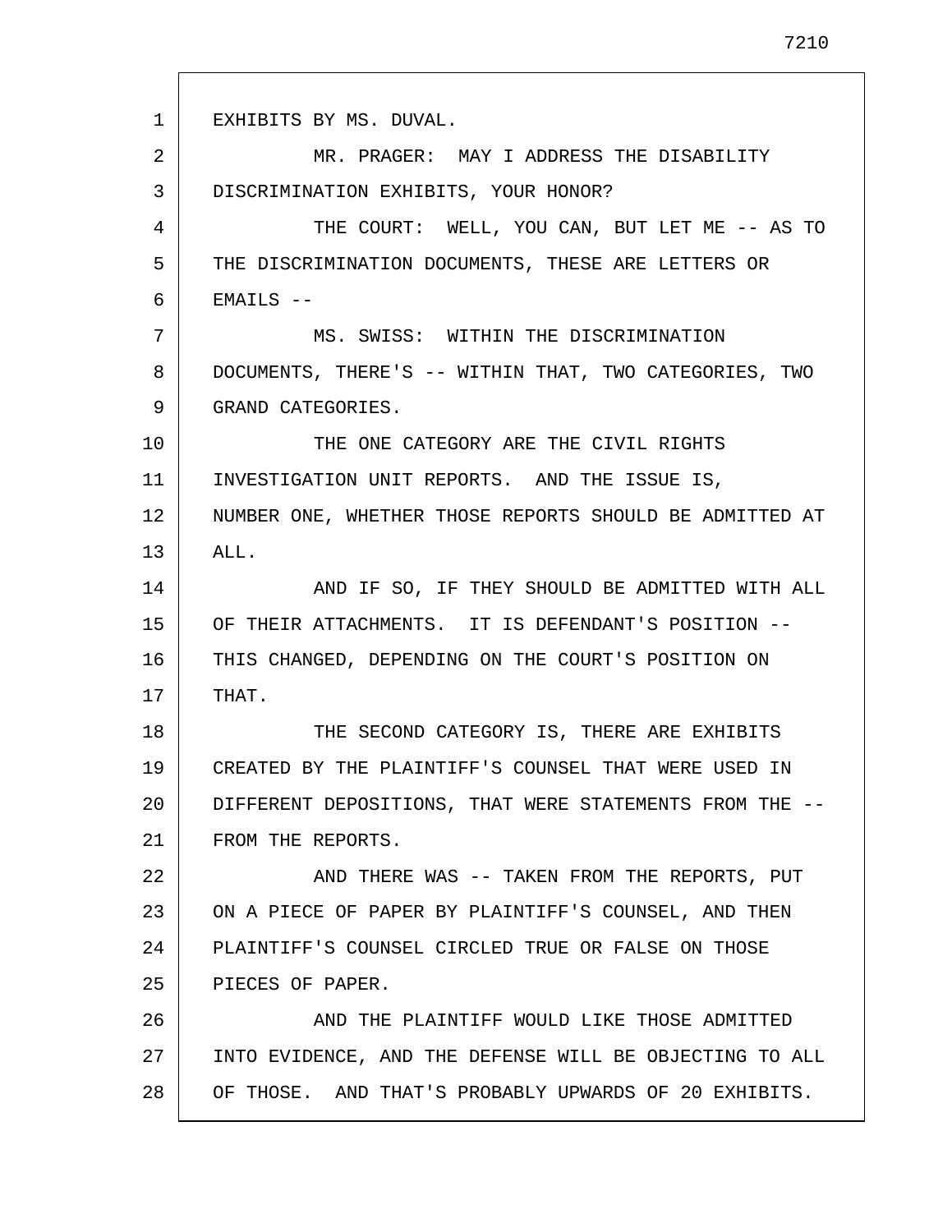| 1  | IT'S SAME TYPE OF EXHIBIT AND IT'S THE SAME OBJECTION   |
|----|---------------------------------------------------------|
| 2  | TO ALL OF THEM.                                         |
| 3  | THE COURT: OKAY. AND AS TO THE DOCUMENTS                |
| 4  | PERTAINING TO DAMAGES, I DO RECALL SEEING SUMMARIES     |
| 5  | THAT HAVE BEEN PREPARED BY MS. DUVAL. AND THERE MAY     |
| 6  | ALSO BE DOCUMENTS WHICH ARE ACTUAL RECEIPTS OR          |
| 7  | BILLINGS.                                               |
| 8  | MR. GUTERRES: CORRECT, YOUR HONOR.                      |
| 9  | THE COURT: SO THOSE TWO CATEGORIES?                     |
| 10 | MR. GUTERRES: YES, YOUR HONOR.                          |
| 11 | THE COURT: ALL RIGHT. AND THE -- ALL RIGHT.             |
| 12 | SO LET'S GO TO THE -- REFER TO GENERICALLY AS THE       |
| 13 | DISCRIMINATION DOCUMENTS. SO, MR. PRAGER, YOU'RE GOING  |
| 14 | TO NEED TO TELL ME SOMETHING ABOUT THOSE.               |
| 15 | MR. PRAGER: THANK YOU, YOUR HONOR. AND I                |
| 16 | HAVE A COPY HERE OF ONE OF THE FORMS THAT MS. SWISS IS  |
| 17 | TALKING ABOUT, IF THE COURT WOULD LIKE IT.              |
| 18 | THE COURT: THE TRUE OR FALSE THING?                     |
| 19 | MR. PRAGER: YES.                                        |
| 20 | THE COURT: ALL RIGHT.                                   |
| 21 | MR. PRAGER: TO START WITH, YOUR HONOR, THIS             |
| 22 | IS A MODEL YOU'RE LOOKING AT. AND BEFORE YOU, I         |
| 23 | BELIEVE, IS 4.1, BUT THE EXHIBIT NUMBERS THAT ARE       |
| 24 | BEFORE THE COURT WITH THIS TYPE OF INFORMATION          |
| 25 | ARE 704, 708, 710.                                      |
| 26 | AND I CAN GIVE YOU MORE SPECIFICS IF YOU WANT,          |
| 27 | BUT WE AGREE THIS MODEL HAS BEEN REPLICATED A NUMBER OF |
| 28 | TIMES. FROM PLAINTIFF'S PERSPECTIVE, THIS WAS ASKED OF  |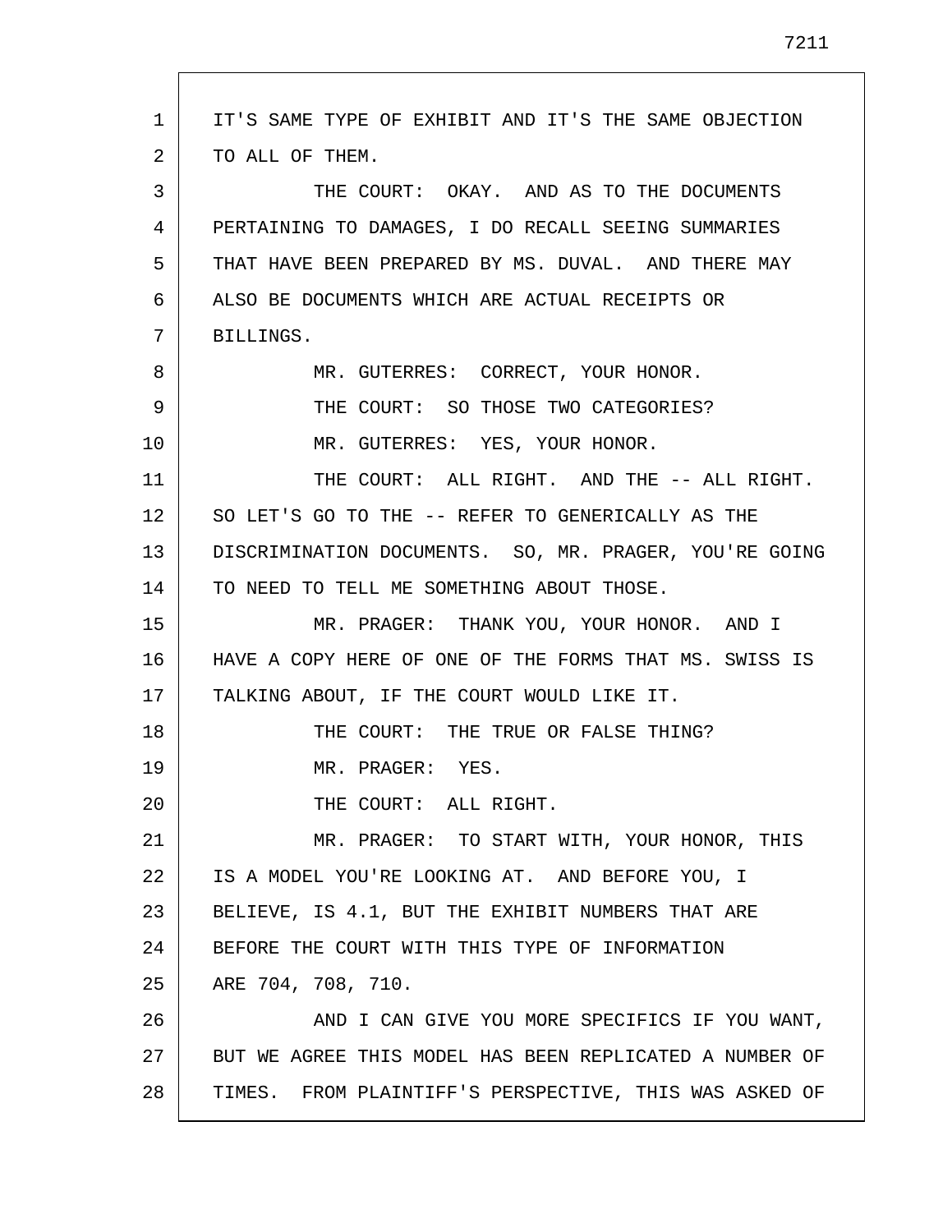1 2 3 4 5 6 7 8 9 10 11 12 13 14 15 16 17 18 19 20 21 22 23 24 25 26 27 28 THE WITNESS, AND THE WITNESS CONFIRMED THAT THIS INFORMATION WAS IN THE REPORT THAT IT WAS DRAWN FROM. NOW, WHEN WE OFFERED THE VIDEOTAPED DEPOSITIONS, THE PORTIONS OF THESE DOCUMENTS THAT HAVE BEEN PROFFERED WERE THE ONES THE WITNESS MADE REFERENCE TO AS PART OF THE VIDEOTAPED DEPOSITION. IN RULING ON THE VIDEOTAPED DEPOSITIONS, THE COURT STRUCK THE REFERENCES TO TRUE/FALSE ON THE BOTTOM OF THE PAGE. SO WE ARE TALKING -- COUNSEL IS TALKING ABOUT HOW TO MANAGE THESE DOCUMENTS. THE PLAINTIFF BELIEVES THAT THEY'LL SAVE TIME, AND THEY CAN BE DEMONSTRATIVE, TO HELP CONFIRM WHAT THE WITNESSES' TESTIMONY WAS AS THEY ADOPTED IT IN EACH VIDEO DEPOSITION. THE PLAINTIFF'S SUGGESTION IS, BECAUSE THE COURT STRUCK THE TRUE/FALSE ON THE BOTTOM OF THE PAGE, IS TO BLACK OUT OR OMIT -- OR WE CAN EVEN GO BACK AND ELIMINATE IT IF THE COURT WANTS US TO -- THE TRUE/FALSE BUSINESS ON THE BOTTOM OF THE PAGE. AND JUST USE THE STATEMENTS WHICH THE JURY HEARD READ TO THE WITNESS, WHICH THE WITNESS CONFIRMED DURING EACH WITNESS'S DEPOSITION. AND, AGAIN, THE GOAL WOULD BE TRY AND SAVE TIME ON CLOSING ARGUMENT AND MAKE THEM DEMONSTRATIVE OF THE INFORMATION EACH WITNESS TESTIFIED TO. BECAUSE, AS THE COURT'S WELL AWARE, THIS IS A VERY DOCUMENT-INTENSIVE CASE. AND ANYTHING WE CAN DO TO JUST SUMMARIZE INFORMATION AND MAKE IT MORE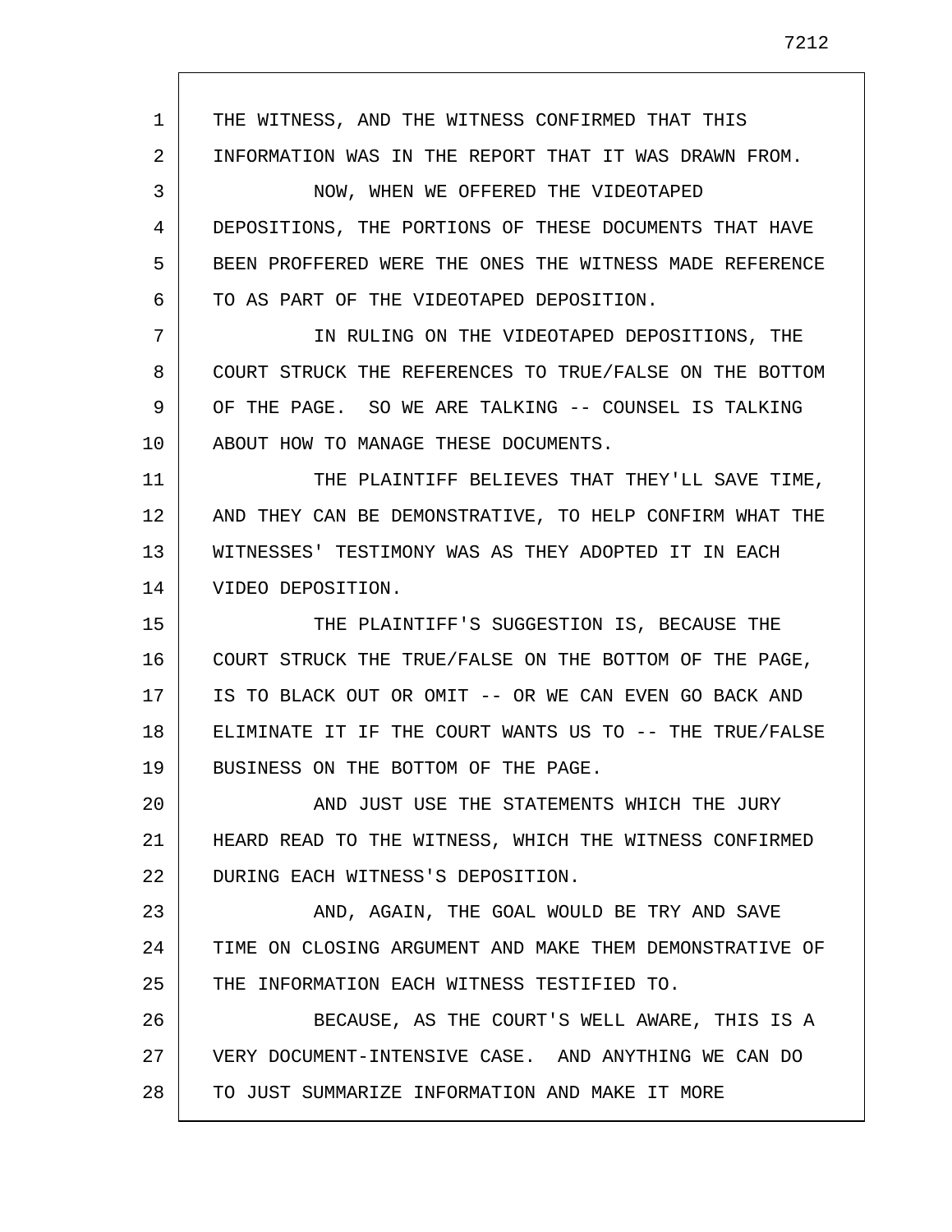1 2 3 4 5 6 7 8 9 10 11 12 13 14 15 16 17 18 19 20 21 22 23 24 25 26 27 28 DIGESTIBLE AND PRESENTABLE TO THE JURY, WE THINK WOULD AID THE JURY IN MAKING THEIR DECISION. THAT'S THE FIRST GROUPING. THE SECOND GROUPING, IF YOU WANT TO MOVE ON RIGHT NOW, IS, THERE ARE EFFECTIVELY FIVE CIVIL RIGHTS REPORTS IN THE CASE. AND I'LL GIVE YOU AN EXAMPLE OF WHERE THEY CAN BE FOUND. EXHIBIT 219 IS THE AUGUST 2ND, 2010, CIVIL RIGHTS REPORT. AND WE'VE DISCUSSED WHAT TO DO WITH THESE REPORTS, AND HOW TO NICELY MANAGE THEM TO THE DEGREE THEY'LL BE ADMITTED OR REFUSED, AND SO FORTH AND SO ON. SO THERE ARE FIVE REPORTS. THERE'S A JULY 30TH REPORT, AN AUGUST 2ND REPORT, A SEPTEMBER 9TH REPORT, AND I BELIEVE IT'S A DECEMBER 23, 2009, REPORT. AND THE LAST ONE IS MISDATED, BUT THE REPORT WAS GENERATED ON JANUARY 7TH, 2011. THE PLAINTIFF MOVES TO SEEK -- PLAINTIFF HAS ALREADY OFFERED THE JULY 30TH REPORT, THE AUGUST 2ND REPORT, AND THE SEPTEMBER 9TH REPORT THROUGH THEIR CONCLUSIONS, BOTH THROUGH MR. URQUIZO, WHO TESTIFIED HERE LIVE, AND THROUGH ALL THE VIDEOTAPED DEPOSITIONS THAT THE COURT RULED UPON. SO THE PLAINTIFF WAS WANTING TO OFFER THE REPORT IN ENTIRETY, UNDER THE RULE OF COMPLETENESS, OR AT LEAST THOSE CONCLUSIONS THAT WERE READ BY THE WITNESSES AS PART OF THEIR DEPOSITIONS. TO SAVE TIME, I'LL TELL YOU THAT THE DEFENSE OBJECTS, AND THEY CAN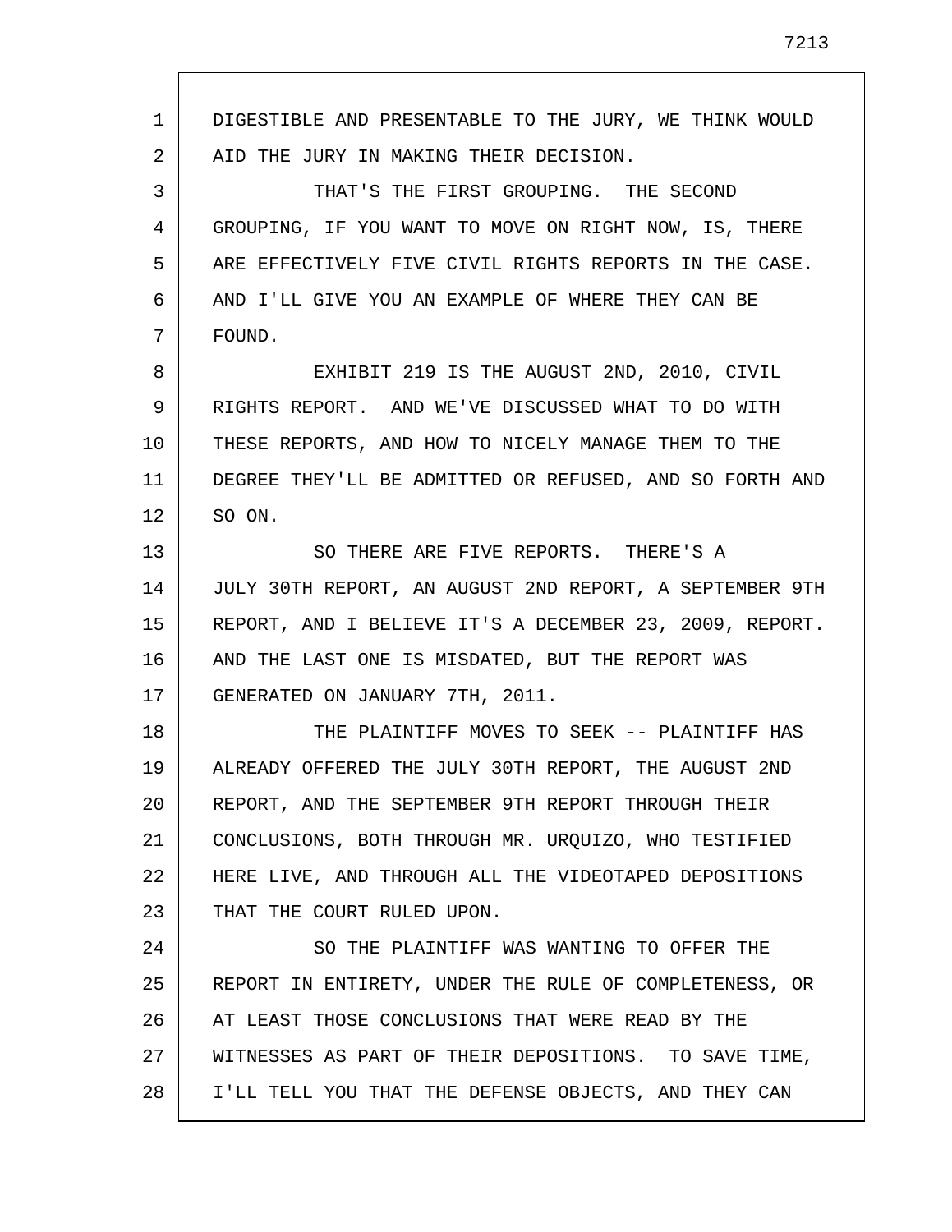TELL YOU WHY THEY OBJECT.

1

2 3 4 5 6 7 BUT THIS IS THE DECISION TREE WE'VE TALKED ABOUT, TO HELP THE COURT GIVE US SOME GUIDANCE ABOUT THE COURT'S THINKING. AND MAYBE, AFTER THE COURT GIVES US SOME ELUCIDATION AS TO YOUR THINKING, WE CAN TRY AND COME BACK AND TRY AND SEE HOW WE CAN RESOLVE THESE DEBATES.

8 9 10 11 12 13 THE FIRST QUESTION, AS WE SEE IT, IS, ADMIT THE DOCUMENT OR NOT. SO WOULD THE COURT RECEIVE, FOR EXAMPLE, EXHIBIT 219. YES OR NO. AND THEN, IF THE ANSWER IS YES, THE NEXT QUESTION IS, WOULD THE DOCUMENT BE RECEIVED IN ITS ENTIRETY OR JUST A PORTION OF THE DOCUMENT.

14 15 16 AND AFTER THAT, DEPENDING ON ANSWERS TO 1 AND 2, THE DEFENSE MAY WANT TO REVISIT THEIR PERSPECTIVE ON THESE ISSUES.

17 18 19 20 21 22 AND IF THE REPORTS ARE OFFERED, I WOULD SAY, MORE COMPLETELY THAN NOT COMPLETELY, THE DEFENSE HAS EXPRESSED THEIR WILLINGNESS -- OR THEIR DESIRE, I SHOULD SAY -- TO HAVE ALL THE EXHIBITS ATTACHED TO EACH OF THOSE REPORTS AND INCLUDED WITH, FOR EXAMPLE, EXHIBIT 219.

23 24 25 WHEREAS THE PLAINTIFF HAS ONLY OFFERED THE ACTUAL REPORT WITHOUT THE CORRESPONDING EXHIBITS THAT MAY GO INTO HUNDREDS OF PAGES THEMSELVES.

26 27 28 THERE IS ONE DOCUMENT THE COURT HAS BEFORE IT, WHICH HAS THE MAJORITY OF THE EXHIBITS. I THINK IT'S NUMBER 207.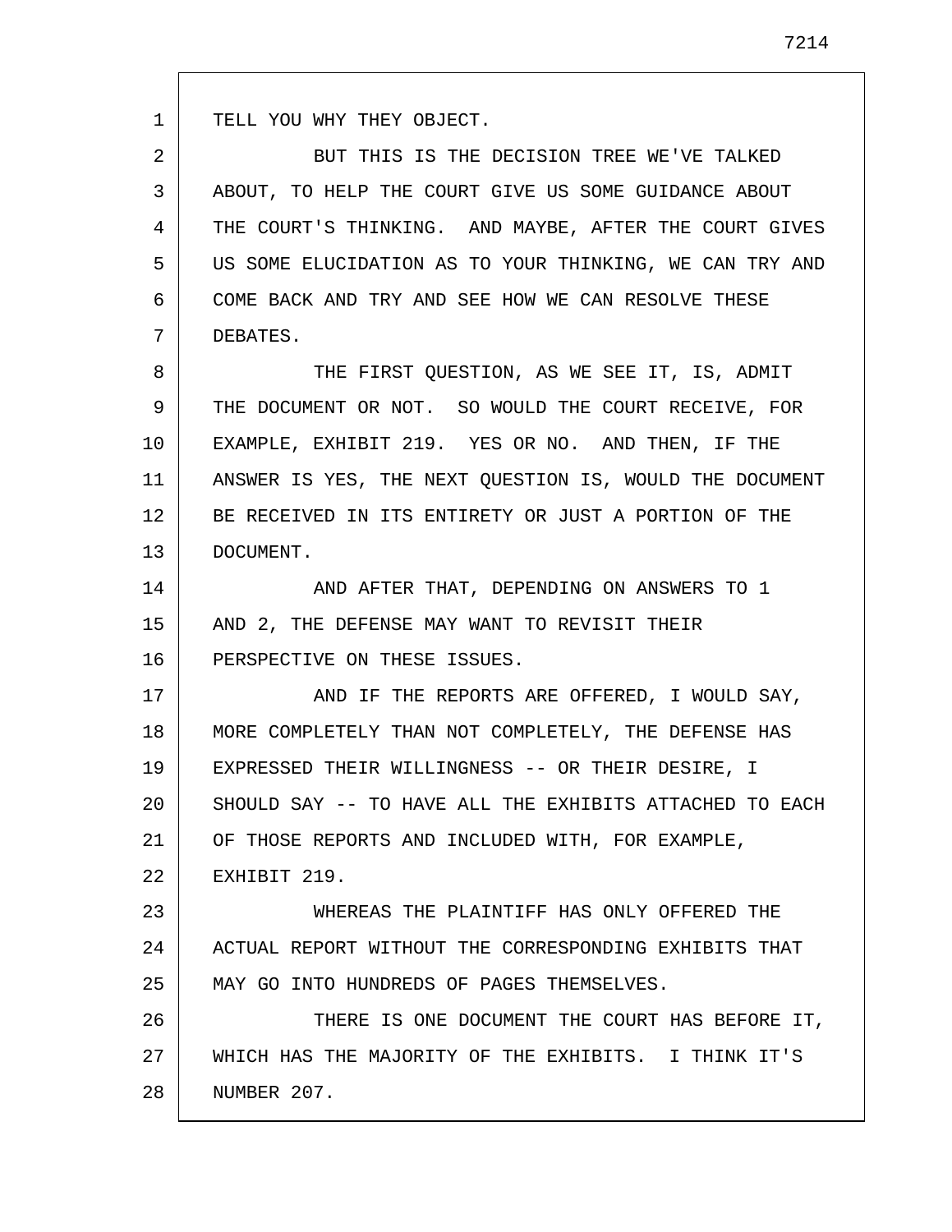1 2 3 4 5 6 7 8 9 10 11 12 13 14 15 16 17 18 19 20 21 22 23 24 25 26 27 28 AND THE COURT HAS, AS OF THIS TIME, TAKEN THAT AND IS HOLDING IT IN ABEYANCE UNTIL THIS PROCESS IS FURTHER WORKED THROUGH, TO TRY AND WINNOW THAT AMOUNT OF PAGES DOWN, SEE WHAT WE CAN DO TO RESOLVE THAT ISSUE AS WELL. THE COURT: ALL RIGHT. SO WITH THAT, I WANT TO GO BACK TO THE SO-CALLED TRUE/FALSE TYPE OF DOCUMENT. I WANT TO MAKE SURE THAT I UNDERSTAND WHAT'S ON ONE OF THESE DOCUMENTS, THIS -- WHAT I'LL CALL THE STATEMENT AT THE TOP. WHICH IS A STATEMENT WHICH THEN IS TO BE A TRUE OR FALSE ANSWER UNDERNEATH IT. THE STATEMENT IS SOMETHING THAT CAME FROM ANOTHER DOCUMENT? MR. PRAGER: YES. THE COURT: AND THEN THE WITNESS IN THIS EXAMPLE, WHICH IS LYNNETTE MORGAN-NICHOLS, WAS ASKED IN HER DEPOSITION AS TO WHETHER OR NOT THE STATEMENT WAS TRUE? MR. PRAGER: YES. THE COURT: AND SHE TESTIFIED, IN THIS INSTANCE OF THE EXAMPLE YOU GAVE ME, THAT YES, THAT WAS A TRUE STATEMENT? MR. PRAGER: YES. THE COURT: AND YOU WANT THIS TYPE OF DOCUMENT AS DEMONSTRATIVE DURING, AMONG OTHER THINGS, CLOSING ARGUMENT, IN ORDER, AS YOU INDICATED, TO SUCCINCTLY ADDRESS CERTAIN TESTIMONY. MR. PRAGER: BECAUSE THERE ARE FIVE REPORTS,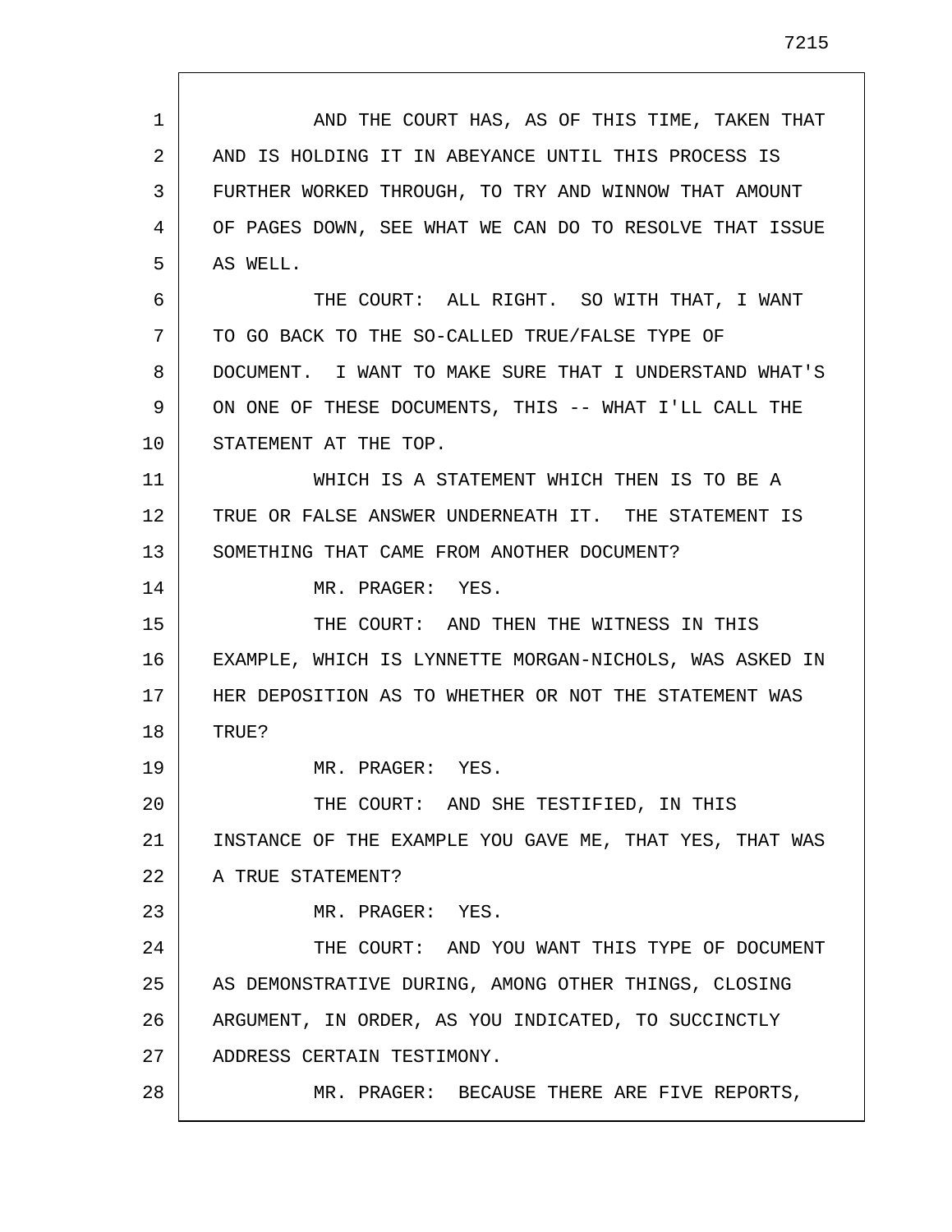1 2 3 4 5 6 7 8 9 10 11 12 13 14 15 16 17 18 19 20 21 22 23 24 25 26 27 28 AND BECAUSE EACH REPORT HAS A DIFFERENT CONCLUSION, IT IS GOING TO GET TO BE A LOT OF INFORMATION FOR THE JURY TO -- THE COURT: OKAY. ALL RIGHT. SO I DO UNDERSTAND THE DOCUMENT. MS. SWISS IS STANDING, SO SOMETHING YOU WANT TO SAY ABOUT THIS DOCUMENT? MS. SWISS: YES, YOUR HONOR. EACH ONE OF THESE DOCUMENTS, LIKE THE EXAMPLE YOU HAVE, IT WAS NOT ASKED WHETHER THE STATEMENT IS TRUE. IT WAS -- THIS IS A PHRASE FROM ONE OF THE SPECIFIC REPORTS. AND THE QUESTION WAS ASKED, WAS THIS INFORMATION IN THE REPORT, AND DID YOU BELIEVE IT AT THE TIME THAT THE REPORT WAS WRITTEN. WHICH IS DIFFERENT THAN SAYING, SITTING HERE TODAY, THIS IS A TRUE STATEMENT. AND FOR THESE COUNSEL-CREATED DOCUMENTS TO BE ADMITTED AS EXHIBITS, I BELIEVE IS GOING TO BE MISLEADING AND ALSO CUMULATIVE, BECAUSE IN THE DEPOSITIONS THAT WERE READ, THERE WAS DISCUSSION ABOUT EACH OF THESE STATEMENTS THAT WAS ALREADY READ TO THE JURY. SO THAT SHOULD ALREADY BE IN EVIDENCE. THE COURT: I'VE HEARD ENOUGH ON THIS. THIS DOCUMENT WOULD NOT BE RECEIVED IN EVIDENCE. IT ISN'T EVIDENCE. AND I DO WANT TO MAKE A CERTAIN DISTINCTION THAT, BESIDES MATTERS THAT ARE EVIDENCE, RECEIVED IN THE TRIAL, IT IS OFTEN THE CASE IN A TRIAL THAT COUNSEL WILL USE MATTERS WHICH ARE DEMONSTRATIVE.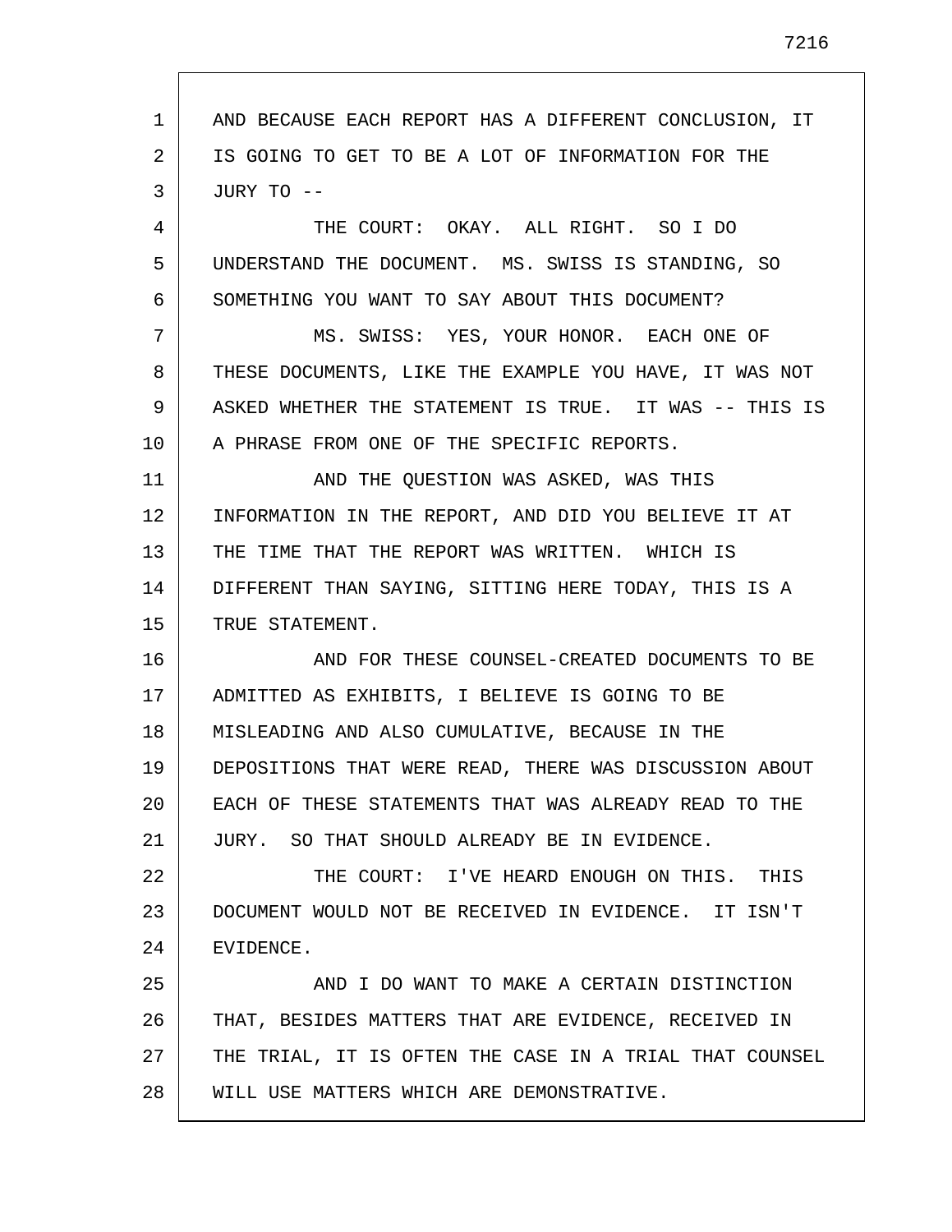1 2 3 4 5 6 7 8 9 10 11 12 13 14 15 16 17 18 19 20 21 22 23 24 25 26 27 28 BY DEMONSTRATIVE, I MEAN SOMETHING WHICH IS USED TO ASSIST IN THE ARGUMENT OR STATEMENTS THAT ARE BEING MADE, WHICH, THEMSELVES, ARE NOT EVIDENTIARY. THERE IS AN INSTRUCTION, A CACI INSTRUCTION, I FORGET THE EXACT NUMBER, BUT IT'S AROUND 5020. AND I KNOW IT'S IN THE 5000 SERIES THAT ADDRESSES DEMONSTRATIVE EVIDENCE. THE FACT THAT SOMETHING IS DEMONSTRATIVE DOES NOT MAKE IT ADMISSIBLE. AND IN MY VIEW, THESE STATEMENTS OF WHICH YOU HAVE GIVEN ME THE EXAMPLE, ARE NOT EVIDENTIARY. THEY'RE SIMPLY DEMONSTRATIVE OF EVIDENCE IN THE CASE. I'M NOT RULING, AT THE MOMENT, AS TO WHETHER OR NOT THEY MAY BE USED BECAUSE THERE'S A PROBLEM -- OTHER PROBLEMS TO DEAL WITH IN DEMONSTRATIVE MATTERS. BUT I WANTED TO ADDRESS THAT DISTINCTION BETWEEN EVIDENCE AND DEMONSTRATIVE MATTERS. THIS MAY VERY WELL BE DEMONSTRATIVE. SOMETHING LIKE THIS MAY BE DEMONSTRATIVE. VERY OFTEN, IN CASES OF COMPLEX, OR AT LEAST SUBSTANTIAL EVIDENCES, OFTEN WITH SOME COMPLEXITY, IT'S VERY COMMON FOR COUNSEL TO CREATE A CHART THAT WOULD SHOW, ON A CHART, SERIES OF EVENTS THAT THE EVIDENCE HAS SHOWN. THE CHART ITSELF IS NOT EVIDENCE. BUT SUCH A CHART, JUST AS AN EXAMPLE, DEPENDING ON THE ACCURATE REFLECTION OF WHAT EVIDENCE HAS BEEN, CAN BE USED IN DEMONSTRATION OF THE ARGUMENT.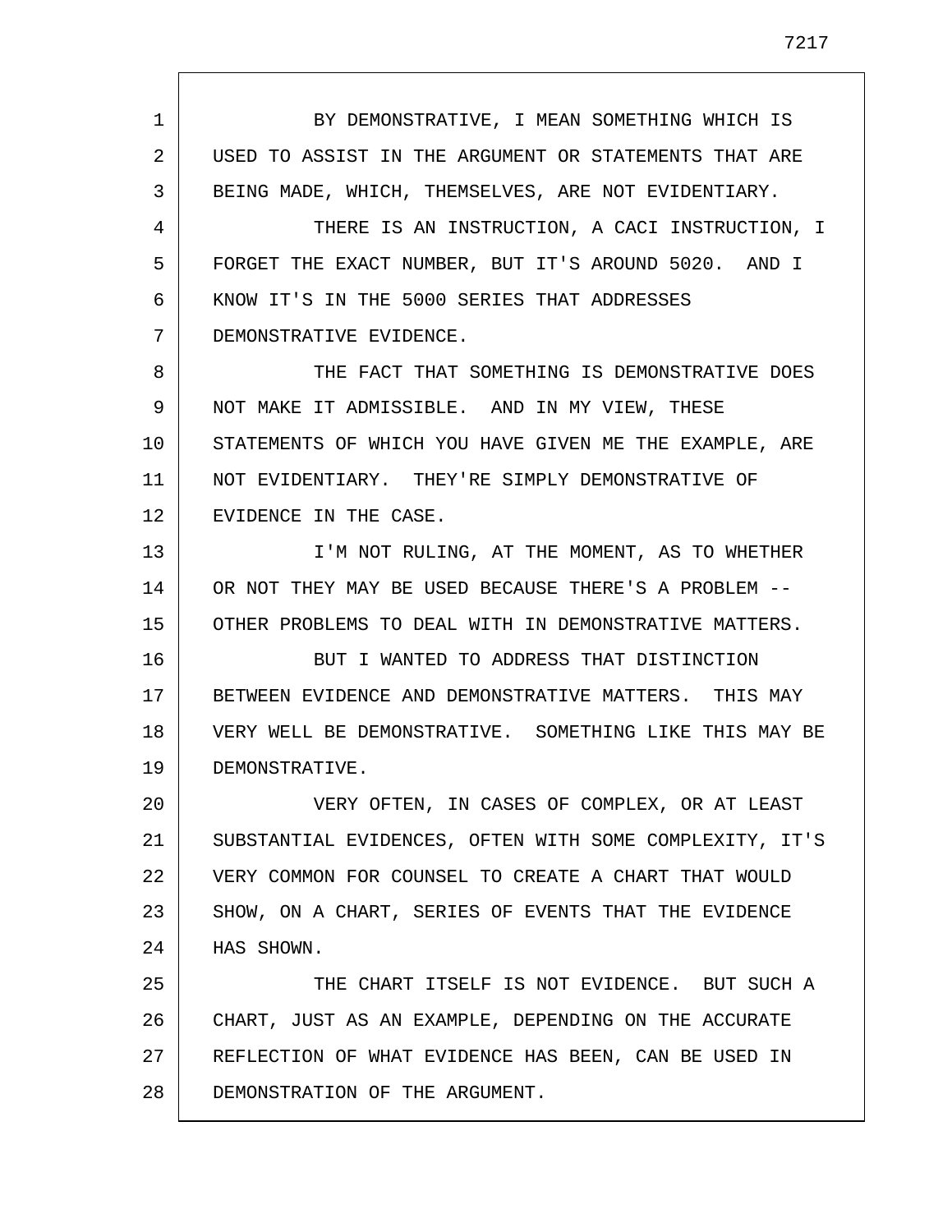1 2 3 4 5 6 7 8 9 10 11 12 13 14 15 16 17 18 19 20 21 22 23 24 25 26 27 28 AND THE DEMONSTRATION TO HELP THE JURY FOLLOW VERY OFTEN -- COMPLEX, BUT CERTAINLY, SOMETHING WHICH HAS BEEN A GREAT DEAL OF EVIDENCE. AND THAT'S WHY WE HAVE THE CACI INSTRUCTION. TO POINT OUT TO THE JURY, WHICH I ALWAYS ENCOURAGE COUNSEL TO DO, THAT IF THEY HAVE PUT TOGETHER SOMETHING WHICH THEY USE, TEND TO USE FOR DEMONSTRATIVE PURPOSES, BUT WHICH ITSELF IS NOT EVIDENCE AND THEREFORE NOT RECEIVED IN EVIDENCE, THAT I BELIEVE THEY SHOULD LET THE JURY KNOW THAT, DURING THEIR CLOSING ARGUMENT. AND THAT'S WHY WE HAVE THE CACI INSTRUCTION. SO THE JURY UNDERSTANDS THAT YES, THEY'VE SEEN THIS, BUT IT WAS FOR DEMONSTRATIVE PURPOSES AND IS NOT EVIDENTIARY ITSELF. AND I VIEW THIS AS BEING IN THAT CATEGORY. IT MAY BE DEMONSTRATIVE, BUT IT IS NOT EVIDENCE. SOMETHING THAT COUNSEL PUTS TOGETHER TO BE ABLE TO DEMONSTRATE A POINT IS NOT EVIDENCE ITSELF. SO AS TO THESE DOCUMENTS, HOWEVER MANY THEY ARE, THEY WILL NOT BE RECEIVED. YOU SHOULD OFFER THEM. AND I WILL NOT RECEIVE THEM IN EVIDENCE, BUT THAT WAY YOU CAN PROTECT YOUR RECORD AND YOUR RIGHTS. SO THAT'S MY SUGGESTION, HOW IT SHOULD BE TREATED. MR. PRAGER: MAY I ASK A QUESTION FOR DEPARTMENT? THE COURT: YES. MR. PRAGER: I KNOW THE COURT INDICATED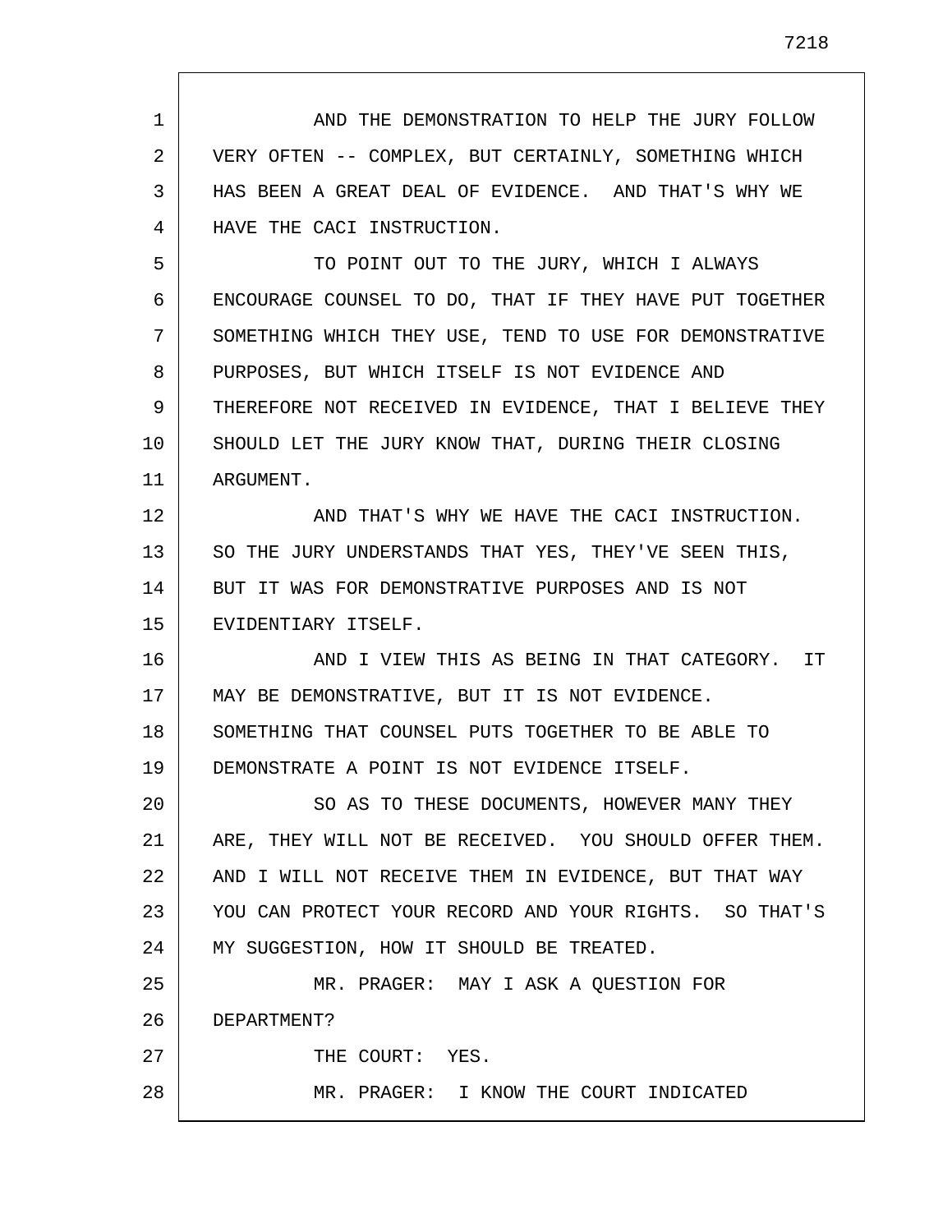1 2 3 4 5 6 7 8 9 10 11 12 13 14 15 16 17 18 19 20 21 22 23 24 25 26 27 28 PREVIOUSLY THAT THERE WILL BE SOME PERIOD OF TIME BETWEEN THE CLOSE OF EVIDENCE AND CLOSING ARGUMENT. TO THE EXTENT THIS DOCUMENT WOULD BE RE-CRAFTED AND OFFERED AS DEMONSTRATIVE EVIDENCE, WOULD THAT BE THE RIGHT TIME TO DO THAT? THE COURT: WELL, YES, IT WOULD. BEFORE YOUR CLOSING ARGUMENTS, AS I STARTED OUT AT THE BEGINNING OF THE CASE, I EXPLAINED THAT NOTHING GETS SHOWN TO THE JURY EXCEPT BY STIPULATION OF THE PARTIES OR WITH APPROVAL OF THE COURT. THAT PLAYS TO MATTERS WHICH ARE EVIDENTIARY, BUT IT CAN ALSO APPLY TO MATTERS THAT ARE DEMONSTRATIVE. SO IF ANYONE IS INTENDING ON USING DEMONSTRATIVE AIDS DURING THEIR CLOSING ARGUMENT, THEN THOSE AIDS WOULD HAVE TO BE DISCLOSED TO THE OTHER SIDE. AND IF THERE IS AN OBJECTION TO USING THE DEMONSTRATIVE MATERIAL, THEN THE COURT WOULD MAKE THE DECISION AS TO WHETHER OR NOT IT IS SOMETHING THAT PROPERLY FALLS WITHIN A DESCRIPTION OF DEMONSTRATIVE MATTERS, AS OPPOSED TO AN EXPOSITION. SO THE ANSWER -- THE ANSWER IS, SIMPLY, YES. MR. PRAGER: IF WE COULD DO IT QUICKLY, THEN, YOUR HONOR, BASED ON YOUR SUGGESTION, THE EVIDENCE THAT WE'LL BE WITHDRAWING, BASED ON THE COURT'S SUGGESTION TODAY -- THE COURT: YOU DON'T HAVE TO WITHDRAW THEM. YOU CAN OFFER THEM. IT'S ONE THING TO WITHDRAW THEM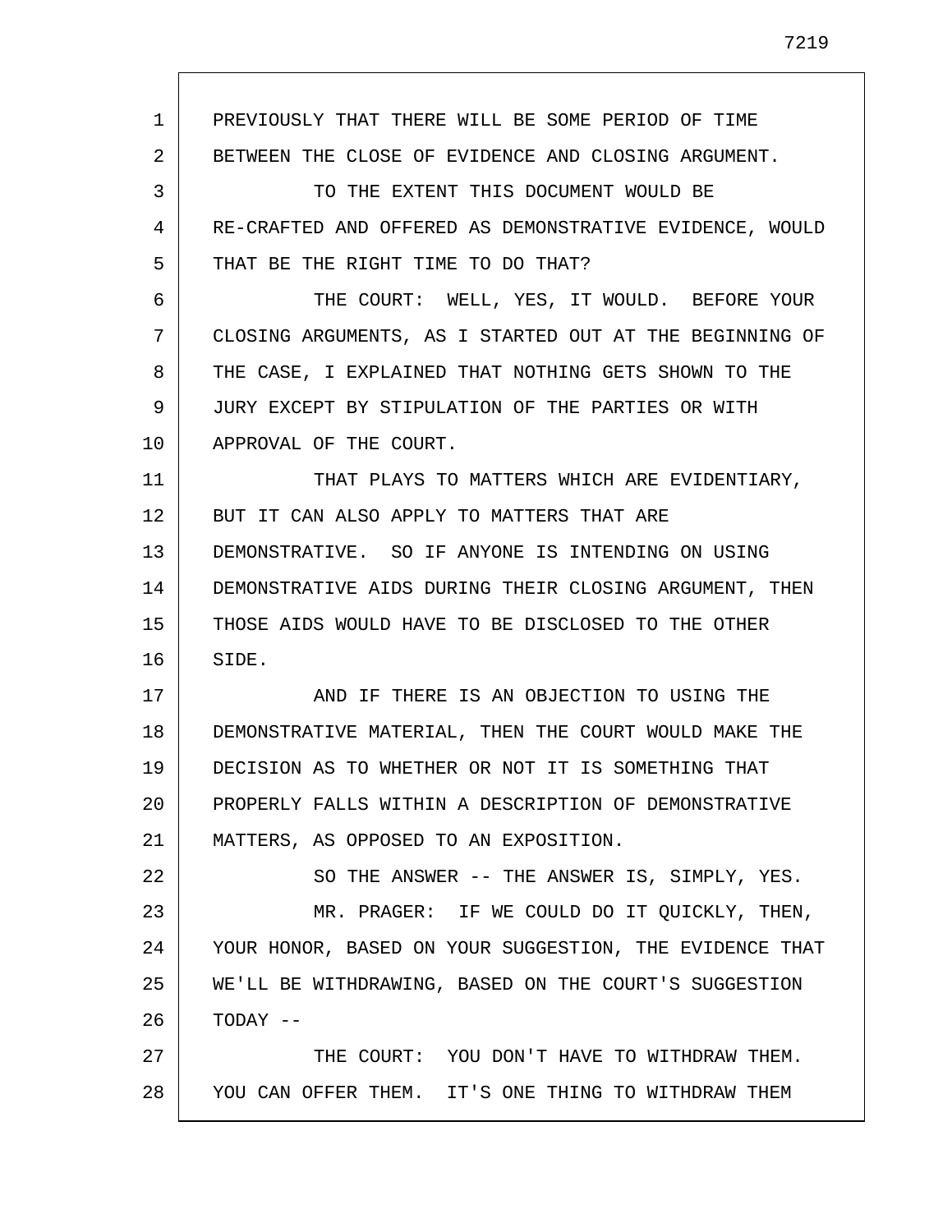1 2 3 4 5 6 7 8 9 10 11 12 13 14 15 16 17 18 19 20 21 22 23 24 25 26 27 28 WHEN YOU LOOK AT THEM AND THINK, YOU KNOW, I DON'T REALLY NEED THIS. SO THAT'S WHY YOU HAVE A NUMBER OF WITHDRAWN MATTERS. IT JUST DEPENDS ON HOW YOU LOOK AT THIS. BUT I'M NOT, BY TELLING YOU THAT -- YOU KNOW, I'VE BEEN ASKED, HOW DO I VIEW THESE THINGS, AND I'VE TOLD YOU. THAT DOES NOT MEAN THAT YOU SHOULD GIVE UP YOUR RIGHT TO OFFER IT. AND IF YOU CHOOSE TO OFFER IT, THEN I'LL MAKE THE RULING ON IT. AND IF YOU ARE GOING TO OFFER IT, JUST GIVE US THE EXHIBIT NUMBERS AND I'LL MAKE THE RULING. MR. PRAGER: AND WE'LL MAKE SURE THAT WE KEEP IT ALL TIGHT FOR YOU, TO SAVE TIME. BECAUSE BOTH SIDES AGREE THAT THIS IS A CERTAIN CATEGORY, OR PIECE OF INFORMATION OR EVIDENCE. AND I APPRECIATE THE COURT SAYING WE'RE PROTECTING OUR RECORD HERE. BUT THERE'S NO REASON TO HAVE YOU BELABOR IT AND GO THROUGH DOCUMENT BY DOCUMENT, WHEN THEY SAY DIFFERENT THINGS, THAT THEY'RE ALL CREATED FOR THE SAME PURPOSE. THE COURT: OKAY. THAT'S GOOD. MR. PRAGER: AND THEN THE SECOND WAS JUST THE REPORTS, WHATEVER THE COURT WANTS TO SUGGEST ABOUT THAT. THE COURT: I DON'T -- GIVE ME THE EXHIBIT NUMBER OF ONE OF THE REPORTS. MR. PRAGER: 219.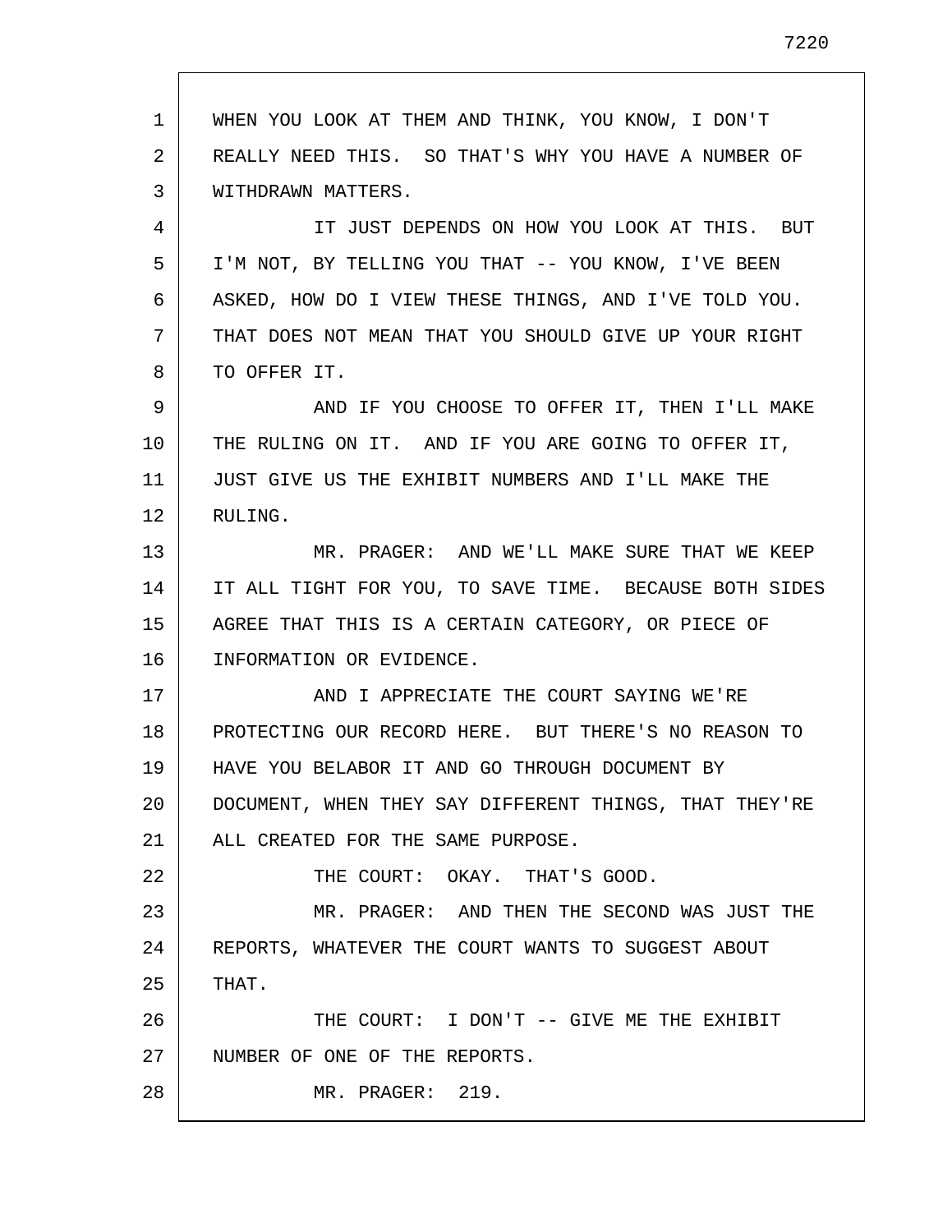1 2 3 4 5 6 7 8 9 10 11 12 13 14 15 16 17 18 19 20 21 22 23 24 25 26 27 28 THE COURT: ALL RIGHT. AS TO THIS CATEGORY OF DOCUMENTS, MS. SWISS, YOU WANTED TO ADDRESS IT? MS. SWISS: YES, YOUR HONOR. AS MR. PRAGER TOLD THE COURT, THERE ARE, I BELIEVE, FIVE DIFFERENT REPORTS THAT WERE COMPLETED BY THE CIVIL RIGHTS INVESTIGATION UNIT, AND THEN SUBMITTED TO THE STATE. EACH OF THE REPORTS ALSO HAS ITS OWN ATTACHMENTS, SOME OF WHICH ARE ATTACHED IN THE SPECIFIC EXHIBITS THAT COUNSEL MET AND CONFERRED ABOUT. SOME ARE NOT. THERE WAS MULTIPLE VERSIONS WITHIN THE EXHIBITS. SO IF WE GET THAT FAR, WE'LL HAVE TO CONFER AND AGREE ON WHICH ONES WILL BE -- WE WOULD REQUEST BE RECEIVED BY THE COURT. THE COUNTY'S POSITION, WITH REGARD TO EACH OF THE REPORTS, IS THAT THEY SHOULD NOT BE RECEIVED INTO EVIDENCE. THEY ARE CUMULATIVE OF THE TESTIMONY THAT HAS BEEN HEARD FROM MS. CONDON, MS. HOCHSTEIN, AND MS. MORGAN-NICHOLS. THE COURT HAS ALREADY ADMITTED INTO EVIDENCE THE LETTER OF DETERMINATION THAT WAS THE INITIAL CONCLUSION. AND THE REPORTS ARE QUITE LENGTHY, FILLED WITH MULTIPLE LAYERS OF HEARSAY AND VARIOUS ATTACHMENTS, THE ATTACHMENTS OF WHICH SOME OF THEM ARE ALREADY ADMITTED INTO EVIDENCE, SOME OF THEM ARE EXTRANEOUS. SO THE POSITION WOULD BE THAT, UNDER 350 AND 352, THESE SHOULD NOT BE ADMITTED INTO EVIDENCE. AND THEY'RE ALSO -- AS PART OF THE 352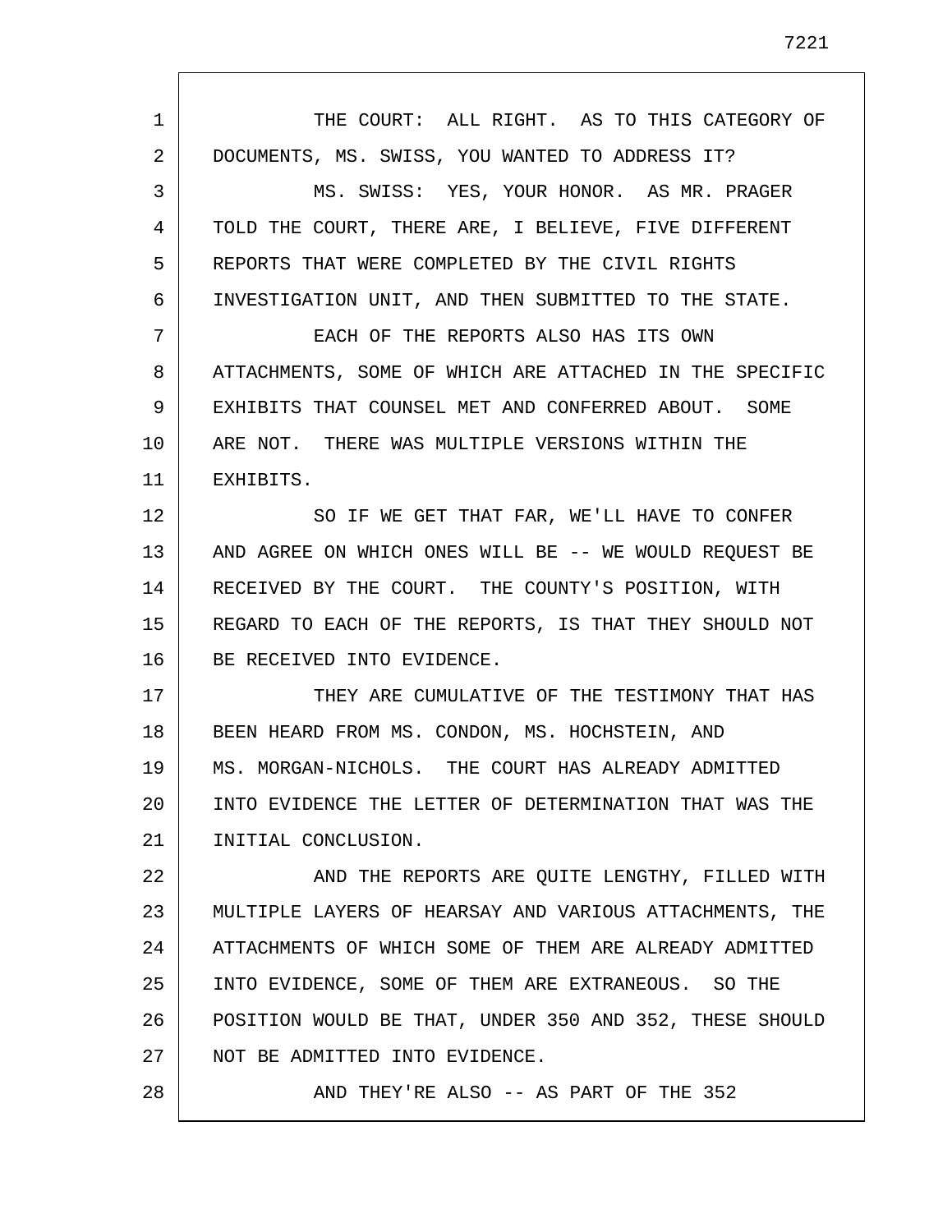1 2 3 4 5 6 7 8 9 10 11 12 13 14 15 16 17 18 19 20 21 22 23 24 25 26 27 28 ARGUMENT, EACH OF THE REPORTS THE PLAINTIFF IS REQUESTING BE INTO EVIDENCE, EACH OF THOSE CONCLUSIONS HAVE BEEN OVERTURNED BY THE COUNTY ITSELF. SO THE RECORD, IF THESE EXHIBITS WERE TO BE ADMITTED, WOULD BE MISLEADING TO THE JURY BECAUSE IT DOES NOT REFLECT THE FINAL CONCLUSION MADE BY THE COUNTY. THE COURT: SO YOUR OBJECTIONS TO THE REPORTS THEMSELVES, PUTTING ASIDE THE ISSUE OF ATTACHMENTS ARE -- JUST GIVE ME, SUCCINCTLY, WHAT THE ACTUAL OBJECTION IS. MS. SWISS: THEY WOULD BE HEARSAY, CUMULATIVE, AND 352, MISLEADING, AND 350. THE COURT: ALL RIGHT. SO, MR. PRAGER, THOSE ARE THE OBJECTIONS. YOUR RESPONSE TO THE OBJECTIONS IS? MR. PRAGER: YOUR HONOR, AS TO HEARSAY, THEY ARE STATEMENTS AGAINST INTEREST BY A PARTY OPPONENT. WE THINK THEY'RE ALSO ADMISSIONS. THEY ARE ADMISSIONS OF FAULT ON BEHALF OF THE COUNTY OF LOS ANGELES. THEY SAY THAT MS. SCHEELE AND MS. NELSON BOTH VIOLATED MS. DUVAL'S CIVIL RIGHTS. SO THERE ARE A NUMBER OF DIFFERENT HEARSAY EXCEPTIONS WE CAN TALK ABOUT, BUT ADOPTIVE DIVISIONS OR STATEMENTS AGAINST INTEREST ARE -- THE THRUST HERE IS THAT THE COUNTY IS ADMITTING THEY DID WRONG -- THE REPORTER: (CLARIFICATION). MR. PRAGER: -- TO SAY THAT THEY'VE ADMITTED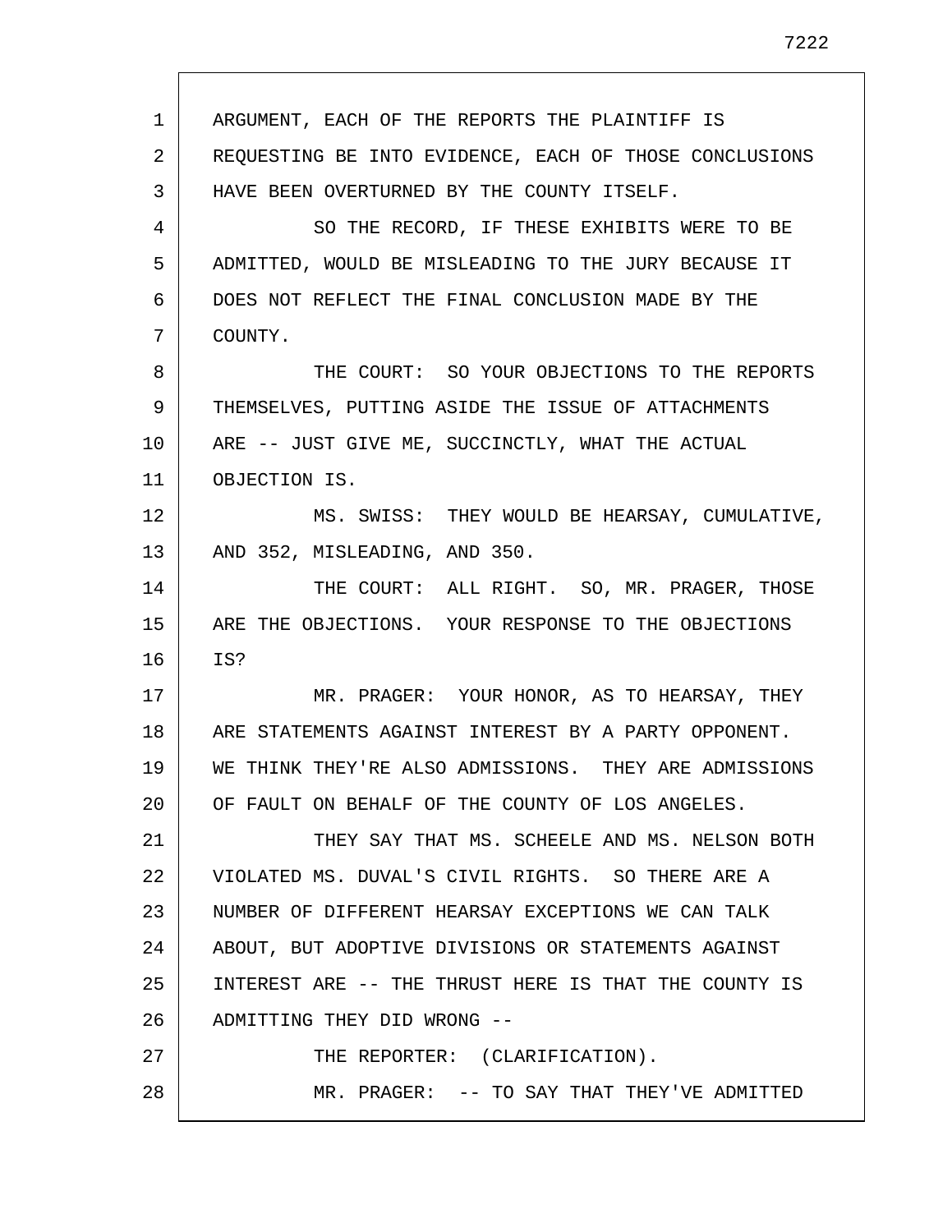1

| $\mathcal{L}$ | AND THIS INVESTIGATION, THESE REPORTS, ARE             |
|---------------|--------------------------------------------------------|
| 3             | SOME OF THE BASIS FOR EXHIBIT 202, WHICH THE COURT     |
| 4             | ALREADY RECEIVED INTO EVIDENCE, WHICH IS THE LETTER    |
| 5             | ADVISING MS. DUVAL THAT SHE IS THE VICTIM OF           |
| 6             | DISCRIMINATION BY MS. NELSON AND MS. SCHEELE.          |
| 7             | NOW, IN TERMS OF THE NEXT, THE CUMULATIVE              |
| 8             | ASPECT OF IT, I COULDN'T DISAGREE MORE. AND THE REASON |

9 10 IS, EACH REPORT HAS ITS OWN NUANCE, AND THE NUANCES ARE SHIFTING.

11 12 13 14 15 SO FOR EXAMPLE, AND WE'D HAVE TO GO BACK AND LOOK AT THE EVIDENCE ADMITTED ON THIS POINT, BUT FOR THE JULY 30TH REPORT, THERE IS EVIDENCE FROM MR. URQUIZO THAT THERE WAS NO RECOMMENDATION FOR DISCIPLINE IN THAT REPORT.

16 17 18 SO THE STATE WANTED DISCIPLINE FOR NELSON AND SCHEELE, AND THAT DISCIPLINE RECOMMENDATION WAS INCLUDED IN THE AUGUST 2ND REPORT.

19 20 21 22 THEN THE COUNTY SENT ITS SEPTEMBER 9TH REPORT TO THE STATE, INDICATING TO THE STATE THAT MS. DUVAL HAD NOW LOST HER CHILD BECAUSE OF THE CONDUCT OF NELSON AND SCHEELE.

23 24 25 26 27 28 THAT FINDING WAS DIFFERENT THAN THE FINDINGS ON AUGUST THE 2ND OR THE REPORT BEFORE THAT, ON JULY 30TH. AFTER THAT POINT IN TIME, BECOME THE REPORTS WHERE THE COUNTY TRIED TO CHANGE THE FINDINGS. AND THAT WOULD HAVE BEEN IN DECEMBER 2010. FIRST, WHERE THE COUNTY SENDS THE REPORT TO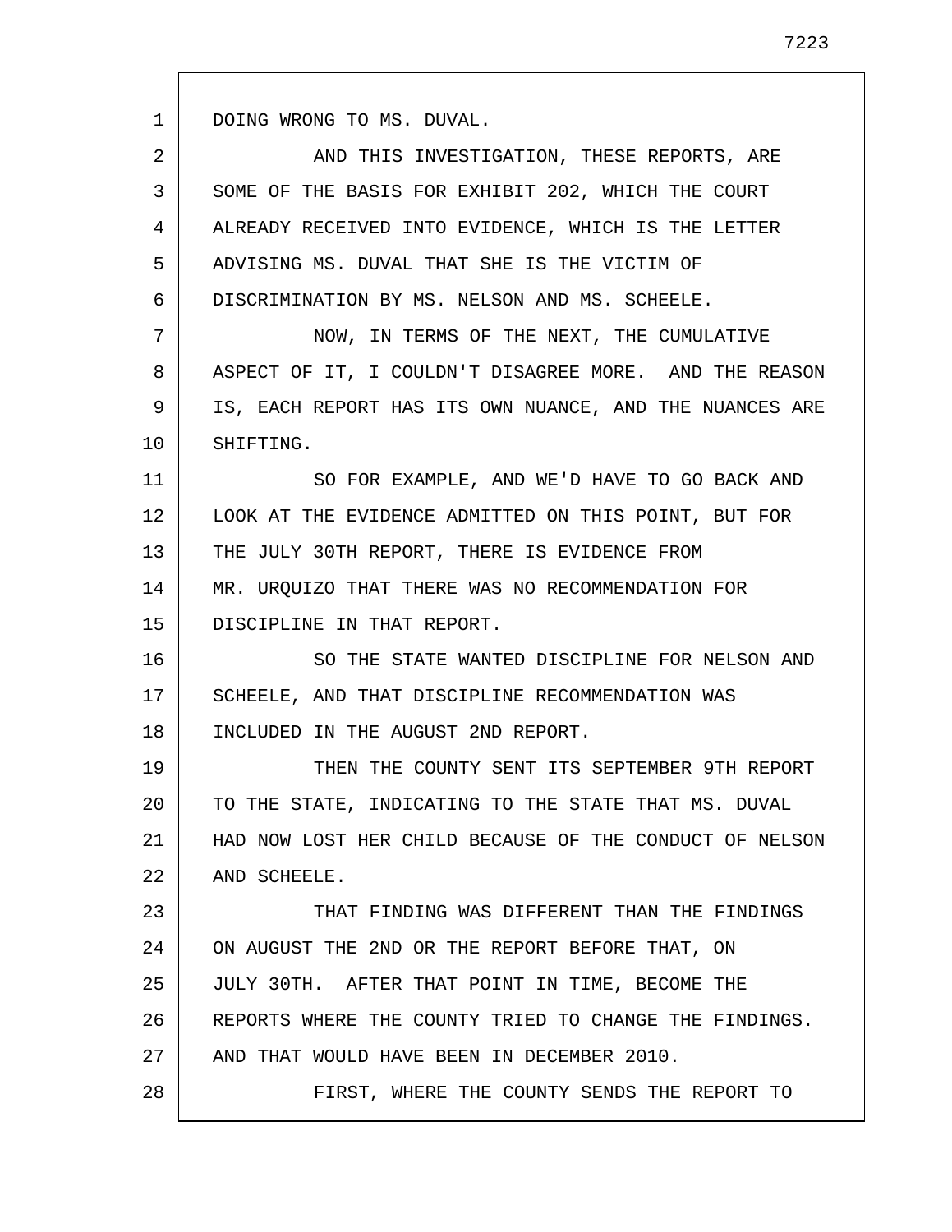1 2 3 4 5 6 7 8 9 10 11 12 13 14 15 16 17 18 19 20 21 22 23 24 25 26 27 28 THE STATE SAYING THAT MS. SCHEELE DID NOT VIOLATE MS. DUVAL'S CIVIL RIGHTS, BUT MS. NELSON DID VIOLATE MS. DUVAL'S CIVIL RIGHTS. AND AFTER THAT COMES THE FINAL REPORT, WHICH IS ON JANUARY 7, 2011, WHICH SAYS THAT NO SOCIAL WORKER VIOLATED HER CIVIL RIGHTS, BUT NELSON AND SCHEELE BROKE POLICY. AND THERE'S RECOMMENDATIONS FOR DISCIPLINE AND RETRAINING FOR NELSON AND SCHEELE BECAUSE THEY BROKE POLICY. AS A FOUNDATIONAL MATTER, THE PLAINTIFF DID NOT OFFER, I DON'T BELIEVE, THE DECEMBER, 2010 REPORT OR THE JANUARY, 2011 REPORT YET. SOME OF THE CONCLUSIONS FROM THE REPORTS MAY HAVE BEEN READ BY SOME OF THE WITNESSES, MS. CONDON IN PARTICULAR -- I'D HAVE TO GO BACK AND VERIFY THAT IN GREATER DETAIL, YOUR HONOR -- BUT THE REPORTS THEMSELVES, AS A SELF-CONTAINED DOCUMENT, WERE NOT OFFERED BY THE PLAINTIFF AT EVIDENCE. SO THE FOCUS RIGHT NOW, FROM OUR PERSPECTIVE, WOULD BE THE FIRST THREE EXHIBITS, AND THEY APPEAR IN MULTIPLE PLACES THROUGHOUT THE RECORD. AND THERE WAS NO EFFORT TO PUT DUPLICATION IN OUR RECORD. THE CHALLENGE WE HAVE IS, GIVEN ALL THE VIDEO DEPOS IN THE CASE, WHEN THE WITNESS SAYS, "I REFER TO EXHIBIT 15," IT MAY ALSO BE EXHIBIT 22 IN SOME OTHER DEPO. BUT IF THAT EXHIBIT'S NOT THERE, THERE WAS A CONCERN THAT, WHEN THE JURY'S ASKED -- OR THE JURY MAY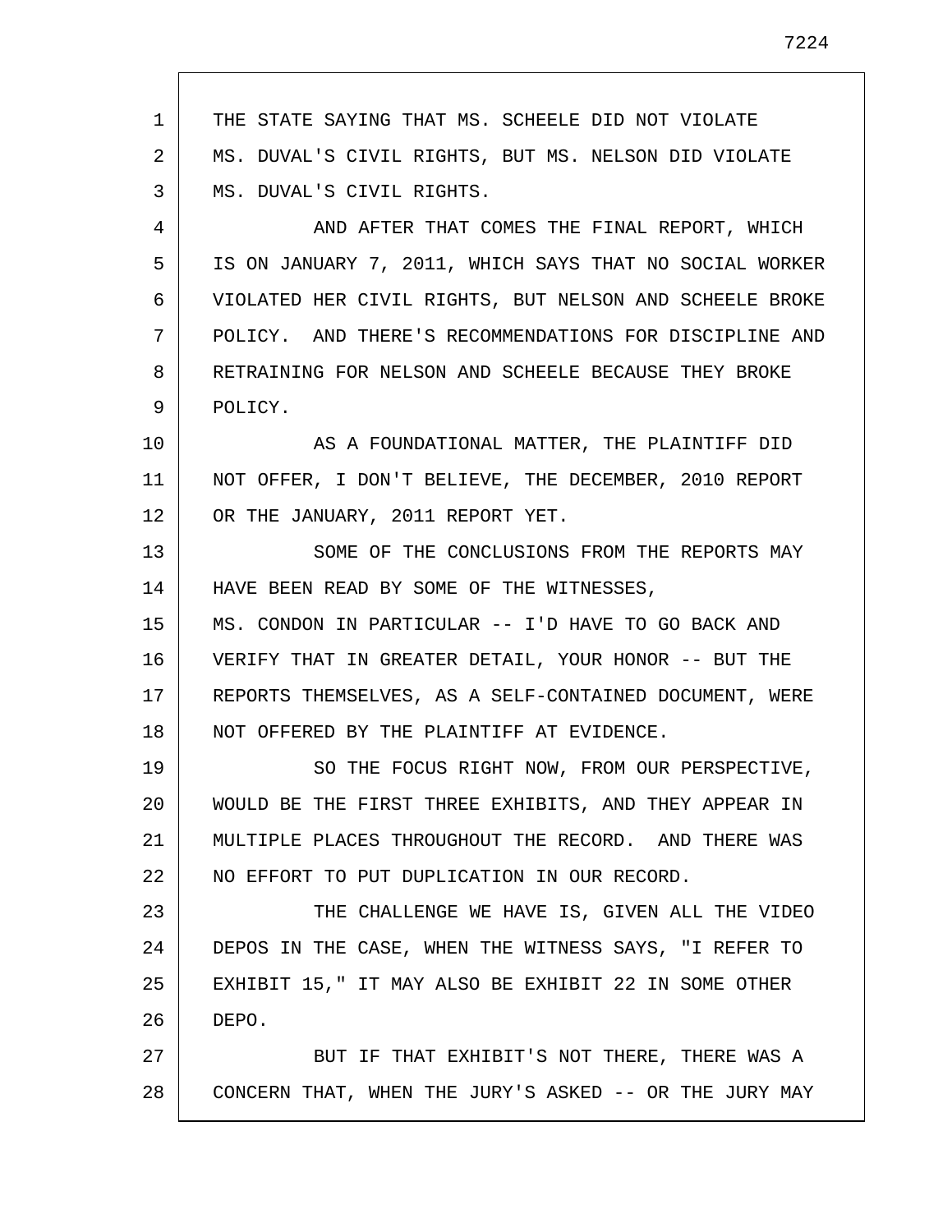| 1  | ASK FOR EXHIBIT 15 FOR, SAY, CONDON'S DEPO, IT WOULDN'T |
|----|---------------------------------------------------------|
| 2  | BE PART OF THE RECORD.                                  |
| 3  | AND THE WAY THAT COUNSEL HAVE AGREED TO                 |
| 4  | ADDRESS THIS PROBLEM IS TO PRODUCE A TABLE, A MASTER    |
| 5  | TABLE OF ALL THE REPORTS, FOR EXAMPLE, AND THEN         |
| 6  | INDICATE WHAT EXHIBIT NUMBERS THEY WOULD BE.            |
| 7  | SO IF THERE WAS A SINGLE DEPOSITION, AND THIS,          |
| 8  | SAY, AUGUST 2ND REPORT WAS AN EXHIBIT TO THAT           |
| 9  | DEPOSITION, THE NUMBER WOULD BE CROSS-REFERENCED SO THE |
| 10 | JURY WOULD KNOW EXACTLY WHERE THE INFORMATION CAME      |
| 11 | FROM.                                                   |
| 12 | IS THAT CLEAR, YOUR HONOR?                              |
| 13 | THE COURT: YES.                                         |
| 14 | MR. PRAGER: OKAY. AND THEN THE LAST THING               |
| 15 | ON 352. THESE ARE STATEMENTS OF INTEREST AGAINST THE    |
| 16 | PARTIES, WHERE THEY'RE ADMITTING THEY DID WRONG TO      |
| 17 | MS. DUVAL. WE DO NOT THINK THAT'S CONFUSING OR          |
| 18 | MISLEADING. WE JUST THINK IT'S DETRIMENTAL TO THE       |
| 19 | COUNTY AND THE OTHER DEFENDANTS.                        |
| 20 | AND THIS REPORT APPLIES TO NELSON AND SCHEELE.          |
| 21 | IT DOES NOT -- THIS OFFERING DOES NOT APPLY TO THE      |
| 22 | OTHER DEFENDANTS IN THE CASE BECAUSE THE COUNTY DID NOT |
| 23 | DETERMINE THAT ANY OTHER SUBJECT OF INVESTIGATION DID   |
| 24 | WRONG EXCEPT MS. SCHEELE AND MS. NELSON.                |
| 25 | SO WE DON'T THINK IT'S PREJUDICIAL. WE THINK            |
| 26 | IT'S VERY PROBATIVE OF THE UNLAWFUL CONDUCT OF THE      |
| 27 | COUNTY AND ITS ACTORS.                                  |
| 28 | TO MAKE ONE OTHER POINT CLEAR, FOR THE RECORD,          |

 $\overline{\Gamma}$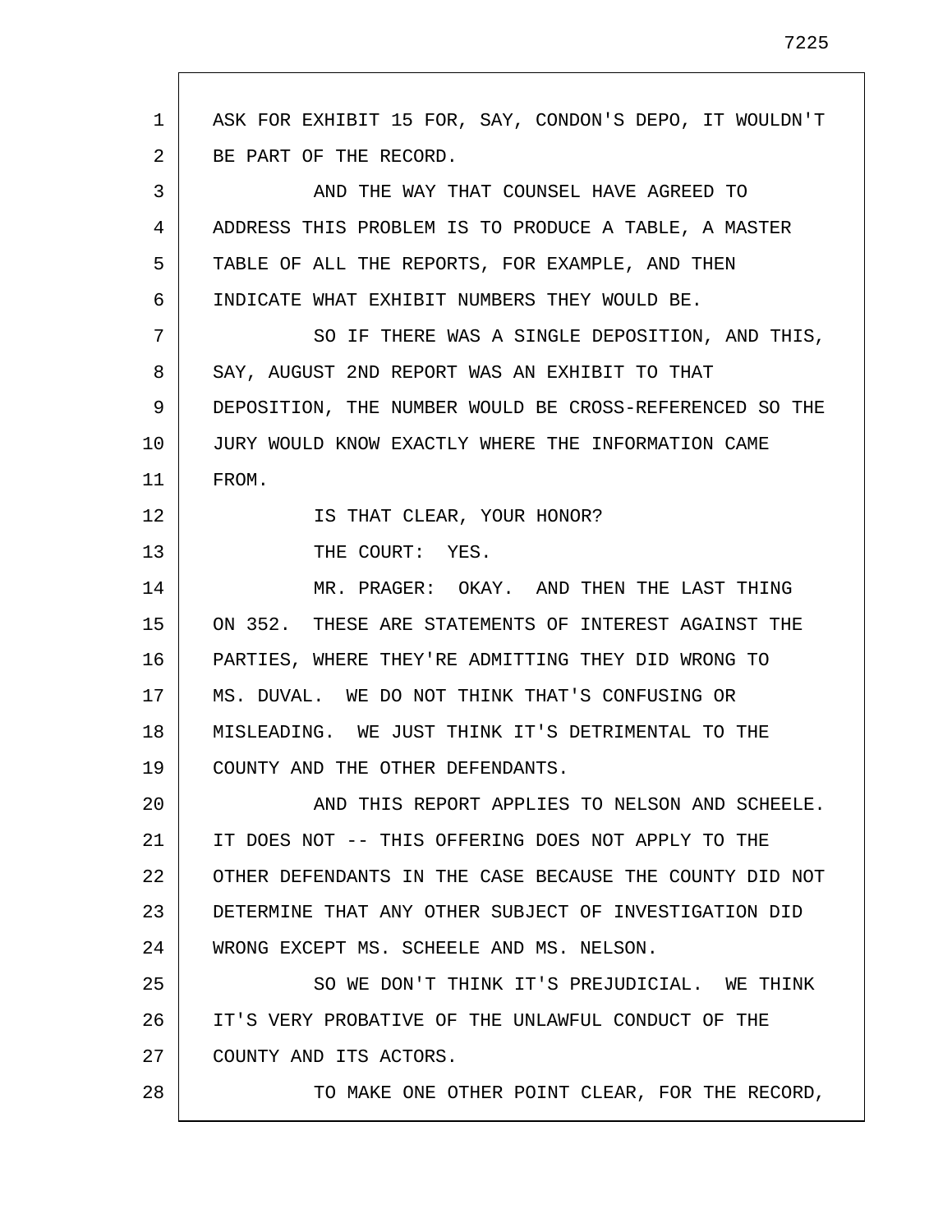| 1  | MS. SWISS HAS SUGGESTED THAT THE COUNTY -- I'M SORRY,   |
|----|---------------------------------------------------------|
| 2  | THE STATE REVERSED THEIR FINDINGS. YOU'VE HEARD THE     |
| 3  | TESTIMONY FROM MR. URQUIZO. I THINK HE TESTIFIED THAT   |
| 4  | THE INVESTIGATION WAS SUSTAINED AND HIS FILE WAS        |
| 5  | CLOSED.                                                 |
| 6  | AND THERE WILL BE A GREAT DEAL OF TESTIMONY             |
| 7  | REGARDING WHAT WE ALLEGE ARE FAILURES BY THE COUNTY TO  |
| 8  | THEN NOTIFY MS. DUVAL THAT THERE WERE SUBSEQUENT        |
| 9  | REDETERMINATIONS WHERE SHE WAS OWED A LETTER, AND IT    |
| 10 | WAS NEVER SENT TO HER.                                  |
| 11 | THE COURT: WE ALREADY HAVE EVIDENCE TO THAT             |
| 12 | TESTIMONY.                                              |
| 13 | MR. PRAGER: THANK YOU, YOUR HONOR.                      |
| 14 | THE COURT: ANYTHING FURTHER ON THIS?                    |
| 15 | MS. SWISS: NO, YOUR HONOR.                              |
| 16 | THE COURT: ALL RIGHT. THE OBJECTION OF                  |
| 17 | HEARSAY IS GOING TO BE SUSTAINED. THE REPORTS WILL NOT  |
| 18 | BE RECEIVED. BY AND LARGE, IT MAY VERY WELL BE,         |
| 19 | ALTHOUGH WE DO NOT HAVE THE TESTIMONY, THAT THIS        |
| 20 | POSSIBLY COULD BE A BUSINESS RECORD AS WELL.            |
| 21 | BUT A BUSINESS RECORD -- WE'VE HAD THE                  |
| 22 | DISCUSSION BEFORE, IS ADMISSIBLE ONLY AS A RECORD OF AN |
| 23 | ACT, CONDITION, OR EVENT. AND IT IS NOT ADMISSIBLE FOR  |
| 24 | OPINIONS AND OTHER MATTERS OTHER THAN AN ACT,           |
| 25 | CONDITION, OR EVENT.                                    |
| 26 | WE DO NOT EVEN HAVE THE TESTIMONY THAT                  |
| 27 | ESTABLISHES EACH OF THESE, OR ANY OF THESE, AS BEING A  |
| 28 | BUSINESS RECORD. AND THE RECORD -- REPORT, ITSELF, IS   |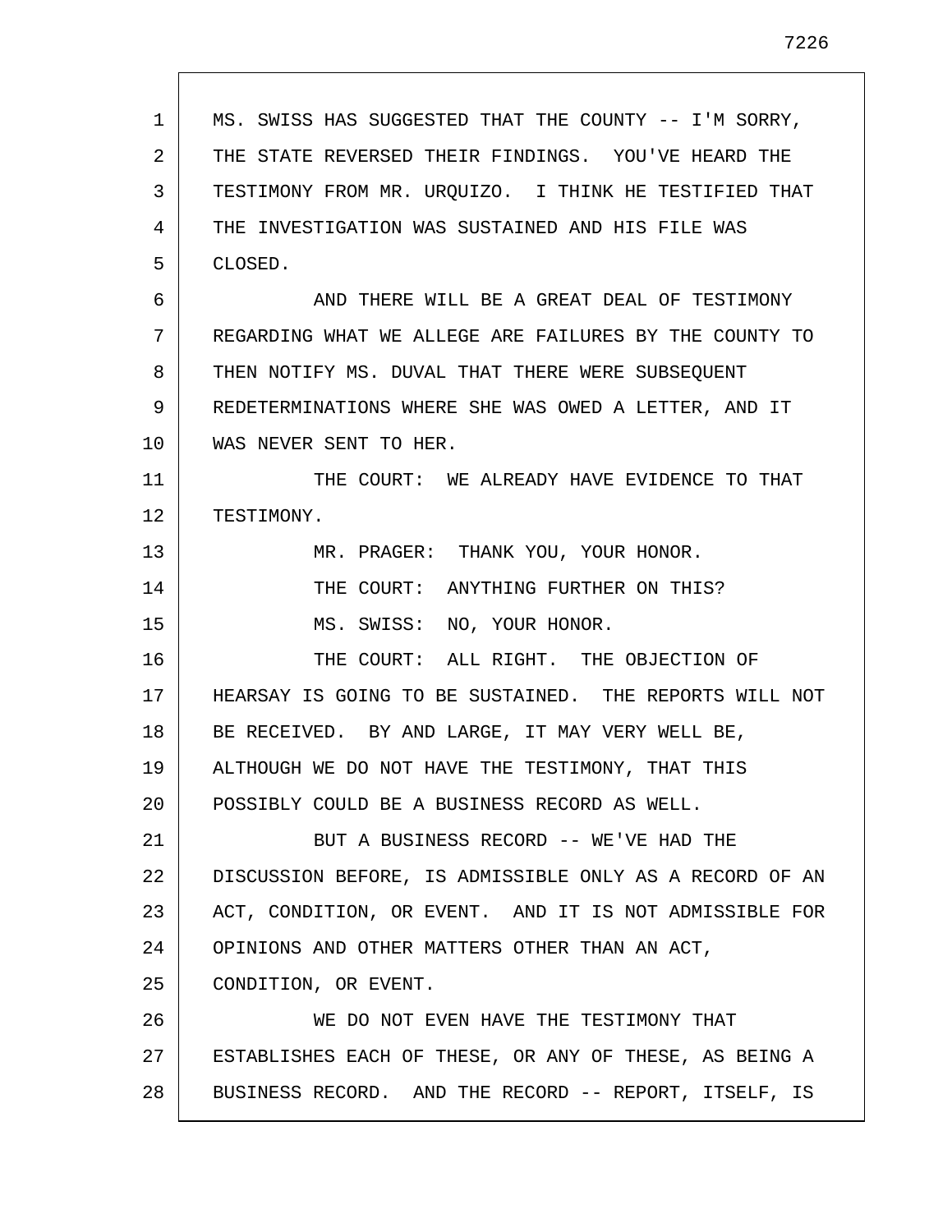HEARSAY.

1

2 3 4 5 THE TESTIMONY WHICH IS ALREADY IN THE RECORD IS A DIFFERENT MATTER, AND IS WHATEVER -- TESTIMONY IS IN THE RECORD IS IN THE RECORD. BUT THE REPORT ITSELF IS HEARSAY, AND THE OBJECTION WILL BE SUSTAINED.

6 7 8 9 10 SO I'M NOT GOING TO RECEIVE THOSE. IF YOU WANT TO GIVE US, AGAIN, THE NUMBERS OF THOSE REPORTS, I THINK YOU SHOULD OFFER THEM, AND -- TO PRESERVE YOUR RIGHTS. AND MY RULING WILL BE THAT THEY WILL NOT BE RECEIVED, BUT THEN YOU'VE PROTECTED YOUR RIGHT.

11 12 13 14 NOW, THE NEXT CATEGORY OF DOCUMENTS APPEAR TO BE THE ONES RELATED TO DAMAGES. AND THERE, AS I UNDERSTOOD IT, WE HAVE TWO DIFFERENT TYPES OF DOCUMENTS.

15 16 17 18 ONE WAS SUMMARIES, AND I'LL JUST TELL YOU IN ADVANCE, SUMMARIES, THEY CAN BE DEMONSTRATIVE BUT THEY ARE NOT EVIDENTIARY, AND SO SUMMARIES WILL NOT BE RECEIVED.

19 20 21 22 ACTUAL BILLINGS MAY BE RECEIVED IN EVIDENCE, ASSUMING THAT WE HAVE THE TESTIMONY THAT THE BILL WAS RECEIVED AND WAS PAID. TECHNICALLY, THOSE BILLINGS COULD BE DEEMED HEARSAY.

23 24 25 26 BUT NEVERTHELESS, THERE'S -- WHILE IT'S NOT A STATED EXCEPTION, THAT SUCH BILLINGS ARE COMMONLY RECEIVED IN SUPPORT OF THE PERSON'S TESTIMONY THAT THEY WERE, IN FACT, RECEIVED AND PAID.

27 28 IT'S THE PAYMENT WHICH IS THE EVIDENCE OF THE HARM, NOT THE BILL ITSELF. BUT THE BILLINGS, AND I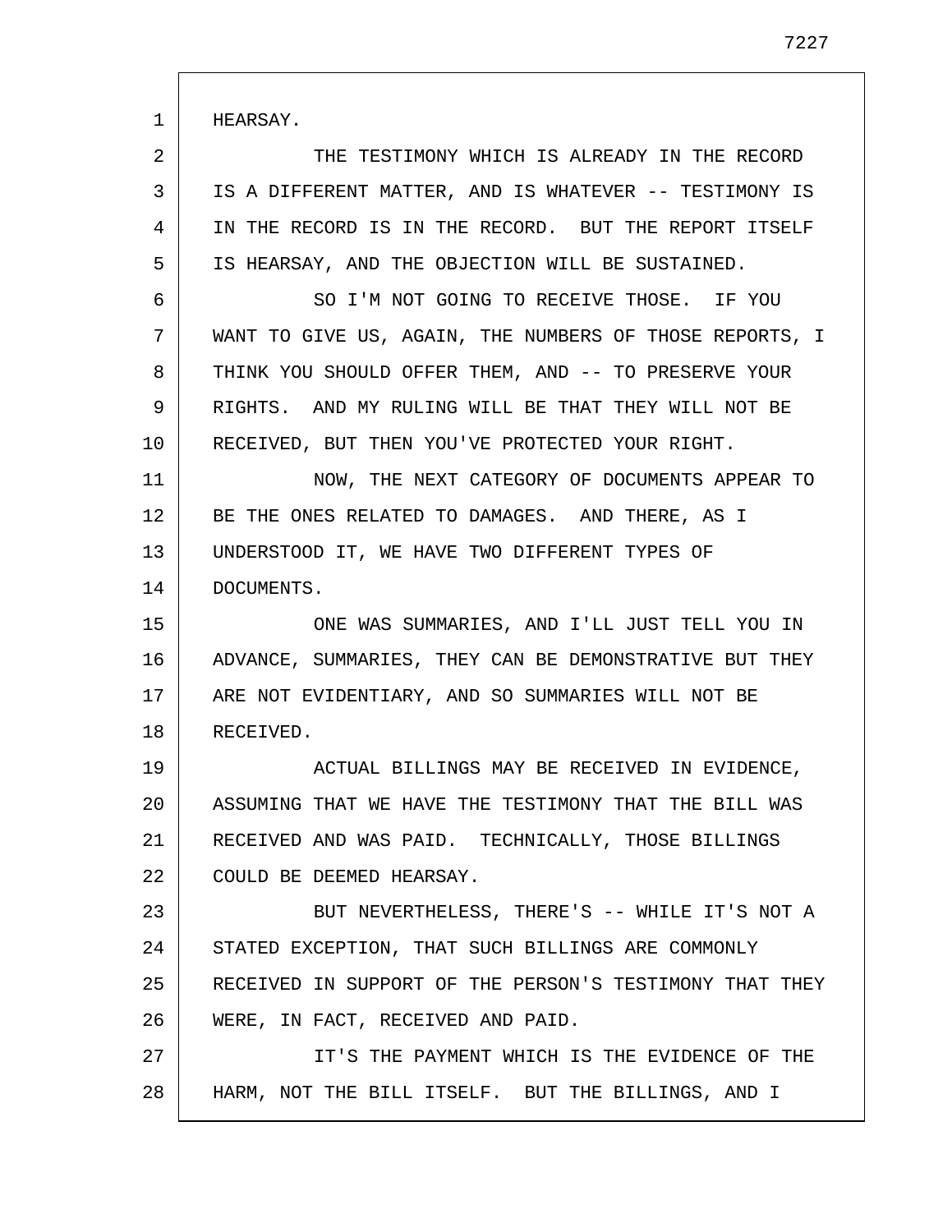| $\mathbf{1}$ | DON'T KNOW WHAT THIS MAY COVER, THOSE BILLINGS COULD BE |
|--------------|---------------------------------------------------------|
| 2            | RECEIVED.                                               |
| 3            | DO WE HAVE ANY OTHER CATEGORIES OF DOCUMENTS            |
| 4            | TO BE ADDRESSED AT THIS TIME? IF NOT, WHAT I DO WANT    |
| 5            | TO DO IS, THEN, TAKE A RECESS SO THAT YOU CAN TAKE A    |
| 6            | LOOK AT -- IN LIGHT OF WHAT I'VE TOLD YOU, WHAT WOULD   |
| 7            | BE OFFERED -- WHAT IT IS YOU WANT TO OFFER.             |
| 8            | AND I WANT TO DO IT TO PROTECT YOUR RECORD, IF          |
| 9            | YOU FEEL THAT'S WHAT YOU SHOULD DO, SO WE CAN FIND OUT  |
| 10           | WHICH THOSE ARE SPECIFICALLY. I'LL MAKE A RULING.       |
| 11           | THERE'S SOME THAT WILL BE WITHDRAWN. THAT'S             |
| 12           | FINE. BUT ANY OF THESE DOCUMENTS WE'VE TALKED ABOUT,    |
| 13           | LET'S GET THE IDENTIFICATION OF THOSE ON THE RECORD,    |
| 14           | AND THEN THE RULING ON THE SPECIFICS -- WHAT WAS        |
| 15           | REFUSED BY THE COURT, WHAT WAS GRANTED BY THE COURT.    |
| 16           | MR. PRAGER: IT MAY ALSO BE A GOOD USE OF OUR            |
| 17           | TIME TO GIVE US A CHANCE -- I'M NOT SURE IF WE COULD    |
| 18           | GET IT ALL DONE RIGHT NOW. BUT THERE WERE A NUMBER OF   |
| 19           | DOCUMENTS ADMITTED FOR DIFFERENT PURPOSES, LIKE         |
| 20           | MR. URQUIZO HAS SOME OTHER DOCUMENTS.                   |
| 21           | SO WE'D NEED TO MAKE SURE THEY'RE ALL                   |
| 22           | DISCUSSED WITH THE COURT. SO I SUPPORT WHAT THE COURT   |
| 23           | IS SUGGESTING, JUST NOT SURE WE CAN GET IT ALL DONE IN  |
| 24           | THE NEXT 30 MINUTES, TAKE A BREAK, TO LINE IT ALL UP    |
| 25           | FOR YOU.                                                |
| 26           | THE COURT: THAT WOULD BE FINE.                          |
| 27           | SO MS. SWISS, MR. GUTERRES, ARE YOU WITH ME --          |
| 28           | UNDERSTAND WHAT I THINK OUR NEXT STEPS SHOULD BE?       |
|              |                                                         |

 $\mathsf{l}$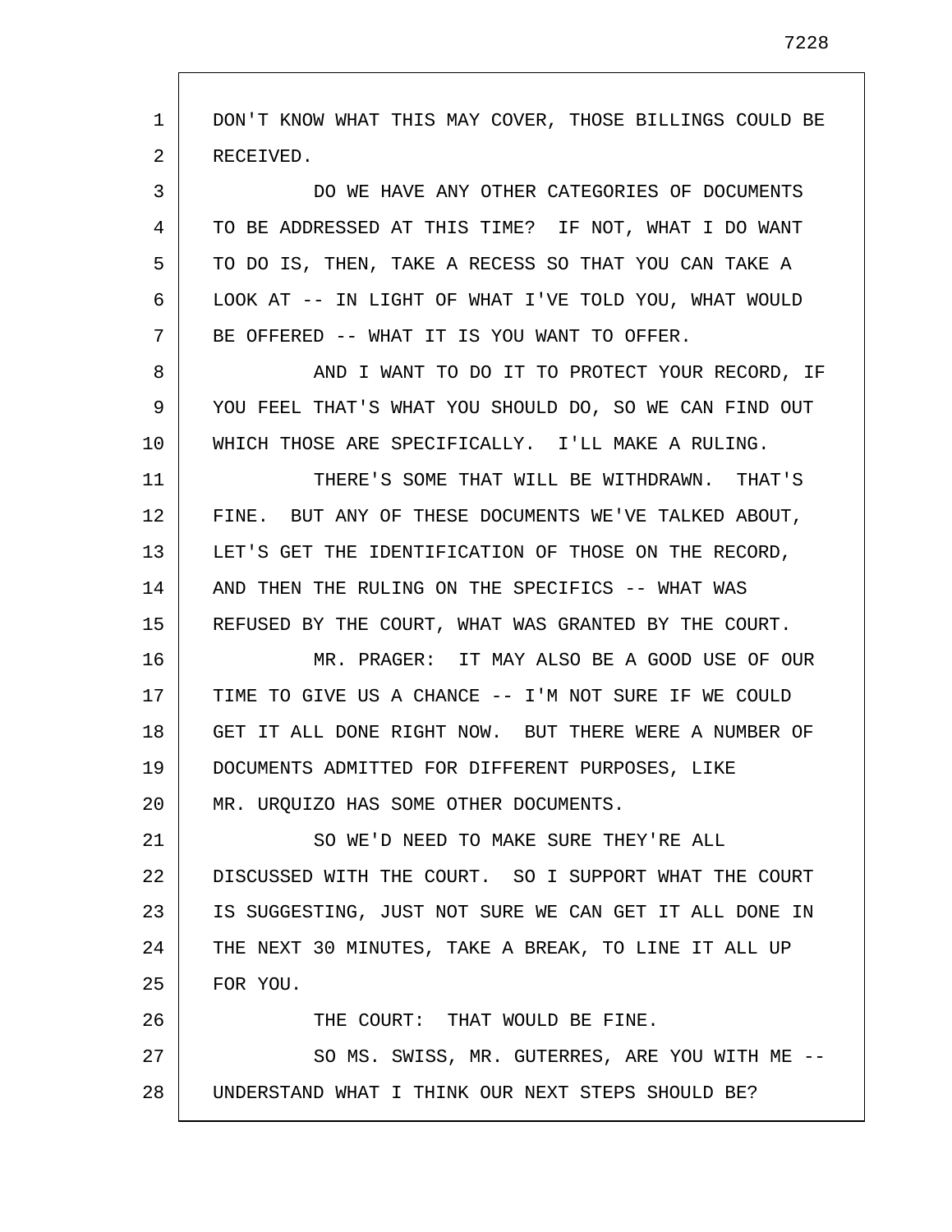| 1  | MR. GUTERRES: YES, YOUR HONOR.                         |
|----|--------------------------------------------------------|
| 2  | MS. SWISS: YES, YOUR HONOR.                            |
| 3  | MR. GUTERRES: THERE ARE TWO OTHER CATEGORIES.          |
| 4  | I DON'T KNOW IF THE COURT WANTS TO ADDRESS IT NOW OR   |
| 5  | LATER.                                                 |
| 6  | THE COURT: WELL, WHY DON'T YOU AT LEAST TELL           |
| 7  | ME WHAT THEY ARE.                                      |
| 8  | MR. GUTERRES: ONE ARE EMAILS THAT ARE GOING            |
| 9  | BACK AND FORTH BETWEEN THIRD-PARTY WITNESSES, NAMELY   |
| 10 | DOCTORS AND MR. MILLS. AND WE'RE OBJECTING ON THE      |
| 11 | GROUNDS OF HEARSAY. THERE'S A COUPLE OF THOSE.         |
| 12 | AND THEN THE DELIVERED SERVICE LOGS, WHICH ARE         |
| 13 | THE CONTACTS -- DISCUSSIONS AND COMMUNICATIONS BETWEEN |
| 14 | THE SOCIAL WORKERS AND VARIOUS FOLKS. AND OUR          |
| 15 | OBJECTION TO THOSE -- TO THAT OFFERING IS THAT IT'S    |
| 16 | MULTIPLE HEARSAY.                                      |
| 17 | THE COURT: OKAY. WELL, LET ME -- I'LL HEAR             |
| 18 | FROM YOU IN A SECOND, MR. MCMILLAN.                    |
| 19 | LET ME JUST TELL YOU, ON THE EMAILS, MOST OF           |
| 20 | THE EMAILS PROBABLY ARE NOT EVIDENTIARY. THEY'RE       |
| 21 | COMMUNICATIONS, AND THEY MAY NOT -- AND MAY NOT BE     |
| 22 | OFFERED FOR AN EVIDENTIARY PURPOSE. AND BY THAT, I     |
| 23 | MEAN THAT $--$                                         |
| 24 | LET ME BACKTRACK AND SAY, THERE'S SEVERAL              |
| 25 | DIFFERENT CATEGORIES. I IMAGINE, IF I THOUGHT ABOUT IT |
| 26 | A LITTLE LONGER, IT MIGHT BE MORE THAN SEVERAL. AND    |
| 27 | THERE'S SEVERAL DIFFERENT BASES, IN ANY EVENT, WHICH   |
| 28 | MIGHT CONSIDER THE ADMISSIBILITY OF EMAILS.            |

Г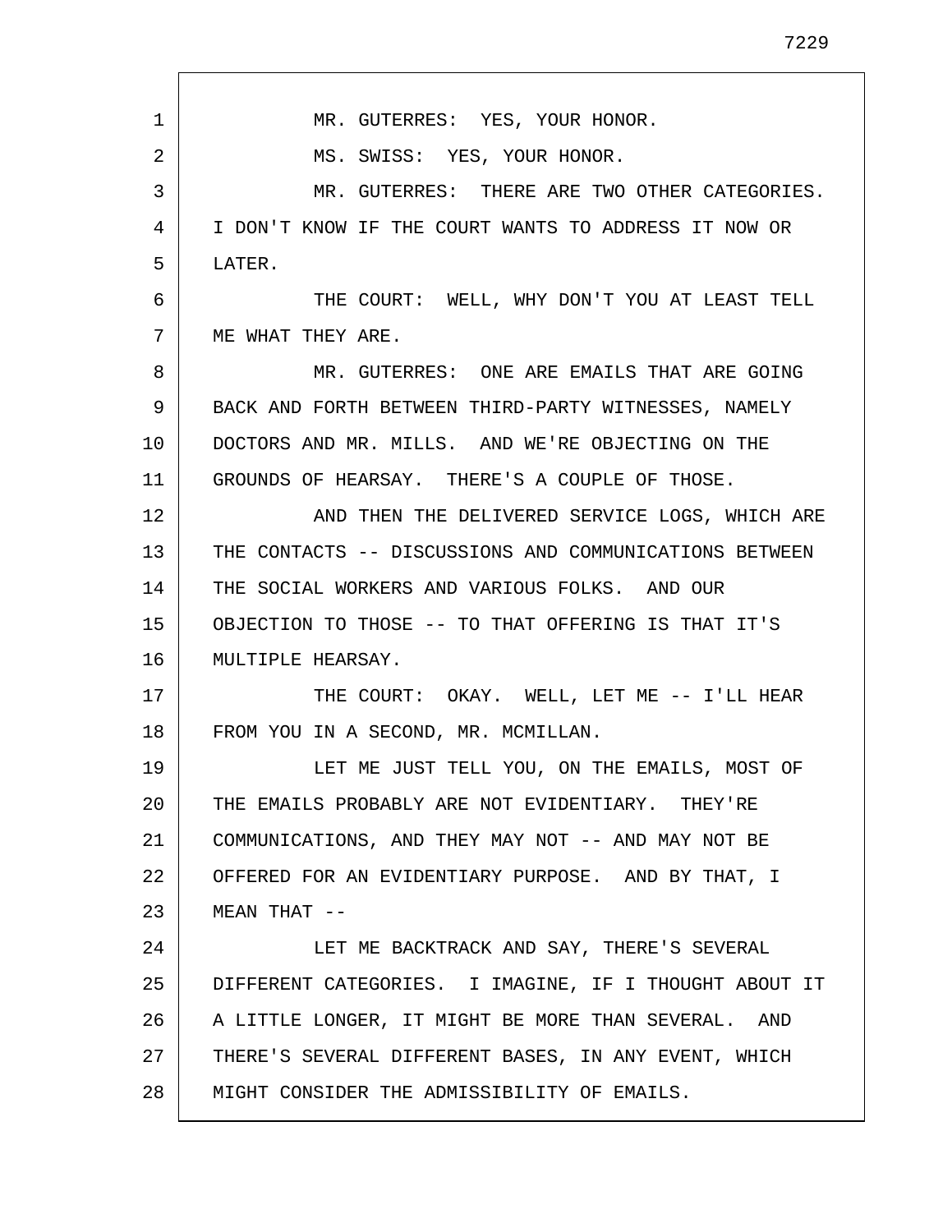1 2 3 4 5 6 7 8 9 10 11 12 13 14 15 16 17 18 19 20 21 22 23 24 25 26 27 28 IF EMAILS ARE NOT OFFERED FOR THE TRUTH OF THE MATTER, BUT SIMPLY TO EXPLAIN SOMEONE'S CONDUCT OR SOMETHING THAT OCCURS, THEN THEY MAY BE RECEIVED FOR THAT BASIS ALONE. AND IF SO, THEY COULD BE INCLUDED ON THE LIST THAT YOU WERE GOING TO DO, OF DOCUMENTS THAT ARE TO BE RECEIVED IN EVIDENCE FOR A LIMITED PURPOSE. SO THERE CAN BE A NON-HEARSAY PURPOSE TO THEM. SECONDLY, EMAILS, MANY OF THEM COULD BE SUBJECT TO -- TO AN OBJECTION AS TO HEARSAY. BUT HEARSAY ISN'T EVEN IMPLICATED UNLESS THE STATEMENT OR WHAT IS SAID WITHIN A GIVEN DOCUMENT OR GIVEN OCCASION IS, IN FACT, EXPOSITORY. IN OTHER WORDS, THERE'S NOTHING ABOUT THEM THAT GOES TO THE TRUTH OF WHAT'S BEING SAID. AND IF THAT'S THE CASE, THEN IT'S NOT EVEN SUBJECT TO A HEARSAY OBJECTION. SO YOU HAVE THESE DIFFERENT CATEGORIES TO EMAILS. BUT I THINK THE MOST COMMON ONE, WHICH IS ONE YOU COULD LOOK AT HERE, IS WHETHER THEY ARE ONES WHICH COULD BE RECEIVED, THAT ARE NOT BEING OFFERED FOR THE TRUTH OF WHATEVER IS SAID. THEY'RE BEING OFFERED TO EXPLAIN WHAT SOMEONE DID OR WHAT THEIR CONDUCT WAS OR THEIR RESPONSE TO SOMETHING. SO WITHOUT SEEING ALL OF THEM, IT'S HARD FOR ME TO SAY. BUT, IN AND OF THEMSELVES, IF THEY'RE OFFERED TO THE TRUTH OF THE MATTER STATED THEREIN, THEN A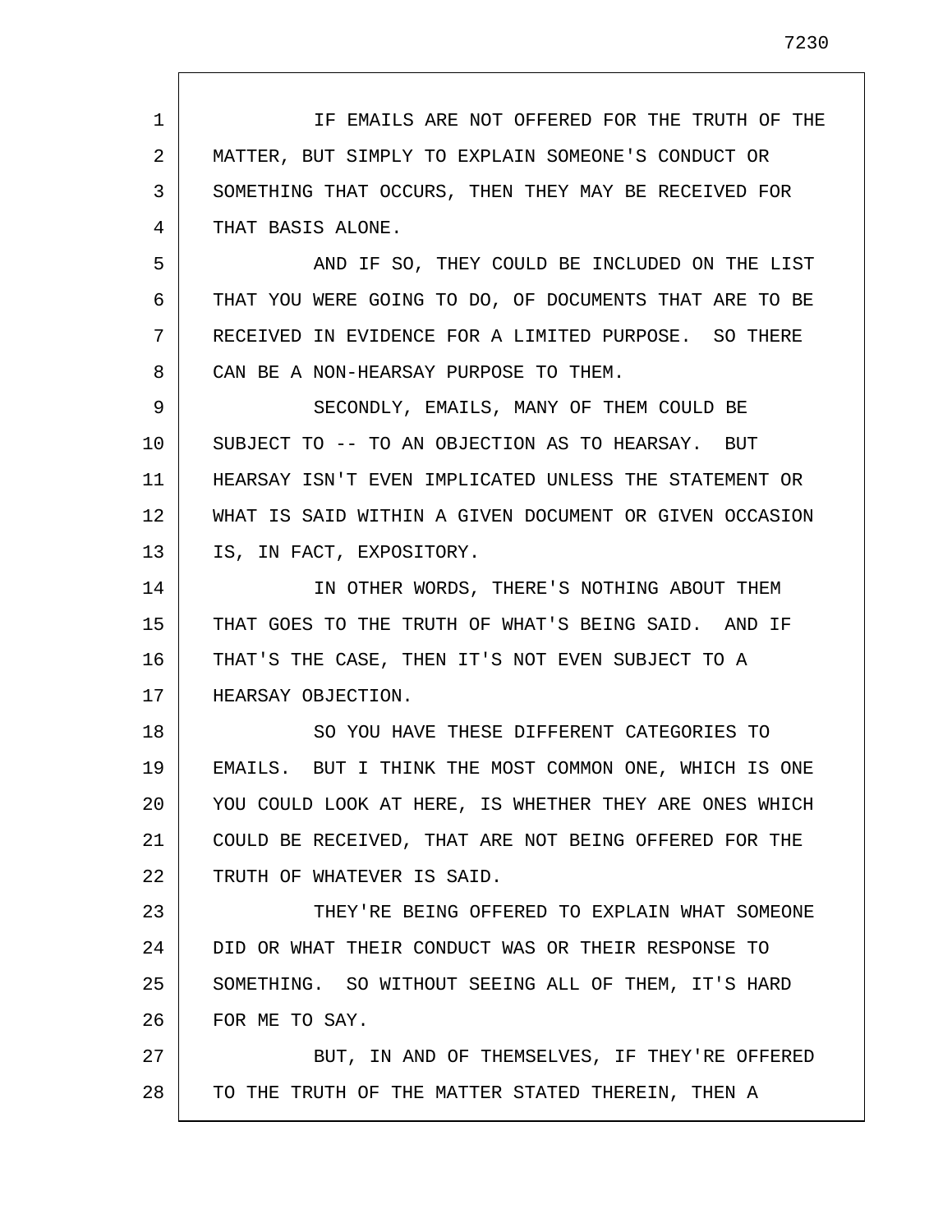1 2 3 4 5 6 7 8 9 10 11 12 13 14 15 16 17 18 19 20 21 22 23 24 25 26 27 28 HEARSAY OBJECTION WOULD BE VALID. BUT THERE'S A NUMBER OF OTHER BASES TO USE EMAILS. THE DSL LOGS -- THE DSL LOGS WOULD SEEM TO ME TO CONSTITUTE A BUSINESS RECORD. WE HAVE TESTIMONY ABOUT HOW THE SOCIAL WORKER USES THE SERVICE LOGS. IT BECOMES A RECORD OF CERTAIN THINGS THAT THEY'VE DONE. AND WE HAVE, AT LEAST, SOME TESTIMONY THAT I'M REMEMBERING WITHOUT EVEN LOOKING, VERIFYING THAT, YES, THAT'S AN ENTRY THAT I MADE. AND AS A BUSINESS RECORD -- AND I THINK THE TESTIMONY IS PROBABLY SUFFICIENT TO MEET THE REQUIREMENTS TO ESTABLISH A BUSINESS RECORD. AND MANY OF THE ENTRIES IN THE DSL ARE RECORDS OF AN ACT OR PARTICULAR EVENT. THEY WOULD HAVE TO BE LOOKED AT TO SEE WHETHER SOME REDACTION MAY BE NECESSARY. I'VE SEEN THEM, JUST IN PASSING. I HAVEN'T READ ANY OF THEM. BUT THEY ALL SEEM -- MOST OF THEM SEEMED TO BE FAIRLY SUCCINCT, THAT IS, THEY WERE NOT SOME KIND OF ESSAY OR A MORE EXPOSITORY DOCUMENT. THEY DID SEEM TO TRACE SAYING SOMETHING, LIKE, "CALLED SO AND SO," OR SOMETHING LIKE THAT. WELL, THAT'S AN EVENT. AND I THINK THAT CAN SATISFY IT. SO I THINK THE DSLS HAVE THE POTENTIAL OF BEING RECEIVED, ALTHOUGH SOME REDACTION MAY NOT BE NECESSARY. THAT'S HOW I'M SEEING THEM. I'M HAPPY TO RULE ON THEM MORE SPECIFICALLY. BUT I THINK, IN EACH OF THESE AMASSED EMAILS,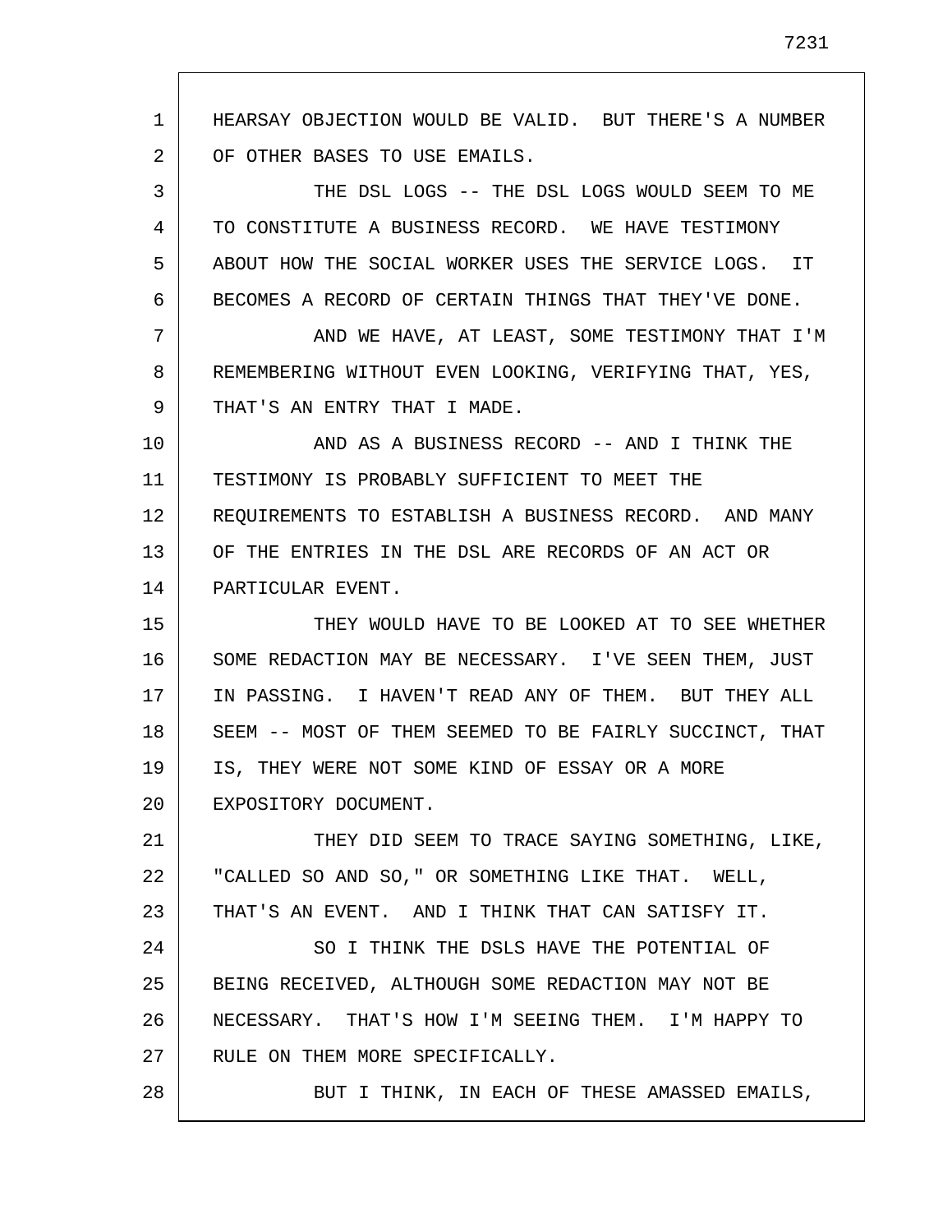1 2 3 4 5 6 7 8 9 10 11 12 13 14 15 16 17 18 19 20 21 22 23 24 25 26 27 28 THERE'S POTENTIAL FOR SOME, PERHAPS ALL, TO BE ADMITTED. AND THE DSL, I THINK THERE'S A VERY STRONG POSSIBILITY A SUBSTANTIAL PART OF IT COULD BE ADMITTED. NOW, IT WON'T BE ADMITTED -- I DON'T THINK THERE'S A FOUNDATION FOR MANY OF THE ENTRIES. WHAT YOU HAVE THERE IS A RECORD THAT'S MADE BY DIFFERENT PERSONS. AND I DON'T KNOW WHETHER EVERYBODY WHO HAD MADE AN ENTRY HAS TESTIFIED. YOU'LL HAVE TO REMIND ME OF THAT, BUT IF WE DO NOT HAVE THE TESTIMONY OF THE PERSON MAKING IT, I THINK WE'RE NOT GOING TO HAVE A SUFFICIENT BASIS TO RECEIVE IT IN EVIDENCE. BUT I THINK SOME OF IT CAN BE, CERTAINLY, BECAUSE I DO REMEMBER SOME OF THE WITNESSES TESTIFYING ABOUT ENTRIES THAT THEY'VE MADE. MR. MCMILLAN: YOUR HONOR, THE ONLY THING I WOULD ADD TO THAT IS THAT THESE ARE OFFICIAL RECORDS. AND THAT WHILE A PUBLIC ENTITY, IN CERTAIN CIRCUMSTANCES, CAN BE VIEWED AS A BUSINESS, THERE ARE, AS I UNDERSTAND IT ANYWAY -- IN LOOKING AT THE PRACTICE GUIDE, AND I HAVEN'T GONE AND LOOKED AT THE CASES YET -- BUT THE OFFICIAL RECORDS, THE REQUIREMENTS FOR ADMITTING THOSE, AT LEAST AS TO THE FOUNDATIONAL REQUIREMENTS, ARE MORE LIBERAL THAN THE FOUNDATIONAL REQUIREMENTS FOR A STANDARD BUSINESS RECORD. AND BASICALLY, WHAT IT APPEARS WE HAVE TO SHOW, AND I BELIEVE WE'VE DONE THAT THROUGH MOST OF THE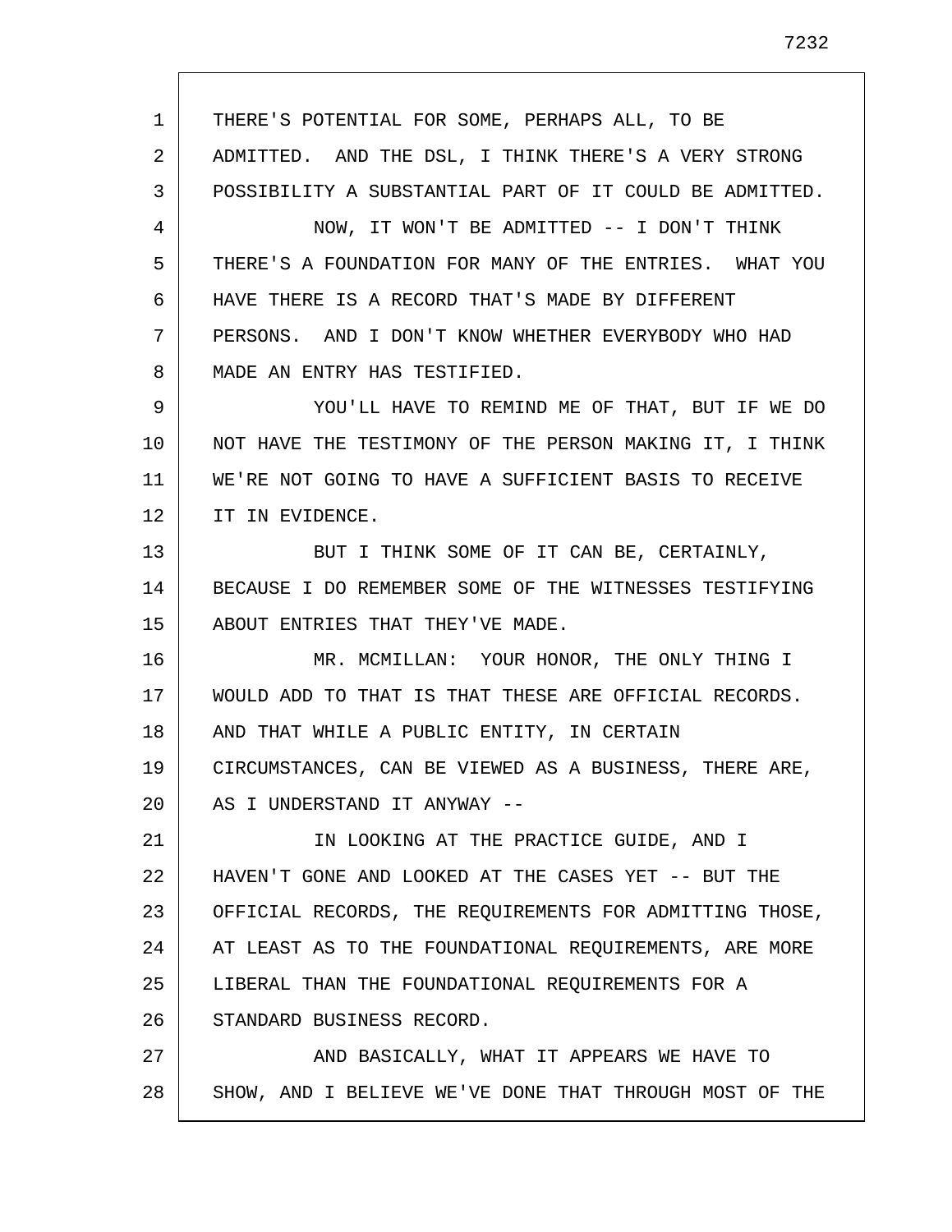1 2 3 4 5 6 7 8 9 10 11 12 13 14 15 16 17 18 19 20 21 22 23 24 25 26 27 28 DEPOSITIONS IS, NUMBER ONE, THAT THE DSL IS AN OFFICIAL RECORD THAT'S REQUIRED BY LAW TO BE CREATED AND MAINTAINED IN THE COURSE OF THE GOVERNMENT'S BUSINESS IN ADMINISTERING THESE CHILD WELFARE CASES. IN FACT, IT'S PART OF THE STATE-OWNED AND -OPERATED CWSCMS SYSTEM, THE DELIVERED SERVICE LOG CONTACT NOTES. AND THE STATE ACTUALLY USES THOSE CONTACT NOTES AND THE CWSCMS DATABASE TO COMPILE ITS FEDERAL REPORTING, TO DO STUDIES OF STATISTICAL INFORMATION RELATIVE TO CHILDREN BEING TAKEN INTO CUSTODY OR PLACED IN FOSTER CARE OR TREATED, IN SOME WAY, WITHIN THE CONTEXT OF THE CHILD WELFARE SYSTEM. SO THAT'S THE DATABASE WE'RE TALKING ABOUT. AND BY LAW, THE SOCIAL WORKERS, WHEN THEY GO OUT AND DO THESE INVESTIGATIONS, THEY ARE REQUIRED -- AND I THINK THEY'VE ALL TESTIFIED TO THIS, AT LEAST, THE DEPOSITIONS THAT HAVE BEEN PLAYED TO THE JURY -- THAT BY LAW, THEY'RE REQUIRED, FAIRLY CONTEMPORANEOUS IN TIME, WITHIN A FEW DAYS OF THE EVENT, TO SIT DOWN IN FRONT OF THE COMPUTER, ENTER WHATEVER IT WAS THAT THEY DID, AND THEN MOVE ON. AND THEY'VE ALSO ALL TESTIFIED THAT THEY'RE REQUIRED, AGAIN BY LAW, TO BE TRUTHFUL, ACCURATE, AND COMPLETE IN THOSE DSL ENTRIES. BECAUSE THEY KNOW THAT SOCIAL WORKERS DOWN THE LINE, INCLUDING SUPERVISORS, ARE GOING TO BE REVIEWING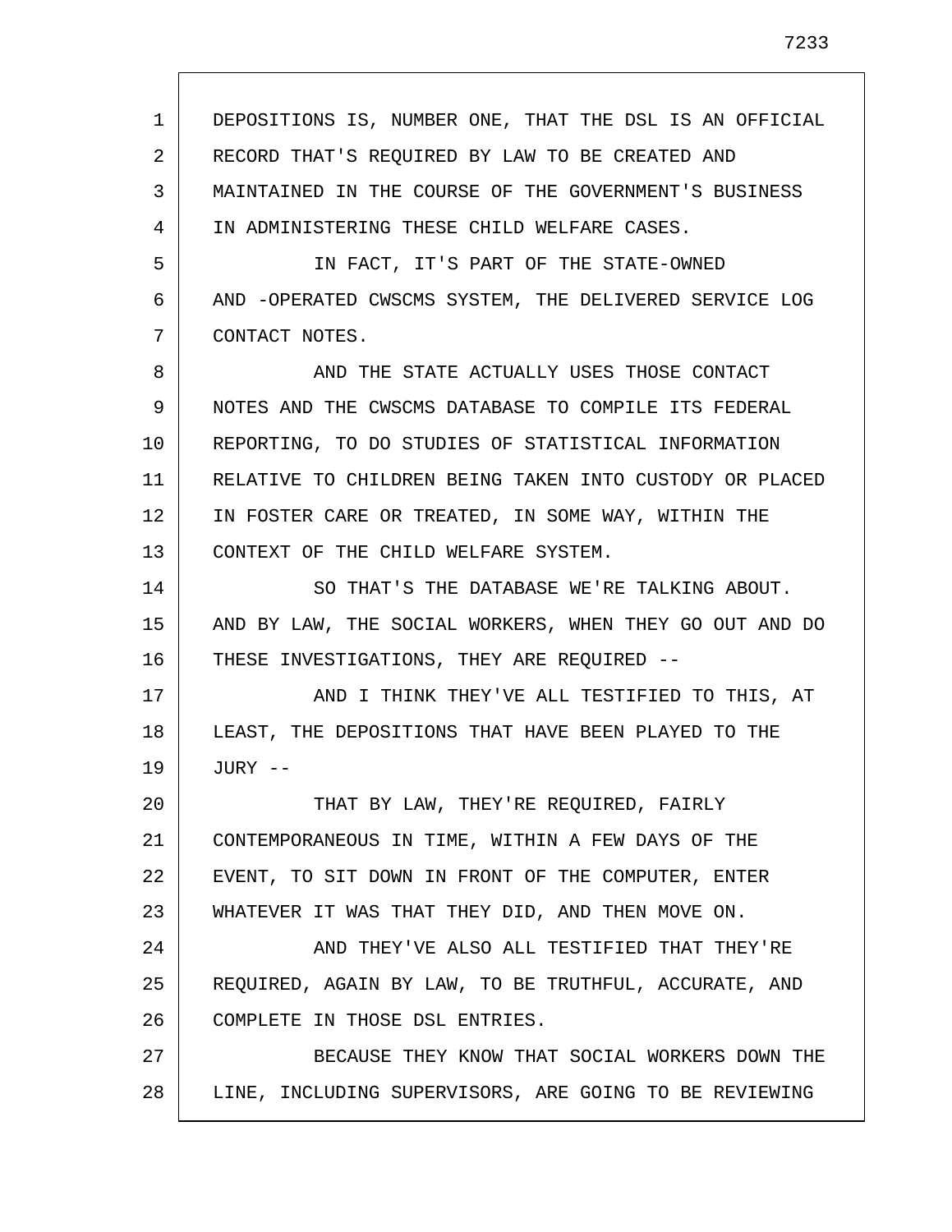1 2 3 4 5 6 7 8 9 10 11 12 13 14 15 16 17 18 19 20 21 22 23 24 25 26 27 28 THOSE DSL ENTRIES AND MAKING DECISIONS IN THE CASE, BASED ON THE INFORMATION THAT'S CONTAINED IN THAT DELIVERED SERVICE LOG. THE COURT: I THINK -- I DON'T KNOW IF YOU'RE ADDING TO THE DISCUSSION WE'VE HAD. REGARDLESS OF WHAT THE PURPOSE IS, A BASIS IN WHICH YOU'RE OFFERING THESE AS AN OFFICIAL RECORD IS -- ACTUALLY, I CAN LOOK AND SEE -- THERE'S ANOTHER SECTION, IT'S SECTION 1280 OF THE EVIDENCE CODE, WHICH IS A RECORD BY PUBLIC EMPLOYEE. AND IT SETS FORTH THE ADMISSIBILITY OF SUCH RECORDS. AND IF YOU LOOK AT ITS CRITERIA, THEY ARE THE SAME AS FOR A BUSINESS RECORD. MR. MCMILLAN: OKAY. THE COURT: WHICH IS SUPPORTING WHAT I'M -- WHAT I'M SAYING, IS THEY MAY VERY WELL BE ADMISSIBLE. BUT YOU HAVE TO -- BUT I DON'T THINK IT CHANGES -- MAYBE IT WOULD, AND YOU CAN MAKE -- IF YOU PRESENT ME SOME AUTHORITY ON IT, I'LL BE HAPPY TO CONSIDER IT. BUT IF YOU LOOK AT SECTION 1280, YOU'LL SEE WHAT MAKES A RECORD BY A PUBLIC EMPLOYEE ADMISSIBLE. AND IT'S ESSENTIALLY THE SAME. AND IT HAS TO BE A RECORD OF AN ACT, CONDITION OR EVENT, AMONG OTHER THINGS. SO -- MR. MCMILLAN: I'LL LOOK AT THAT CLOSER TONIGHT. THE COURT: IF YOU LOOK AT IT AND COMPARE IT, I THINK IT'S 1271, AS TO THE ADMISSIBILITY OF BUSINESS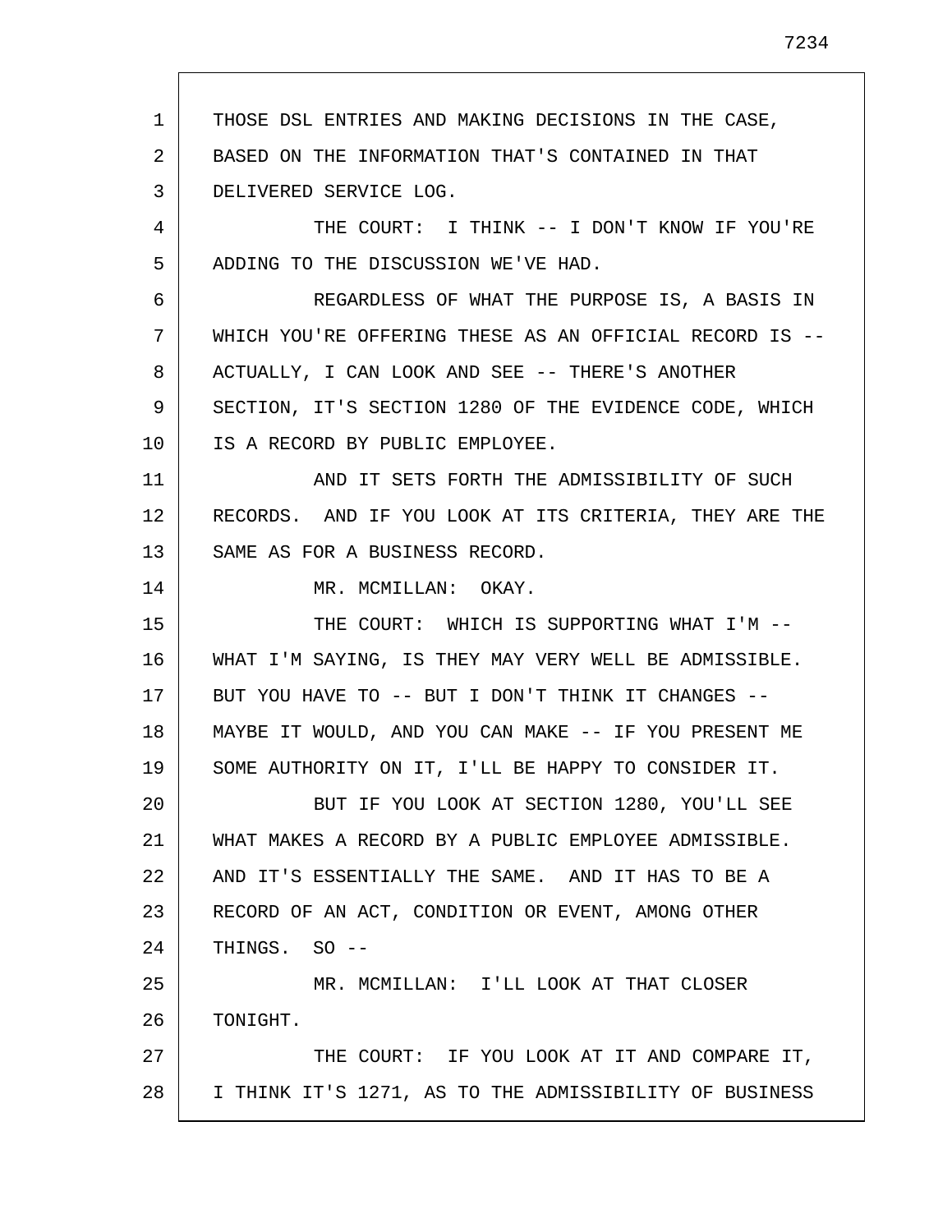RECORDS.

1

2 3 4 5 IF YOU LOOK AT 1280, IT IS -- THE ONE EXCEPTION IS FOR A BUSINESS RECORD. THE CUSTODIAN OR OTHER QUALIFIED WITNESS TESTIFIES TO ITS IDENTITY AND THE MODE OF ITS PREPARATION.

6 7 8 9 THE OTHER -- THAT'S NOT REOUIRED IN 1280. BUT 1280 DOES REQUIRE THAT THE WRITING IS MADE BY AND WITHIN THE SCOPE AND DUTY OF A PUBLIC EMPLOYEE. SECONDLY, THE WRITING WAS MADE AT OR NEAR THE TIME OF

10 THE ACT, CONDITION, OR EVENT.

11 12 13 14 15 AND LASTLY, THE SOURCE OF THE INFORMATION AND METHOD AND TIME OF PREPARATION WAS SUCH AS TO INDICATE ITS TRUSTWORTHINESS. THE VERY NATURE OF THOSE LOGS WOULD SATISFY THAT LAST BECAUSE IT'S THE PERSON -- THE SOCIAL WORKER IS THE SOURCE OF THE INFORMATION.

16 17 18 19 AND THEIR TESTIMONY IS THAT THEY MAINTAINED THIS AT OR ABOUT THE TIME THAT THEY'RE GOING ABOUT DOING THESE DIFFERENT THINGS. I'M NOT TRYING TO SELL YOU ON IT. LOOK AT 1280. IT'S VERY SIMILAR TO 1271.

20 21 22 23 24 AND IF THOSE CONDITIONS CAN BE SATISFIED, THEN THE PORTIONS -- AT LEAST PORTIONS, IF NOT ALL OF THEM, WOULD BE ADMISSIBLE. I THINK THE REAL QUESTION ARISES IF YOU'RE OFFERING ENTRIES TO WHICH WE HAVE NO TESTIMONY.

25 26 27 28 THAT WOULD -- YOU MAY HAVE DIFFICULTY IF YOU DON'T HAVE THE PERSON WHO'S TESTIFYING, TO SUBSECTION B OF 1280, THAT THE WRITING WAS MADE AT OR NEAR THE TIME OF THE ACT, CONDITION, OR EVENT.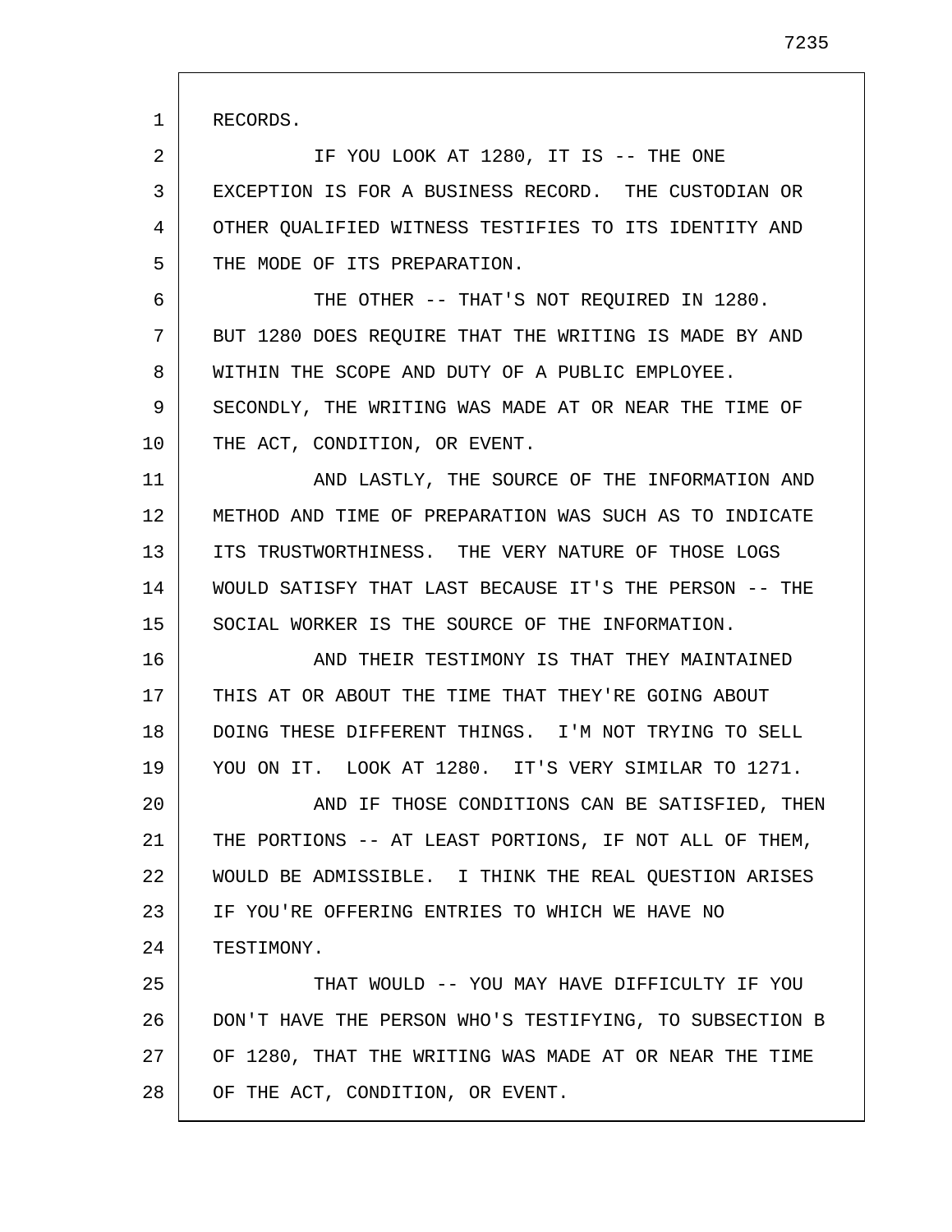1 2 3 4 5 6 7 8 9 10 11 12 13 14 15 16 17 18 19 20 21 22 23 24 25 26 27 28 I'LL LEAVE IT TO UP TO YOU. I'M JUST POINTING OUT THAT WITH WHAT THE COURT THINKS, AT LEAST, IT WOULD BE ADMISSIBLE. MR. MCMILLAN: YOUR HONOR, ONE OTHER QUESTION ON THAT ISSUE. I THINK THAT, YEAH, WE'RE PROBABLY OKAY, AT LEAST AS TO THE RECORDINGS THAT WERE MADE, FOR EXAMPLE, BY MS. ROGERS OR MS. PENDER OR MS. SCHEELE OR MS. NELSON. BECAUSE THEY TESTIFIED IN THEIR DEPOSITIONS WHAT THEY DID, HOW DID THEY IT, HOW THEY GOT THE INFORMATION INTO THE DSL. BUT THEN, THERE'S OTHER INFORMATION IN THERE THAT, FOR EXAMPLE, MS. ROGERS SAID THAT SHE REVIEWED. SHE REVIEWED THE DSL AND THE INFORMATION CONTAINED IN IT BEFORE SIGNING OFF ON THE DETENTION REPORT. SO THIS WOULD BE -- THE QUESTION IS: WE'RE SUBMITTING THE OTHER INFORMATION SHE REVIEWED, NOT NECESSARILY TO SHOW THAT THAT'S WHAT REALLY HAPPENED, BUT TO SHOW THAT MS. ROGERS WOULD HAVE HAD THAT INFORMATION AVAILABLE TO HER AT THE TIME, AND THEN MADE THE DECISION TO EITHER SUPPRESS IT OR DISCLOSE IT. SO IT'S NOT SO MUCH BEING OFFERED FOR THE TRUTH OF THE MATTER ASSERTED IN THE DSL ENTRY AS IT IS FOR THE PROPOSITION THAT MS. ROGERS WOULD HAVE KNOWN THAT THERE WAS AT LEAST SOMETHING THERE THAT SHOULD HAVE BEEN REPORTED TO THE COURT. THE COURT: WELL, YOU CREATE LEVELS OF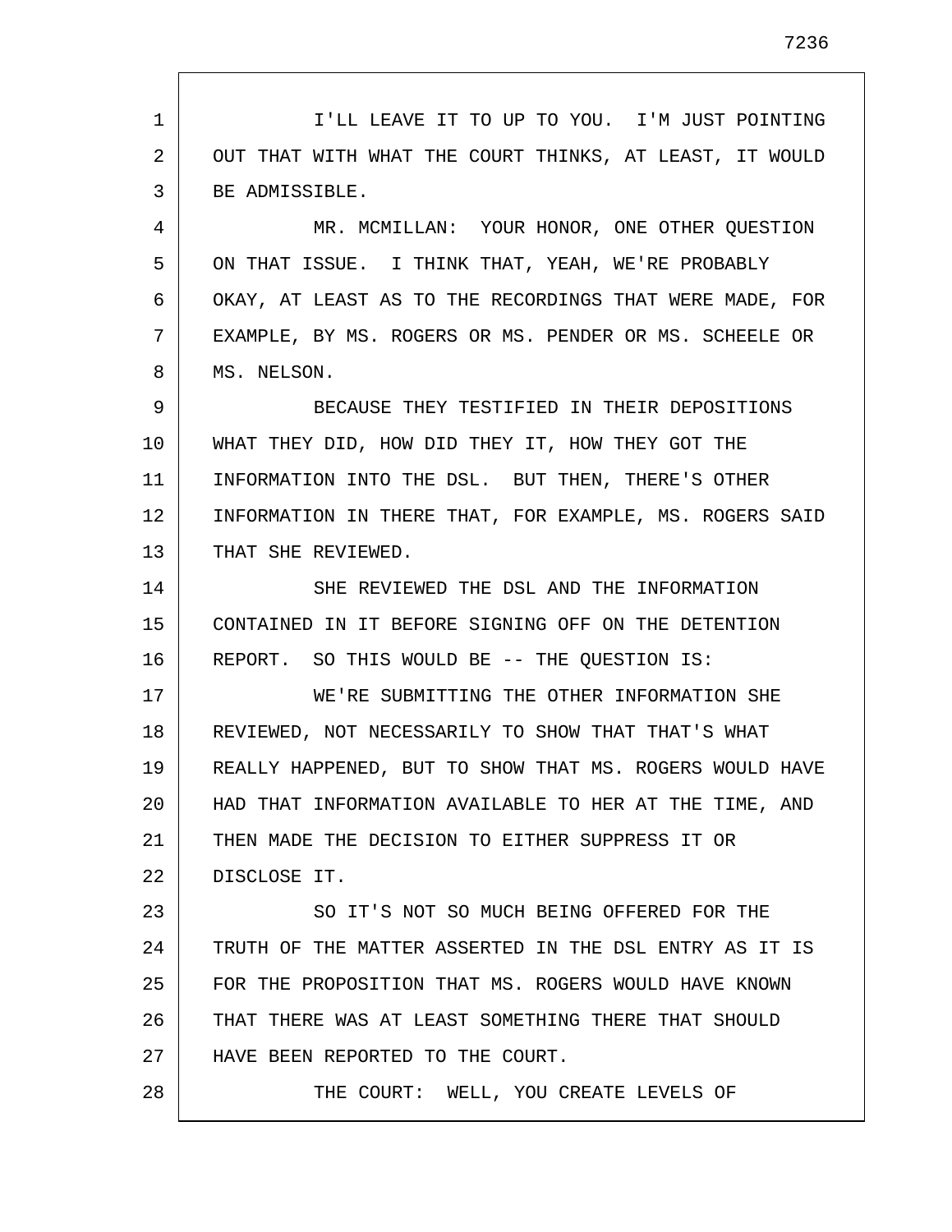1 2 3 4 5 6 7 8 9 10 11 12 13 14 15 16 17 18 19 20 21 22 23 24 25 26 27 28 COMPLEXITY IN MAKING THE ARGUMENT THAT YOU'VE MADE. IF YOU'RE ABLE TO SHOW -- AND I DO NOT RECALL HER TESTIMONY, AS TO WHAT SPECIFIC ENTRIES SHE READ AND RELIED ON -- THE FACT THAT SHE SAID SHE LOOKED AT THEM, I DON'T THINK IS -- AT THE SERVICE LOG -- I DON'T BELIEVE IS SUFFICIENT. I THINK THE EVIDENCE, TO EVEN CONSIDER IT BE RECEIVED FOR A LIMITED PURPOSE, AS TO WHAT IT WAS THAT SHE CONSIDERED, SO BE IT. BUT WE'RE GOING TO HAVE TO HAVE EVIDENCE OF WHAT IT WAS THAT SHE LOOK AT, AS OPPOSED TO THE GENERAL STATEMENT OF HAVING LOOKED AT THE LOG. BECAUSE I RECALL, AND I HAVEN'T LOOKED AT IT IN ANY DETAIL, THERE'S A NUMBER OF ENTRIES. MR. MCMILLAN: YEAH, THERE'S, LIKE, 88 PAGES. BUT I THINK WE ONLY RELY ON -- SPECIFICALLY RELY, FOR SUPPRESSIONS AND MISSTATEMENTS, ON MAYBE 10 OR 12 PAGES OF THE 88. THAT'S JUST OFF THE TOP OF MY HEAD. THE COURT: IF YOU WANT TO GET THOSE IN, I REALLY THINK THERE'S PROBABLY -- IF IT COULD COME IN EITHER UNDER 1271 OR UNDER 1280, THEY COULD. BUT YOU'RE GOING TO HAVE TO HAVE EITHER A PERSON USE ONE THAT IS PUT IN BY THE WITNESS WHO HAS TESTIFIED TO HAVING MADE THAT ENTRY. OR IF YOU WANT TO GET IN ONES FOR LIMITED PURPOSE AS SOMETHING THEY CONSIDERED -- IN OTHER WORDS, LIMITED PURPOSE, NOT FOR THE TRUTH OF THE MATTER, BUT TO SHOW WHAT INFORMATION THEY RELIED ON, THEN YOU MAY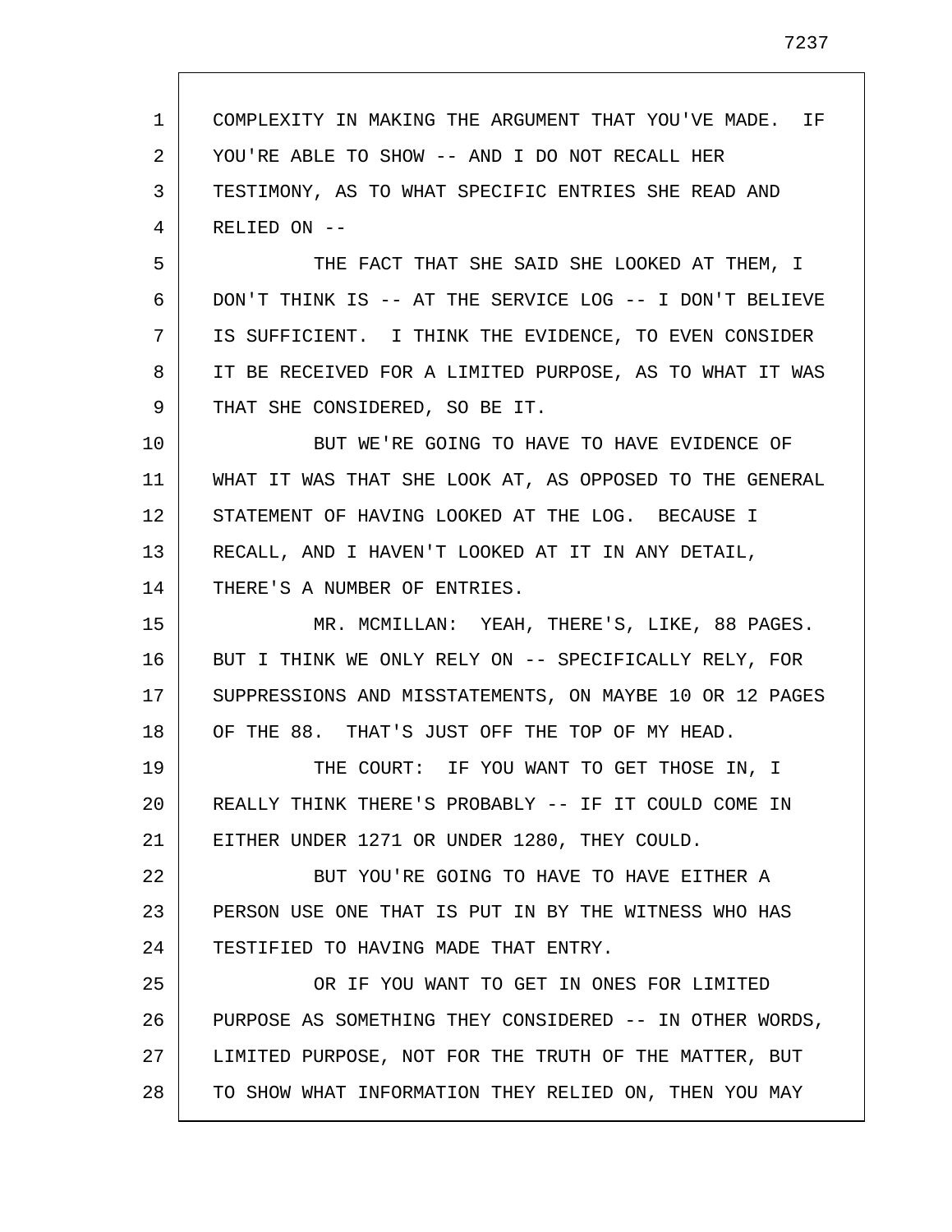1 2 3 4 5 6 7 8 9 10 11 12 13 14 15 16 17 18 19 20 21 22 23 24 25 26 27 28 HAVE TO BE ABLE TO SHOW ME IN THE RECORD WHERE ANYONE HAS IDENTIFIED THOSE. IT ISN'T SUFFICIENT JUST TO MAKE THE BROAD GENERAL STATEMENT, AS FAR AS ADMISSIBILITY IS CONCERNED. THIS DOESN'T AFFECT THE WITNESS'S TESTIMONY, BUT DOES AFFECT THE ADMISSIBILITY OF THE DOCUMENT. AND YOU MAY LOOK AT -- YOU MAY HAVE THE TESTIMONY THAT YOU NEED FOR -- TO BE ABLE -- YOU MAY HAVE TESTIMONY WHICH SATISFIES WHAT IT IS YOU WANT TO PROVE. AND THAT'S A WHOLE DIFFERENT SUBJECT. IF EVIDENCE IS IN THE RECORD, THEN IT'S THERE. IT'S A DIFFERENT QUESTION WE'RE DEALING WITH, WITH ADMISSIBILITY. MR. MCMILLAN: WITH RESPECT TO THE DOCUMENTS, YOU MEAN. THE COURT: YES. MR. MCMILLAN: OKAY. BECAUSE I THINK THAT -- I CAN GO THROUGH THE VIDEO EXCERPTS AGAIN, BUT I THINK YOU ARE CORRECT AS TO, PROBABLY, EVERY ONE OF THE IMPORTANT ONES. THERE'S SIGNIFICANT TESTIMONY ABOUT WHAT IT SAYS, WHAT'S THERE, AND WHAT THE PARTICULAR DEFENDANT DID OR DIDN'T DO WITH IT. SO I THINK THAT MAY ACTUALLY BE COVERED. MR. GUTERRES: YOUR HONOR, WE'RE -- I DON'T WANT TO GET INTO THE SPECIFICS. WE WERE JUST TRYING TO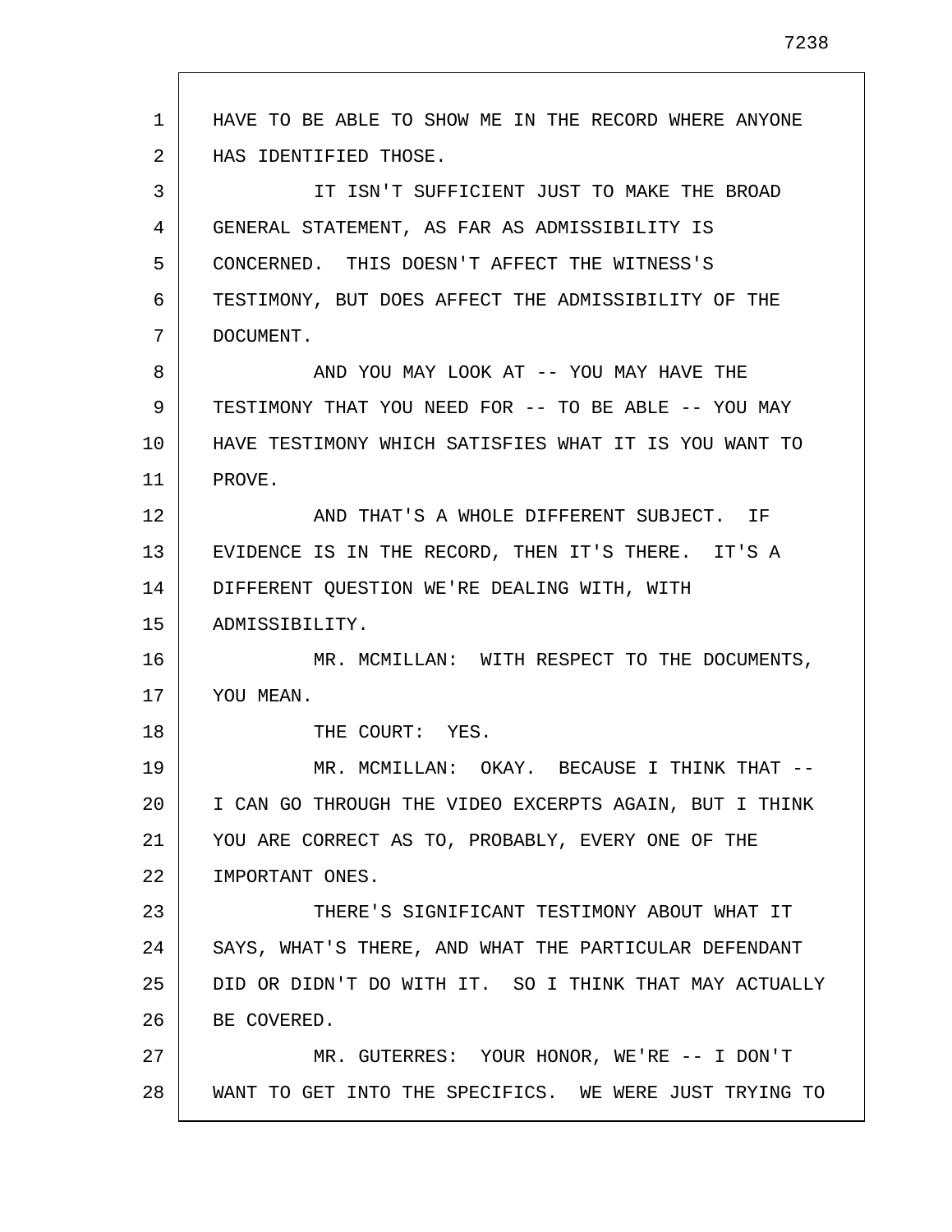1 2 3 4 5 6 7 8 9 10 11 12 13 14 15 16 17 18 19 20 21 22 23 24 25 26 27 28 GET SOME GUIDANCE ON THE GENERAL TOPICS. BUT IF WE'RE GOING TO GET INTO THE SPECIFIC EXHIBITS, THEN WE MIGHT AS WELL DO THAT. BUT... THE COURT: WELL, WE'RE GOING TO RECESS IN A JUST A MOMENT, AND YOU CAN HAVE THAT DISCUSSION. BECAUSE I KNOW, NOW, YOU'VE ASKED, IN EFFECT, FOR AN INDICATION OF HOW THE COURT WOULD BE VIEWING THESE. AND I'VE INDICATED HOW I DO VIEW THESE. AND YOU'LL THEN HAVE YOUR DISCUSSION AS TO WHAT YOU WANT TO DO ABOUT THESE GIVEN EXHIBITS. THE DECISION MAY BE THAT YOU WANT THEM. AND IF YOU DO, THEN WE'LL SEE WHAT THE STANDARDS FOR ADMISSIBILITY WOULD BE, AND THE SPECIFIC RULING THAT WOULD BE MADE. IF YOU LOOK AT IT AND REALIZE THAT, FOR EXAMPLE, WE ALREADY HAVE THE TESTIMONY, IT MAY NOT, THE ACTUAL EXHIBIT, MAY NOT BE AS IMPORTANT TO YOU. MR. MCMILLAN: THAT HELPS. I THINK WE CAN SPEND, PROBABLY, MAYBE, 45 MINUTES OR SO AND RESOLVE A BUNCH OF THESE JUST MEETING AND CONFERRING. THE COURT: ANY OTHERS YOU WANT TO TALK ABOUT RIGHT NOW, IN TERMS OF GENERALITY? MR. MCMILLAN: THERE WAS -- WE'VE BEEN SORT OF VISITING AND REVISITING, THE EXTENT OF EXHIBIT NUMBER 24, IT'S A 372-PAGE DOCUMENT. MUCH OF THAT, IN FACT, THE WHOLE THING IS SUBJECT TO A LIMITING INSTRUCTION. AND THE COURT, YOUR HONOR, HAD RAISED ON THURSDAY OR FRIDAY, I DON'T RECALL WHICH DAY LAST WEEK,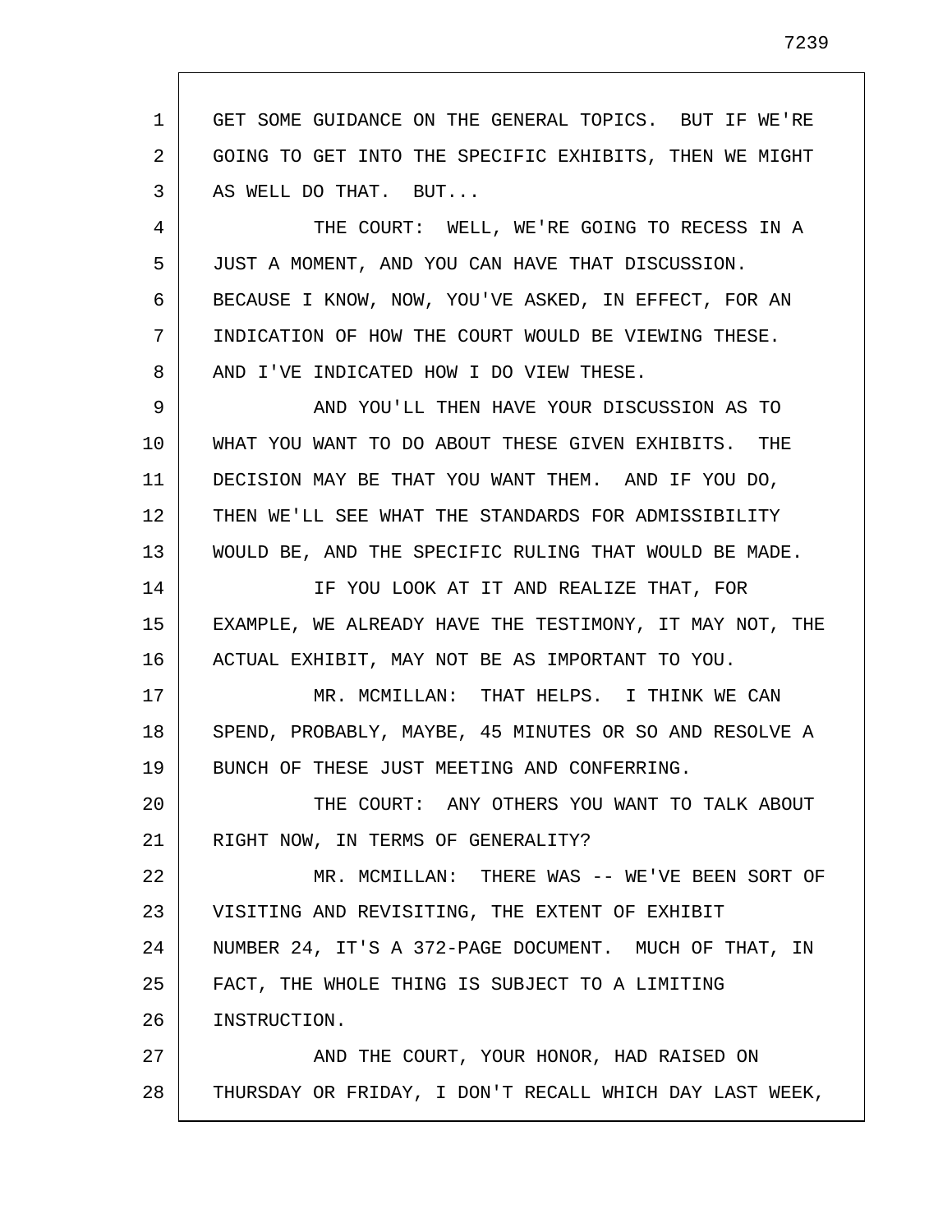1 2 3 4 5 6 7 8 9 10 11 12 13 14 15 16 17 18 19 20 21 22 23 24 25 26 27 28 WHETHER OR NOT THE PLAINTIFF WANTED TO RECONSIDER ADMITTING THE ENTIRETY OF THAT DOCUMENT INTO EVIDENCE. AND WE THOUGHT ABOUT IT OVER THE WEEKEND. I DID ORDER A COPY OF THE TRANSCRIPT SO I COULD GET A CLEAR UNDERSTANDING WHAT WAS GOING ON, BECAUSE AS THINGS WERE GOING ON THE FLY -- THE COURT: I REMEMBER US HAVING THAT DISCUSSION. WHATEVER WAS SAID, I AGREE WITH YOU. WE DID ADDRESS THAT. AND YOU WERE GOING TO CONSIDER THAT SUBJECT. MR. MCMILLAN: CORRECT. AND WE HAVE CONSIDERED IT. AND IN LOOKING AT IT, IT'S 372 PAGES. IT ALMOST EQUALS THE TOTAL SUM OF ALL THE OTHER EVIDENCE THAT, IN TERMS OF DOCUMENTS, HAS COME IN, SO FAR. AND PLAINTIFF, WE'VE BEEN WORKING ON PARING DOWN WHAT'S THERE THAT WE ACTUALLY NEED TO HAVE IN EVIDENCE. AND WE'VE BEEN MEETING AND CONFERRING WITH DEFENSE COUNSEL ON THAT, WE WANT TO CONTINUE THAT PROCESS. I DON'T KNOW IF WE'LL GET TO A LIST TODAY, OF THE PIECES THAT WE CAN SLOUGH OFF. THE COURT: WELL, LET'S TAKE THE RECESS, AND ALL OF YOU CAN LOOK AT YOUR POSITIONS AND CONFER. YOU KNOW, THIS -- THERE'S ACTUALLY A LOT OF PROGRESS THAT HAS BEEN MADE TODAY. BECAUSE THROUGH THE MEETING AND CONFERRING, A LOT OF DECISIONS HAVE BEEN MADE ABOUT WHICH ONES COULD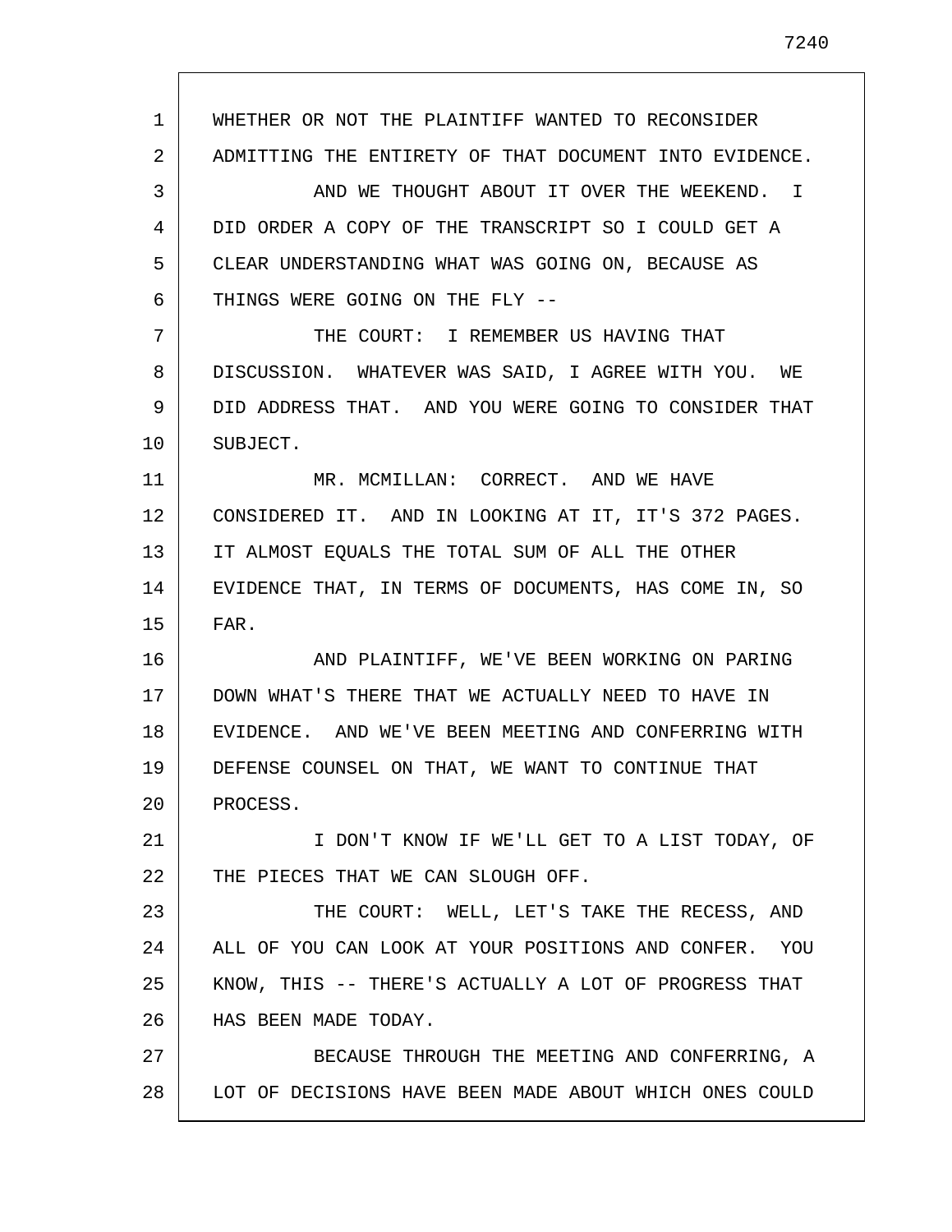| 1  | COME IN. WE HAD A NUMBER OF STIPULATIONS THAT -- ONES  |
|----|--------------------------------------------------------|
| 2  | TO BE RECEIVED. WE HAD A NUMBER THAT HAVE BEEN         |
| 3  | WITHDRAWN. THAT'S A GREAT DEAL OF PROGRESS.            |
| 4  | I NOTICE OUR LIST IS NOW DOWN TO 11 PAGES, SO          |
| 5  | I CONSIDER THAT TO BE A GREAT DEAL OF PROGRESS, EVEN   |
| 6  | FROM THE LAST ITERATION. THAT WAS 19 PAGES. I WISH I   |
| 7  | DIDN'T REMEMBER THINGS LIKE THAT. SO WE MADE A LOT OF  |
| 8  | PROGRESS.                                              |
| 9  | I DON'T KNOW THAT WE'LL WRAP THIS UP ENTIRELY,         |
| 10 | BUT SOME MORE TIME NOW, I THINK, SOME FURTHER PROGRESS |
| 11 | CAN STILL BE MADE. I THINK IT'S WORTH DOING.           |
| 12 | AND I'VE TOLD YOU THAT I THINK WE'RE GOING TO          |
| 13 | NEED, PROBABLY, ANOTHER DAY OFF THIS WEEK BECAUSE I    |
| 14 | THINK THERE'S STILL MUCH TO BE DONE, INCLUDING THE     |
| 15 | ISSUES RELATING TO THE FALSE EVIDENCE CLAIMS.          |
| 16 | AND THE -- WHEN EACH OF YOU HAVE PUT IN                |
| 17 | WHATEVER FORM YOU WANT, THE FINAL FORM, YOU WANT TO BE |
| 18 | CONSIDERED BY THE COURT ON THAT, WE'LL HEAR WHATEVER   |
| 19 | ARGUMENT YOU HAVE. ALTHOUGH I THINK IT'S GOING TO      |
| 20 | PRETTY MUCH SPEAK FOR ITSELF. BUT WE'LL TAKE A LOOK AT |
| 21 | IT.                                                    |
| 22 | WE'RE GOING TO NEED SOME TIME FOR THAT. AND            |
| 23 | I'M TRYING TO THINK ABOUT WHEN -- WHAT LATER DAY THIS  |
| 24 | WEEK WE WOULD TAKE OFF. AND I KNOW THAT THE DEFENSE    |
| 25 | NEEDS TO KNOW THIS, IN TERMS OF SCHEDULING. I THINK IT |
| 26 | SHOULD PROBABLY BE EITHER THURSDAY OR FRIDAY.          |
| 27 | I COULD TELL YOU, ONE REASON WHY IT COULD BE           |
| 28 | THURSDAY, IS YOU ARE ALL GOING TO BE SURPRISED BY      |

Г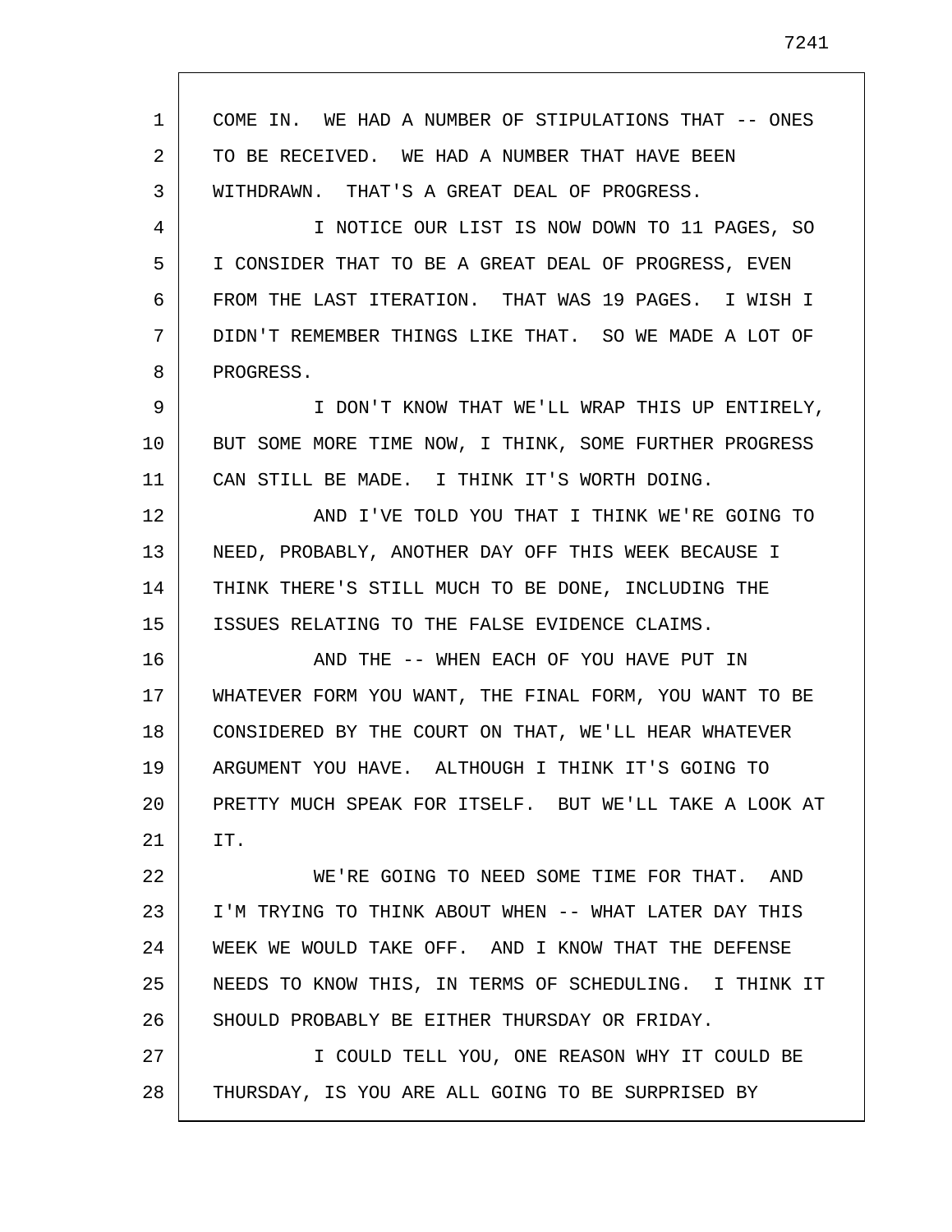1 2 3 4 5 6 7 8 9 10 11 12 13 14 15 16 17 18 19 20 21 22 23 24 25 26 27 28 EARTHQUAKE DRILL AT 10:20 A.M. ON THURSDAY, AT WHICH TIME ALL OF US WILL BE -- EVERYONE, LITERALLY, WILL BE EVACUATING FROM THE BUILDING. THE COURT ATTENDANT HAS LOCATIONS WHERE PARTICIPANTS IN THE TRIAL ARE TO GO AND CONGREGATE. THERE'S A SET-ASIDE AREA FOR THE JUDICIAL OFFICERS, AND THEY WILL -- THEY DO IT. THEY ACTUALLY SEND SHERIFF'S DEPUTIES THROUGH THE WHOLE BUILDING TO MAKE SURE EVERYBODY'S GOTTEN OUT. IN OTHER WORDS, I CAN'T GO HIDE IN CHAMBERS. SO BY THE TIME THEY DO THAT, AND THEN YOU GET EVERYBODY BACK IN, I DON'T KNOW, DON, HOW LONG DOES IT NORMALLY TAKE? 45 MINUTES TO AN HOUR? THE CLERK: YEAH. THE COURT: PART OF THE DRILL, AND I'M NOT MAKING FUN OF THE DRILL, BECAUSE IF WE EVER HAVE ANOTHER MAJOR EARTHQUAKE, WHICH WE KNOW WE WILL SOONER OR LATER, THAT CAN BE REALLY SERIOUS BUSINESS. SO ONE OF THE THINGS THEY DO, ALSO, IS TO -- ALL THE SHERIFF'S DEPUTIES THAT WORK IN THIS BUILDING HAVE SPECIFIC DUTIES, WHAT THEY HAVE TO DO. AND ONE OF THOSE MAJOR DUTIES IS MAKING SURE PEOPLE WHO NEED ASSISTANCE RECEIVE THE ASSISTANCE. (PAUSE IN THE PROCEEDINGS) THE COURT: ALL RIGHT. WE'RE ON THE RECORD. MR. MCMILLAN: OKAY. YOUR HONOR, MET AND CONFERRED WITH MR. GUTERRES. AND WHAT WE'RE GOING TO DO, FOR THE MOMENT, ON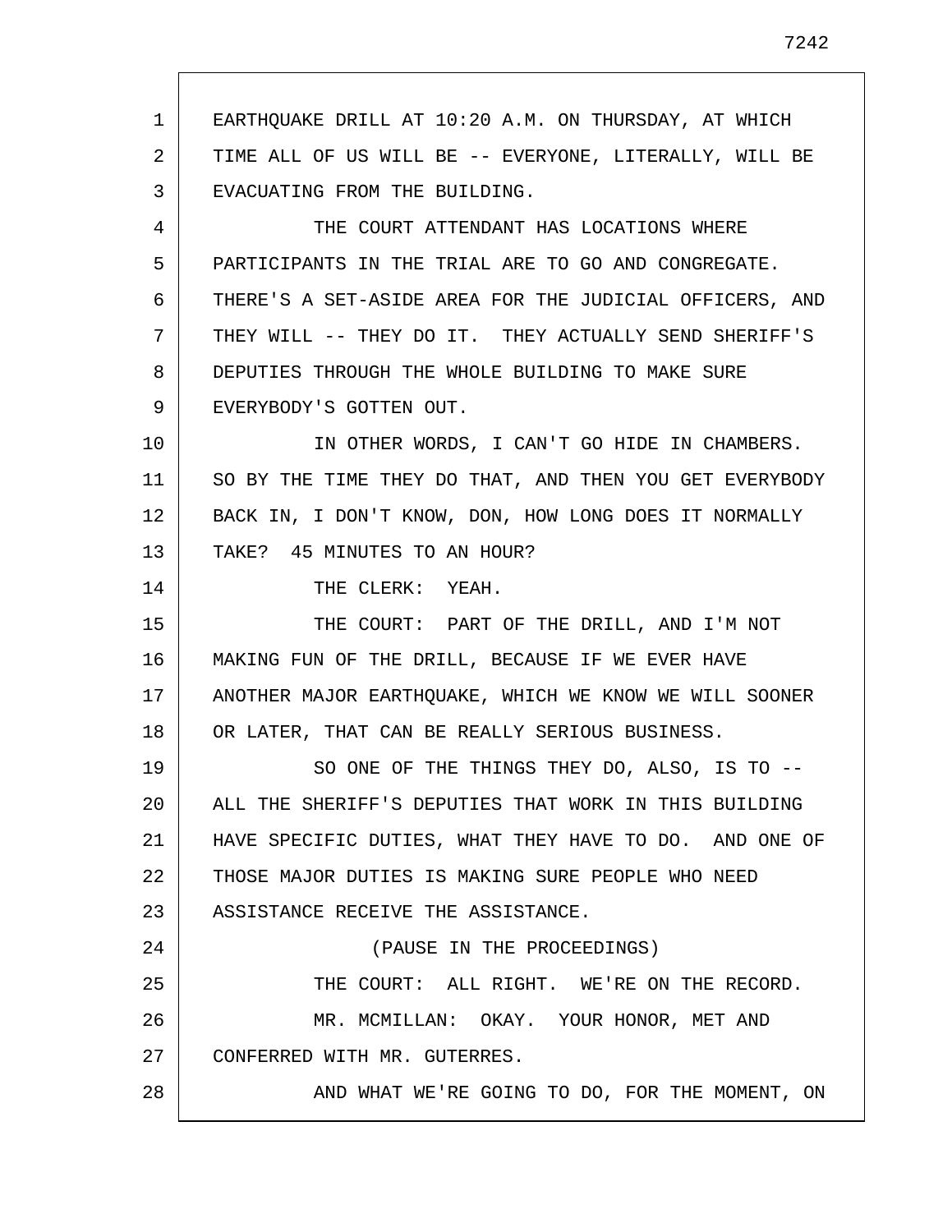1 2 3 4 5 6 7 8 9 10 11 12 13 14 15 16 17 18 19 20 21 22 23 24 25 26 27 28 EXHIBIT NUMBERS 82 AND 85 IS, WE'RE GOING TO DEFER THOSE, GETTING RULINGS ON THOSE, FOR A COUPLE DAYS UNTIL WE SEE IF WE CAN GET SOME MORE FOUNDATION THROUGH THE LIVE WITNESSES, THAT SORT OF THING. AND THERE MAY BE PIECES OF THEM WE CAN SLOUGH OFF, TOO. AND WITH RESPECT TO -- AND THIS IS SORT OF A BROAD SWATH OF EXHIBITS, GOES FROM 586 ALL THE WAY THROUGH AND INCLUDING 603, THOSE ARE THE PLAINTIFF'S DAMAGES EXHIBITS. 586, 589, 590, 593, 594, THOSE ARE ALL SUMMARIES. BASICALLY, EXCEL SPREADSHEETS SUMMARIZING THE UNDERLYING RAW DATA, AND TABULATING IT FOR TOTALS. THAT'S WHAT THOSE EXHIBITS ARE. SO PLAINTIFF WOULD MOVE THOSE INTO EVIDENCE. IT'S MY UNDERSTANDING THAT THE DEFENDANTS OBJECT TO THOSE SUMMARIES COMING IN. AND BASED ON YOUR HONOR'S EARLIER DISCUSSIONS AND GUIDANCE, WE JUST NEED TO GET A RULING ON THOSE. THE COURT: AS TO THE SUMMARIES, THE OBJECTION IS SUSTAINED. THEY'RE A DOCUMENT PREPARED SIMPLY PROVIDING A SUMMARY OF THESE MATTERS, AND THEY'RE SUMMARIES, THEY ARE NOT ADMISSIBLE. SO THEY WILL NOT BE RECEIVED. MR. GUTERRES: I'M SORRY. I DIDN'T -- OKAY. WE GOT THE NUMBERS. MR. MCMILLAN: AND IF WE NEED TO, I HAVE THEM MARKED DOWN. THE COURT: I THINK THE NUMBERS YOU MENTIONED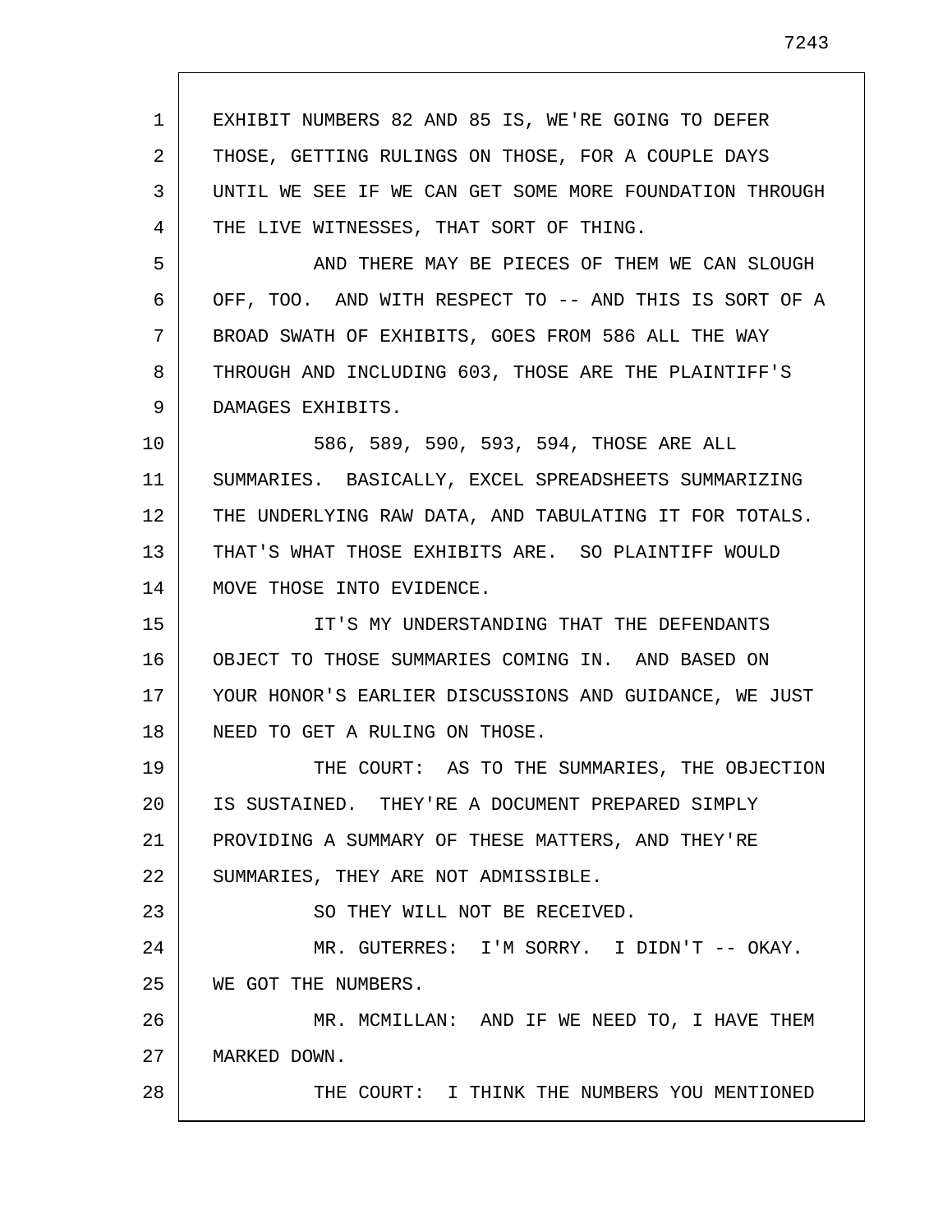1 2 3 4 5 6 7 8 9 10 11 12 13 14 15 16 17 18 19 20 21 22 23 24 25 26 27 28 WERE 586, 589, 590, 594? MR. MCMILLAN: AND ALSO 593. AND THAT WAS IT FOR THE SUMMARIES. THE NEXT CATEGORY OF DOCUMENTS, I'M NOT SURE WHAT YOU WOULD CALL THEM. WHAT THEY ARE ARE LEDGERS OF EXPENSES THAT ARE PAID, AND THE AMOUNT OF THE PAYMENT. SO -- AND THOSE INCLUDE EXHIBIT NUMBERS 587, 588, 591, 592, 595, 597, AND THAT'S IT. AND PLAINTIFF WOULD OFFER THOSE LEDGERS INTO EVIDENCE. IT'S MY UNDERSTANDING DEFENDANTS WOULD OBJECT TO THE LEDGERS. THE COURT: LET ME SEE ANY ONE OF THOSE WITHIN THE REALM OF -- 587. ALL RIGHT. THE OBJECTION IS? MR. GUTERRES: YOUR HONOR, HEARSAY. IT LACKS FOUNDATION, AND IT'S ALSO CUMULATIVE. MS. DUVAL'S TESTIFIED AS TO WHAT HER DAMAGES ARE. THERE'S NOT A LOT OF FOUNDATION FOR ANY OF THESE LEDGERS OR SUMMARIES, WHATEVER THEY MAY BE. THE COURT: THEY ARE SIMPLY A LIST THAT SHE HAS MADE OF WHAT'S BEEN PAID. THE OBJECTIONS ARE SUSTAINED. THESE ARE NOT EVIDENCE OF ANYTHING, WHETHER SHE SUMMARIZED -- THIS MAY BE A DEMONSTRATIVE THAT YOU -- I'M NOT SAYING IT WOULD BE SPECIFICALLY IN THIS CASE, BUT SOMETIMES -- BECAUSE I DON'T THINK SHE TESTIFIED TO EACH OF THE ENTRIES. I THINK SHE GAVE A TOTAL. SO THIS PROBABLY WOULD NOT BE -- BUT YOU MIGHT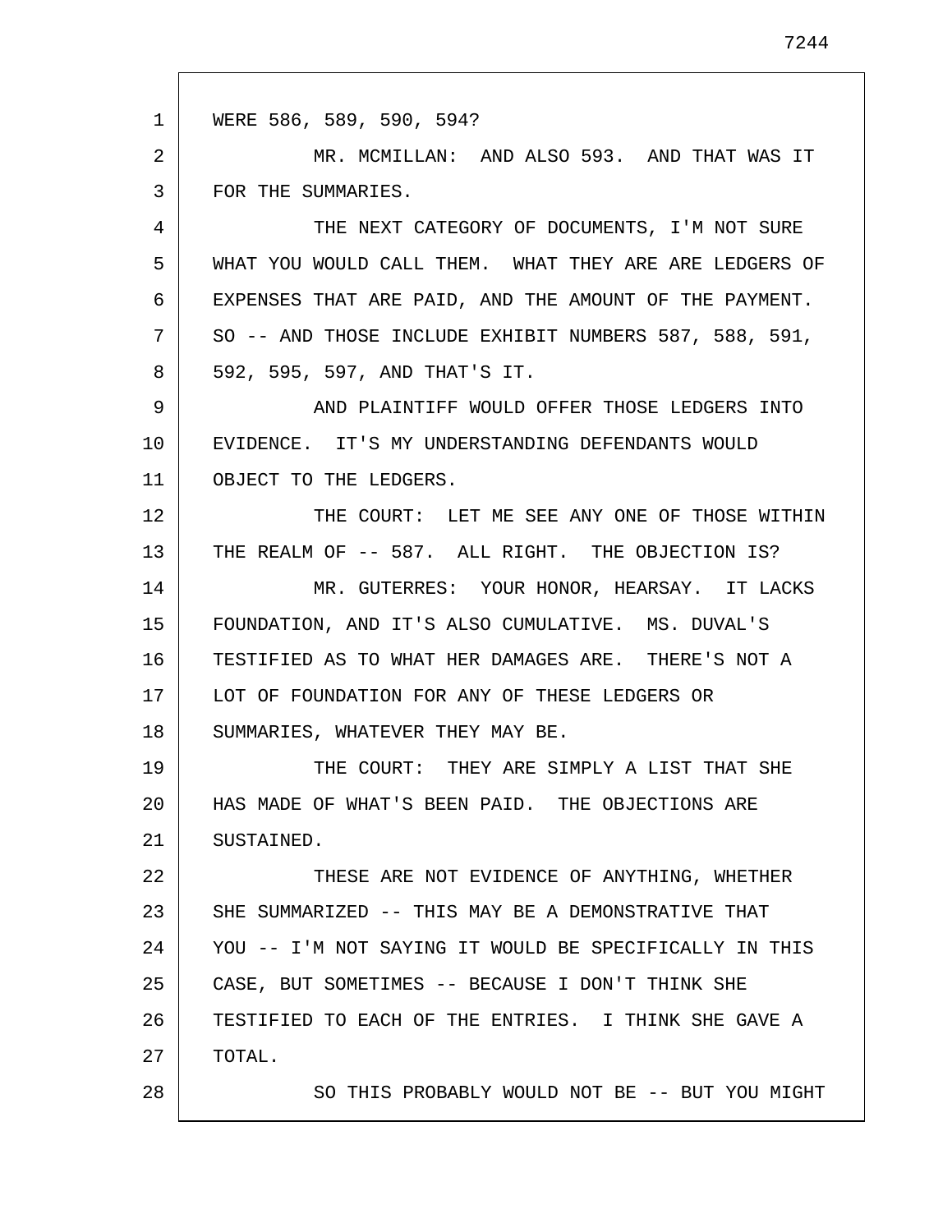1 2 3 4 5 6 7 8 9 10 11 12 13 14 15 16 17 18 19 20 21 22 23 24 25 26 27 28 CREATE, FOR THOSE WHO TESTIFY TO A TOTAL, YOU MIGHT VERY WELL PUT TOGETHER, JUST AS A DISTINCTION BETWEEN THAT AND THIS, SOME SORT OF CHART SUMMARIZING HER TESTIMONY THAT SHE HAD X NUMBER OF DOLLARS THAT SHE PAID FOR THIS, AND SO ON FOR THIS. AND THAT WOULD BE A DEMONSTRATIVE. NOT EVIDENCE. THAT'S REALLY ALL THIS IS. EACH OF THESE IS, REALLY, JUST DEMONSTRATIVE. HER CREATING A LIST OF WHAT SHE'S PAID, THAT ISN'T EVIDENTIARY. MR. MCMILLAN: UNDERSTOOD, YOUR HONOR. AND THEN, WITH RESPECT TO THE BALANCE OF THAT BLOCK OF EXHIBITS, WE HAVE EXHIBIT NUMBER 596, 598, 599, 600, 601, 602, AND 603, WHICH CONSISTS OF THE ACTUAL RECEIPTS. NOW, EXHIBIT NUMBER 599, THERE ARE TWO SPECIFIC PAGES IN THERE THAT, IN ADDITION TO RECEIPTS, HAVE A LITTLE SUMMARY ON THEM. THAT IS 7508 AND 7509. WITH RESPECT TO THAT PORTION OF THOSE TWO PAGES THAT CONSIST OF A SUMMARY, PLAINTIFF WOULD BE WILLING TO REDACT THOSE SUMMARIES FROM THOSE PAGES. AND PLAINTIFF WOULD MOVE ALL THOSE LISTED EXHIBITS I JUST REFERENCED INTO EVIDENCE. THE COURT: I'M PROBABLY GOING TO HAVE TO LOOK AT THESE -- 596 IS A SERIES OF EARNINGS STATEMENTS. MR. MCMILLAN: OH, YEAH. ACTUALLY, YOUR HONOR, ON THE EARNINGS STATEMENTS, SPECIFICALLY 596, WE CAN WITHDRAW THAT PARTICULAR EXHIBIT. IT'S NOT RECEIPTS.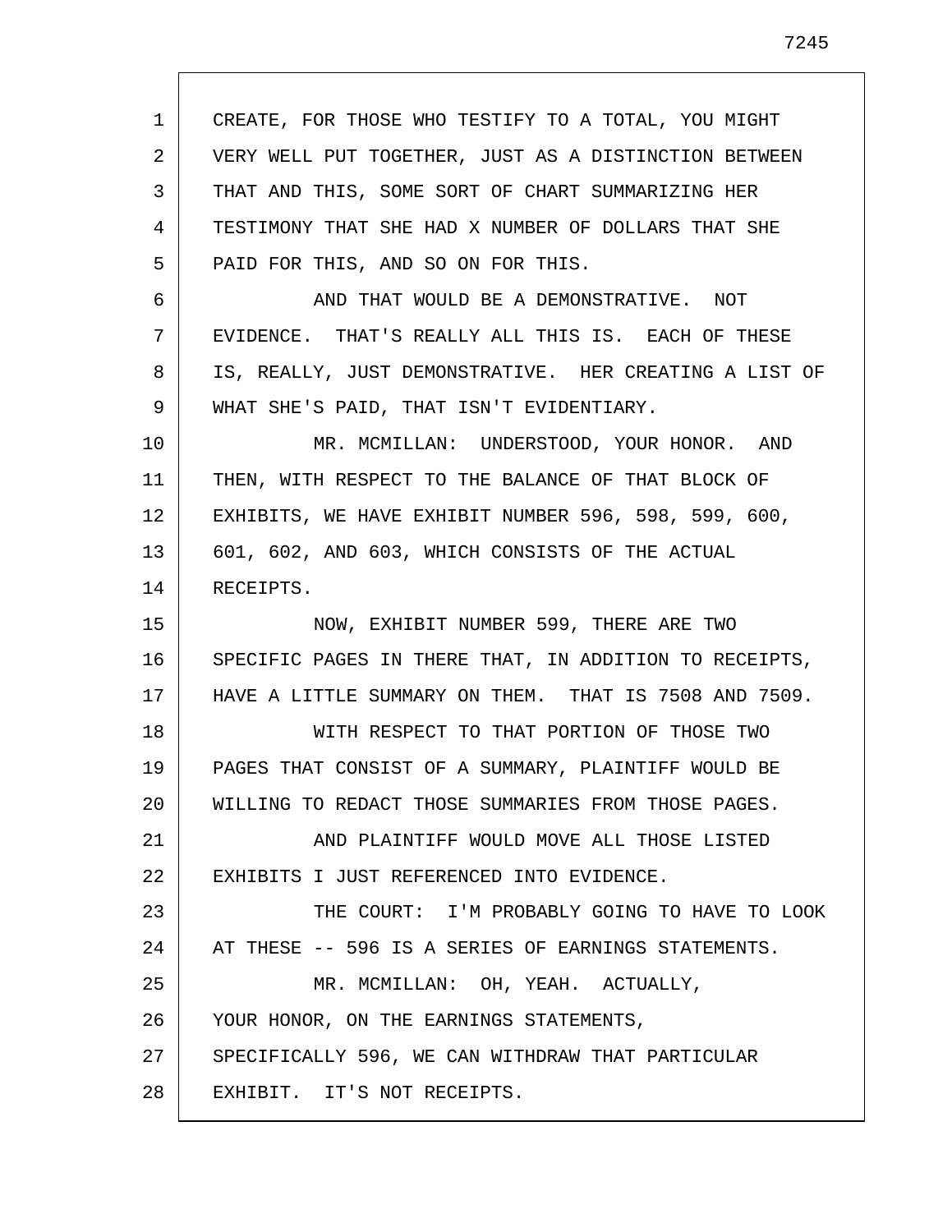1 2 3 4 5 6 7 8 9 10 11 12 13 14 15 16 17 18 19 20 21 22 23 24 25 26 27 28 YOU'RE CORRECT. IT IS EARNING STATEMENTS. AND I DON'T KNOW THAT, WITH RESPECT TO 596, IT ACTUALLY SHOWS ANYTHING OTHER THAN HER EARNINGS. SO 596, WE WOULD WITHDRAW. THE COURT: IT'S WITHDRAWN. AND I'M LOOKING AT 598. FIRST PAGE OF 598 IS, AGAIN, A SUMMARY PREPARED, WHICH -- THIS IS A MISCELLANEOUS EXPENSES. MR. GUTERRES: YOUR HONOR, I DON'T THINK I HAVE THE SUMMARY, WHICH IS THE RECEIPT. I'VE GOT --THE BATES RANGES ON 598 I HAVE IS 7466 THROUGH 7470. MR. MCMILLAN: CORRECT. THAT'S CORRECT. THE COURT: ALL RIGHT. THE ONE I'M LOOKING AT IS 7465. AND THAT WASN'T EVEN IDENTIFIED? MR. MCMILLAN: CORRECT. THE COURT: ALL RIGHT. THEN -- AND FOR GOOD REASON. SO THE REMAINING PAGES ARE IN FORMS OF RECEIPTS FOR DIFFERENT EXPENSE, A SUMMARY OF DIFFERENT EXPENSES. ONE IS THE SIGNATURE PAGE WHERE THE RETENTION -- ATTORNEY RETENTION AGREEMENT WITH ATTORNEY PARK. AND THEN THE REMAINING PAGES ARE COPIES OF RECEIPTS FOR PURCHASES. THE OBJECTIONS WILL BE OVERRULED AS TO THEM. THEY'LL BE RECEIVED. MR. MCMILLAN: AND THAT WAS AS TO 598, YOUR HONOR? THE COURT: YES. 599 IS A VERY BRIEF, JUST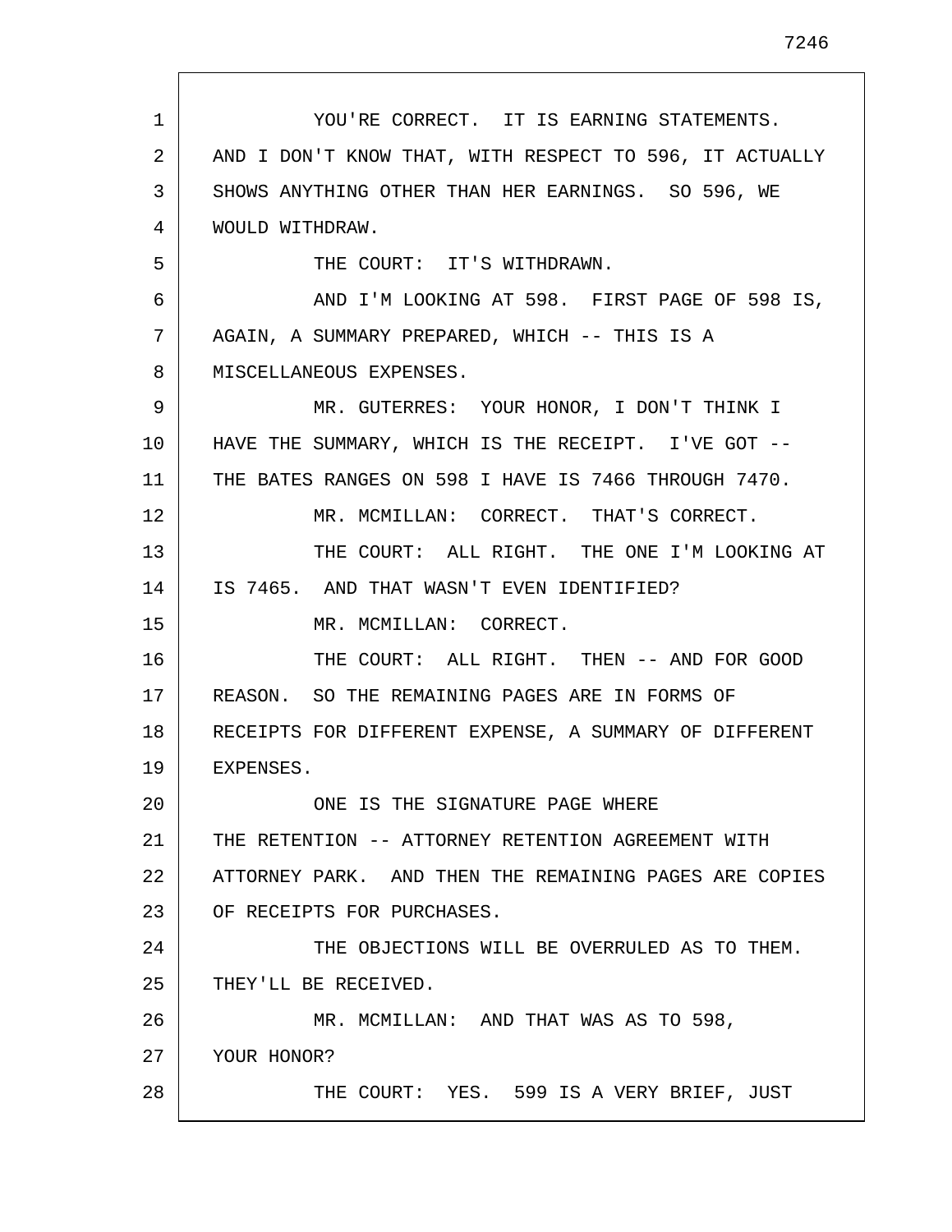| 1  | TWO ENTRIES ON IT, NEVERTHELESS A SUMMARY OF EXPENSES   |
|----|---------------------------------------------------------|
| 2  | $FOR$ --                                                |
| 3  | MR. GUTERRES: YOUR HONOR, 599 ACTUALLY STARTS           |
| 4  | WITH 7472, WHICH SHOULD BE AT THE TOP.                  |
| 5  | MR. MCMILLAN: YEAH, UPPER LEFT-HAND CORNER.             |
| 6  | MR. GUTERRES: AND THEN GOES THROUGH 7530.               |
| 7  | THE COURT: I'M LOOKING AT THE WRONG ONE.                |
| 8  | YES. 599 IS -- APPEARS TO BE A TOTAL OF 58 PAGES?       |
| 9  | MR. MCMILLAN: I THINK THAT'S ABOUT RIGHT.               |
| 10 | THE COURT: IT DOES GO FROM BATES NUMBERED               |
| 11 | PAGES 7472 TO 7530. 599, I'LL HAVE TO REVIEW PAGE BY    |
| 12 | PAGE BECAUSE THERE ARE 58 PAGES OF DIFFERENT DOCUMENTS, |
| 13 | SOME OF WHICH MAY BE RECEIVABLE, AND OTHERS NOT. SO     |
| 14 | I'LL HAVE TO DEFER.                                     |
| 15 | MR. MCMILLAN: YOUR HONOR, JUST IN LOOKING AT            |
| 16 | IT HERE, I SEE ONE PAGE THAT LOOKS LIKE IT'S SOME SORT  |
| 17 | OF SUMMARY. THAT'S AT 7477. BEFORE YOUR HONOR SPENDS    |
| 18 | TOO MUCH TIME LOOKING THROUGH IT, I'D LIKE TO GO        |
| 19 | THROUGH IT THIS EVENING AND SEE IF THERE'S ANY MORE OF  |
| 20 | THOSE SORTS OF THINGS IN HERE.                          |
| 21 | THAT WAY YOU DON'T SPEND A LOT OF TIME GOING            |
| 22 | THROUGH SOMETHING THAT WE MAY END UP PULLING OUT.       |
| 23 | THE COURT: WE'LL DEFER ON THAT ONE FOR NOW.             |
| 24 | MR. MCMILLAN: YEAH, JUST TO SAVE YOUR HONOR             |
| 25 | SOME TIME ON THAT. WE'LL GO THROUGH AND TAKE CARE OF    |
| 26 | IT. 600 -- 600'S A BIG ONE.                             |
| 27 | MR. GUTERRES: I THINK, YOUR HONOR, WE MAY               |
| 28 | NEED A MAGNIFYING GLASS.                                |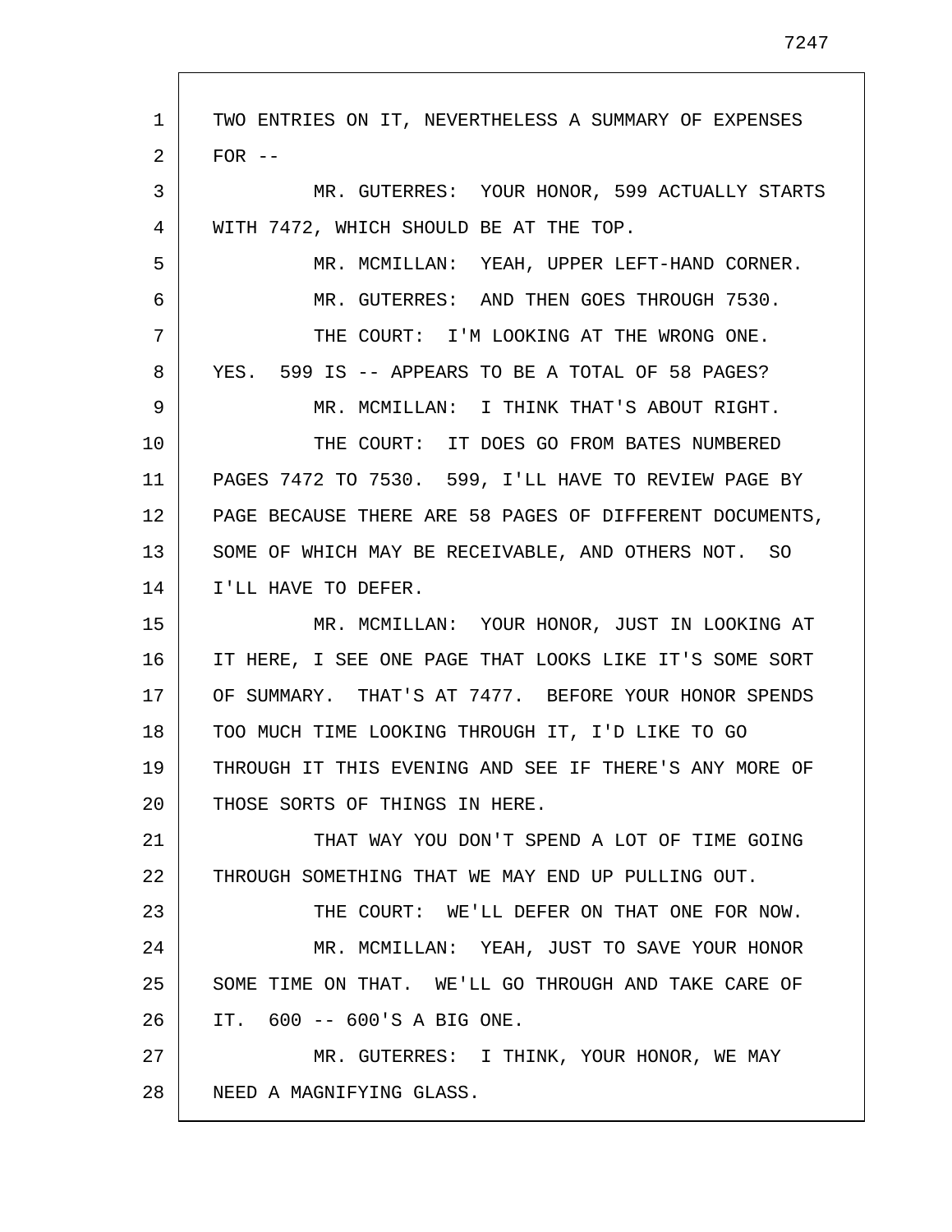1 2 3 4 5 6 7 8 9 10 11 12 13 14 15 16 17 18 19 20 21 22 23 24 25 26 27 28 THE COURT: 600 HAS BEEN IDENTIFIED WITH PAGES BATES NUMBERS 7532 THROUGH 7769. AND THAT'S SOMEWHERE IN THE RANGE OF 237 PAGES. MR. MCMILLAN: IN THUMBING THROUGH IT, YOUR HONOR, IT LOOKS LIKE IT IS SUBSTANTIALLY RECEIPTS. THE COURT: IT DOES. I'VE DONE SOMEWHAT THE SAME -- SIMPLY TO THUMB THROUGH. THERE ARE A NUMBER OF BILLS, AS WELL AS RECEIPTS SHOWING PAYMENT. MR. MCMILLAN: THERE'S ONE PAGE IN HERE THAT IT LOOKS LIKE WE'LL WITHDRAW. IT'S 7585. AND I DON'T KNOW IF THE SCAN ON THIS, IT WAS A COLOR PAGE OR WHAT IT WAS, BUT THE COPY IS ACTUALLY ALL BLACK AND UNREADABLE. SO WE WITHDRAW THAT ONE. THE COURT: YES, IT IS. OF COURSE, NO ONE CAN COMPLAIN ABOUT ANY PREJUDICE TO THIS -- MR. GUTERRES: WE ACTUALLY HAVE NO OBJECTION  $TO - -$ THE COURT: THAT'S THE ONE THING WE AGREE TO. MS. SWISS: LET'S PUBLISH THAT ONE TO THE JURY. MR. MCMILLAN: JUST THROW IT UP THERE. (LAUGHTER.) THE COURT: WELL --MR. MCMILLAN: YOUR HONOR, IT LOOKS LIKE ON SOME OF THESE, THEY'RE, LIKE, A COVER PAGE WITH A FAX TRANSMISSION. THAT SORT OF THING. AND IF IT WOULD MAKE IT EASIER ON YOUR HONOR, THERE'S ANOTHER ONE WHERE WE COULD GO THROUGH IT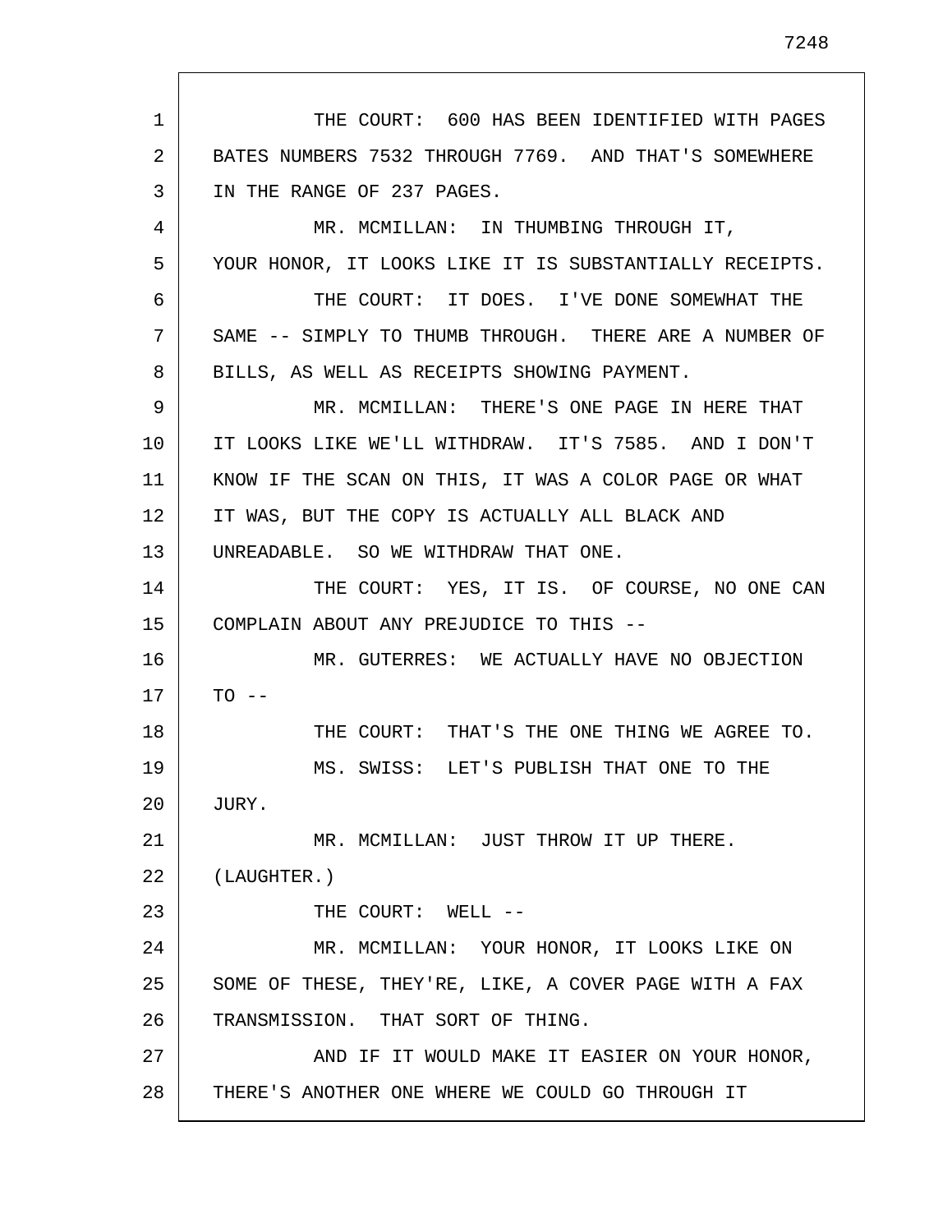1 2 3 4 5 6 7 8 9 10 11 12 13 14 15 16 17 18 19 20 21 22 23 24 25 26 27 28 TONIGHT AND SORT OF YANK OUT THE ONES THAT AREN'T ACTUALLY, THEMSELVES, A RECEIPT. IN THUMBING THROUGH IT, IT LOOKS LIKE THERE'S SOME OF THAT IN THERE. THE COURT: YES. IT LOOKS LIKE THAT WOULD PROBABLY BE A GOOD IDEA. LET ME DEFER ON THAT. MR. MCMILLAN: YEAH. THAT WAS 600. THE COURT: OKAY. AND -- MR. MCMILLAN: AND 601, YOUR HONOR, APPEARS TO BE JUST THE MONITORING EXPENSE RECEIPTS. THE COURT: IT DOES APPEAR THAT WAY TO ME. NOW, THIS EXHIBIT GOES FROM BATES NUMBERED PAGES 7771 THROUGH 7860. SO THAT WOULD APPEAR TO BE A TOTAL OF 89 PAGES. AND I'M NOT SURE I'VE WORKED WITH EVERY ONE. IT DOES APPEAR TO ME THAT EVERY ONE IS A RECEIPT FOR MONITORING. AND -- THAT EXHIBIT WILL BE RECEIVED IF IT TURNS OUT THAT THE DEFENSE WANTS TO GO THROUGH IT PAGE BY PAGE. I FLIPPED THROUGH THEM ALL BUT IT'S ENTIRELY POSSIBLE I MISSED SOMETHING. IF THERE'S SOMETHING OTHER THAN RECEIPTS FOR MONITORING IN THERE, YOU CAN CALL IT TO MY ATTENTION. MR. GUTERRES: UNDERSTOOD, YOUR HONOR. THE COURT: AND THEN THE NEXT ONE --MR. MCMILLAN: 602, YOUR HONOR. IT WOULD APPEAR THE FIRST PAGE OF 602, BEARING BATES NUMBER 7862, IS SOME SORT OF A CHECKLIST. I'M NOT SURE THAT IT'S A RECEIPT. BUT THE PORTIONS OF THE EXHIBIT THAT FOLLOW 7863, THROUGH AND INCLUDING 7867, ARE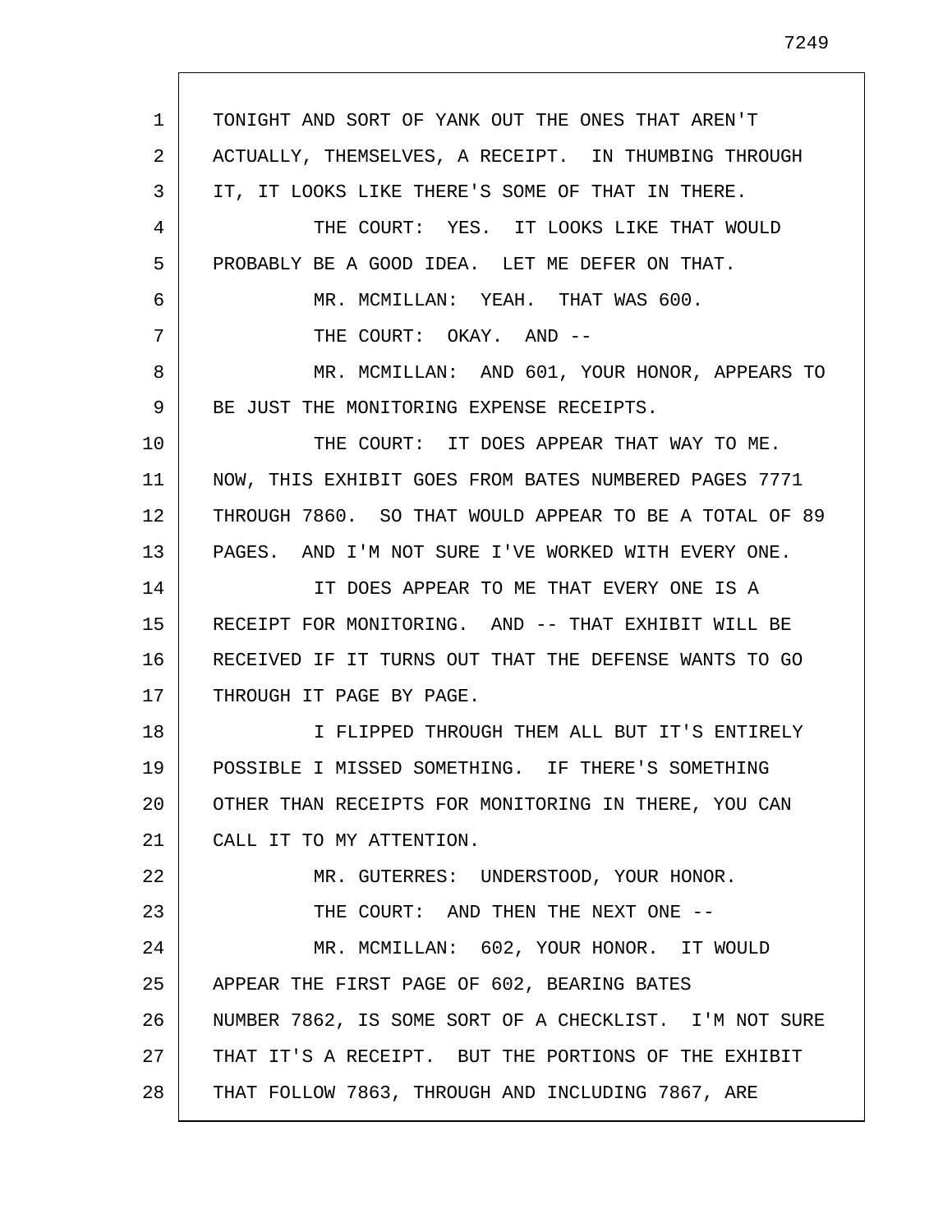1 2 3 4 5 6 7 8 9 10 11 12 13 14 15 16 17 18 19 20 21 22 23 24 25 26 27 28 FURTHER COPIES OF ADDITIONAL MONITORING RECEIPTS. THE COURT: YES. IN LOOKING AT THOSE, I THINK THE FIRST PAGE, 7862, SHOULD NOT BE RECEIVED. THAT'S JUST SOMEONE'S HANDWRITTEN LISTING, CHECKING OFF DATES. BUT REMAINING PAGES, 7863 THROUGH 7867, ARE MORE MONITORING RECEIPTS. AND THOSE WILL BE RECEIVED. MR. MCMILLAN: AND THEN 603, I THINK THAT'S GOING TO BE A SIMILAR CIRCUMSTANCE AS ONE OF THE EARLIER ONES, THAT IS, WHERE THERE ARE SOME COVER PAGES AND FAX SHEETS AND THINGS LIKE THAT, THAT PROBABLY SHOULDN'T BE HERE. SO WHAT WE'D LIKE TO DO IS DEFER ON 603, AND WE'LL GO THROUGH THIS EVENING TOO, AND YANK OUT THE THINGS THAT DON'T -- THE COURT: YES, THAT WOULD BE GOOD. THE FIRST PAGE, ACTUALLY THE FIRST TWO PAGES -- THERE ARE A NUMBER OF PAGES WHICH ARE SIMPLY RECEIPTS. AND I THINK THE RECEIPTS THEMSELVES MAY BE RECEIVED. BUT WE'LL PUT THAT ON THE DEFERRED LIST FOR NOW. MR. MCMILLAN: WE'LL GO THROUGH IT TONIGHT. THE COURT: THAT'S GOOD. SO I THINK THAT TAKES CARE OF THAT GROUPING. MR. MCMILLAN: CORRECT. THAT TAKES CARE OF THE BLOCK OF EXHIBITS THAT RELATES TO PLAINTIFF'S DAMAGES. AND I THINK THE NEXT ONE UP IS MR. PRAGER, WITH RESPECT TO THE SLIDES. MR. PRAGER: YOUR HONOR, WE WOULD MOVE IN EXHIBIT 704, WHICH IS EXHIBIT 10 OF LYNNE CONDON'S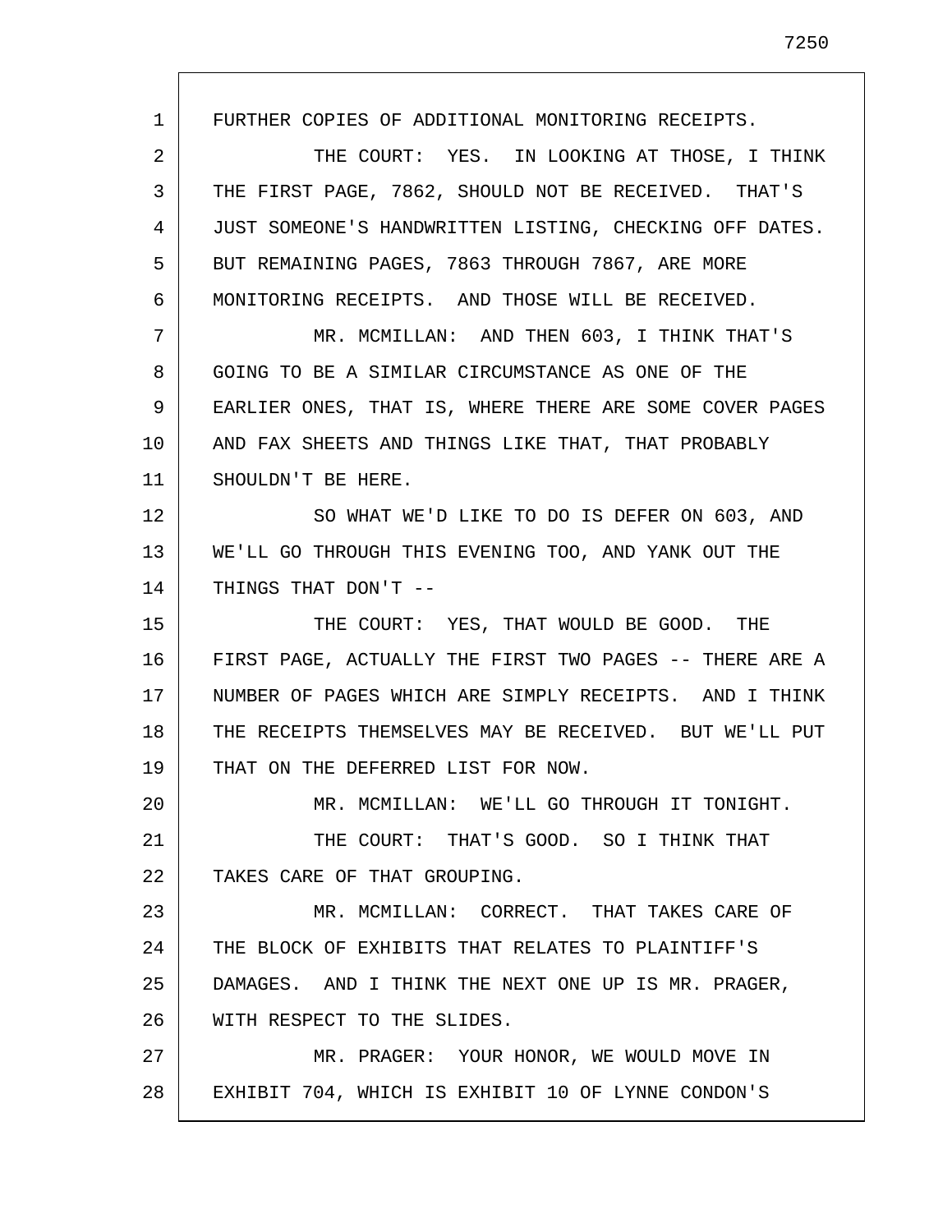1 2 3 4 5 6 7 8 9 10 11 12 13 14 15 16 17 18 19 20 21 22 23 24 25 26 27 28 DEPOSITION. EXHIBIT 708, AND I CAN GIVE YOU THE EXHIBIT NUMBERS FROM THE DEPOSITION IF THE COURT WOULD LIKE THEM ALL. THE COURT: NO, I DON'T. IF YOU JUST GIVE ME THE NUMBERS WHICH YOU'RE ASKING IN, TO BE RECEIVED. MS. SWISS? MS. SWISS: 704 YOU WITHDREW, PER MY NOTES. MR. PRAGER: THAT'S FINE. WE CAN WITHDRAW 704, YOUR HONOR. THE COURT: 704, RIGHT. WITHDRAWN. WE HAVE TWO NUMBERS 704 -- MS. SWISS: OH, I'M SORRY. MAYBE -- SAME THING. EXHIBIT 704 BATES 014919, I HAD AS WITHDRAWN. THE COURT: THAT'S CORRECT. MS. SWISS: THERE'S MULTIPLE NUMBERS FOR THAT. MR. PRAGER: YES, YOUR HONOR. THERE'S TWO 704S. THE COURT: ONE WAS A TRUE/FALSE STATEMENT. THE SECOND ONE ON THE LISTING GIVEN TO US BY MR. PARIS WOULD NOT BE RECEIVED, AS ONE OF THE TRUE/FALSE STATEMENTS. THERE'S ALSO THE OTHER 704 WHICH, FOR PURPOSES OF THE RECORD, BEARS BATES STAMP PAGES 14890 THROUGH 14894. AND THE LIST IS CHARACTERIZED AS THE DECLARATION OF LYNNE BOLES CONDON. I DON'T KNOW ABOUT THAT ONE. MS. SWISS: THAT IS ONE THAT THE DEFENSE IS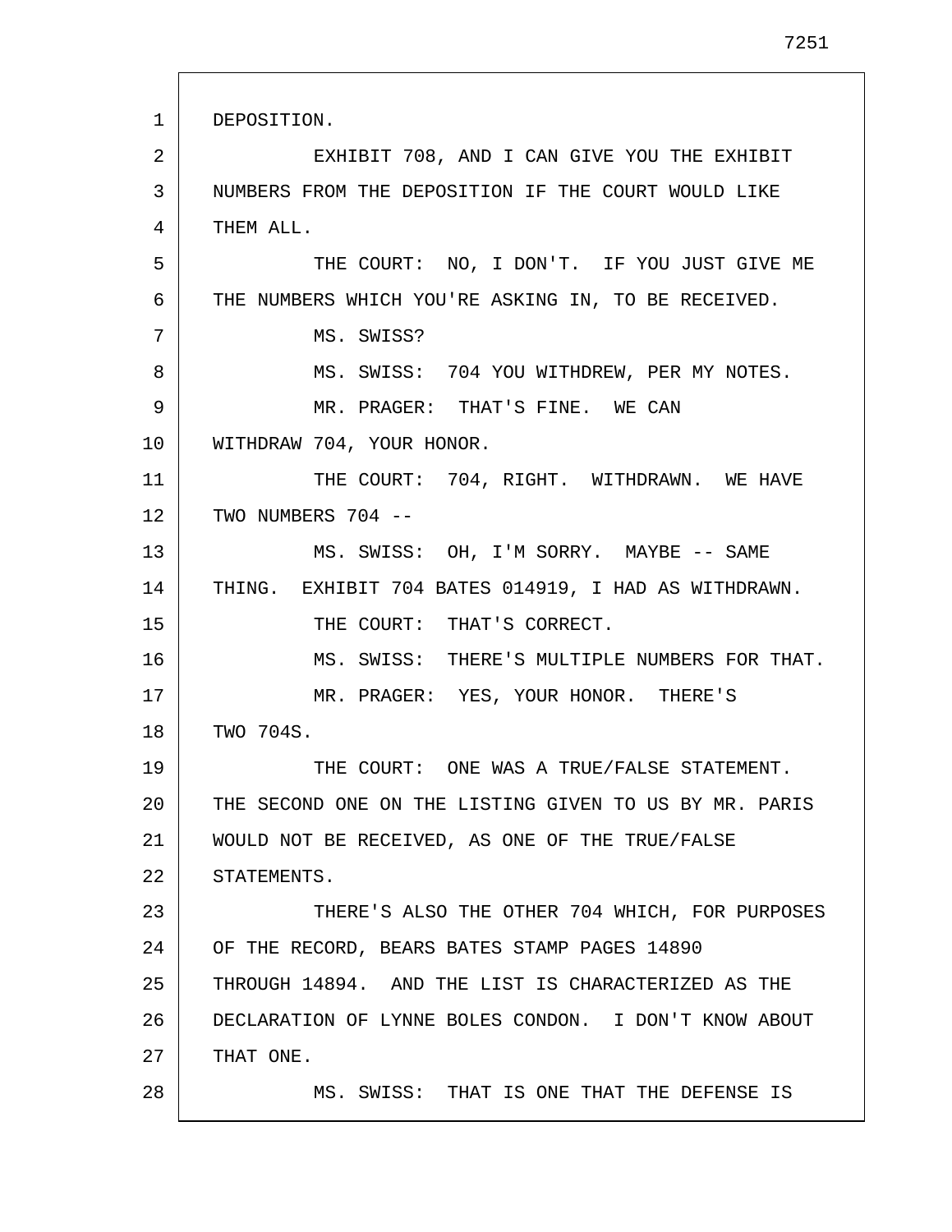1 2 3 4 5 6 7 8 9 10 11 12 13 14 15 16 17 18 19 20 21 22 23 24 25 26 27 28 OBJECTING TO. MR. PRAGER: MAY I HAVE JUST ONE SECOND TO CONFER? THE COURT: YES. MR. PRAGER: I'M SORRY FOR THE CONFUSION, YOUR HONOR. IT'S 704, NUMBER 10, CAN BE WITHDRAWN. THAT'S -- EXHIBIT 704, EXHIBIT NUMBER 10. BECAUSE THERE'S TWO. THESE ARE ALL IDENTIFIED AS DEPOSITION EXHIBITS. SO YOU HAVE A SINGLE EXHIBIT NUMBER, AND THEN THEY'RE SUB-NUMBERED BY THE DEPOSITION EXHIBIT NUMBER THEY HAD. THE COURT: YES, I UNDERSTAND. BUT I'M NOT GOING TO ADDRESS THE EXHIBIT NUMBERS. SHOULD BE THE DEPOSITION EXHIBIT NUMBERS. I JUST WANT TO ADDRESS THE EXHIBIT NUMBER GIVEN TO A DOCUMENT HERE IN COURT. MR. PRAGER: YES, YOUR HONOR. AND 708 ACTUALLY HAS APPROXIMATELY 12 SEPARATE DEPOSITION NUMBERS. SO EXHIBIT 708 HAS EXHIBITS 4, 6 -- I'M SORRY, 6 WAS WITHDRAWN. SO IT WILL BE 708, EXHIBITS 15, 16, AND I CAN USE THE BATES NUMBERS TO MAKE IT SIMPLER, YOUR HONOR. SO THAT WOULD BE -- MR. GUTERRES: I THINK THAT WOULD BE MORE ACCURATE. WE'VE BEEN USING BATES NUMBERS, YOUR HONOR. IF WE COULD STICK TO THE BATES NUMBERS. MR. PRAGER: I'M HAPPY TO, YOUR HONOR. SO IT'S EXHIBIT 708, AND IT'S BATES NUMBERS 16330, 16332, 16334, 16336, 16340, 16342, 16344, 16346, 16348, 16352,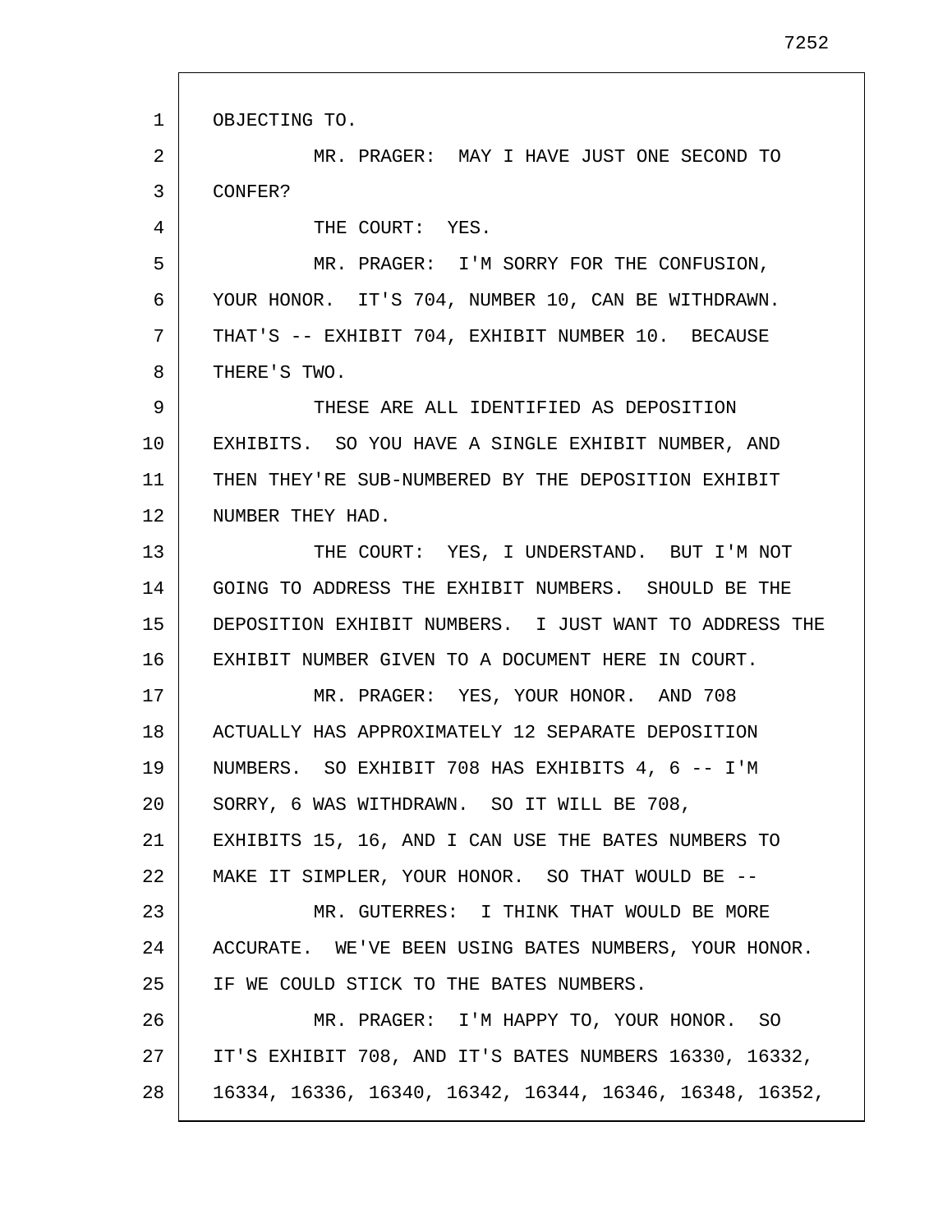1 2 3 4 5 6 7 8 9 10 11 12 13 14 15 16 17 18 19 20 21 22 23 24 25 26 27 28 16354, 16356, 16360. AT THE FIRST OFFERING, THAT WOULD BE THE SLIDES THAT WE DISCUSSED EARLIER THIS AFTERNOON. THE COURT: THESE ARE WHAT WE REFERRED TO BEFORE AS THE TRUE/FALSE STATEMENTS THAT RELATED -- WERE CREATED FROM TESTIMONY OF HOCHSTEIN. MR. PRAGER: CORRECT. AND THEY WERE OFFERED TO THE WITNESS DURING THE DEPOSITION. AND THE WITNESS CONFIRMED THAT THAT STATEMENT WAS CONTAINED IN THE DOCUMENT THE WITNESS WAS READING FROM. THE COURT: FINE. AS I'VE INDICATED PREVIOUSLY, THESE TRUE/FALSE STATEMENTS ARE NOT GOING TO BE RECEIVED. THOSE COMPRISE ALL OF 708, SO 708 IS NOT GOING TO BE RECEIVED, IN ITS ENTIRETY. MR. PRAGER: AND YOUR HONOR, THE SECOND TYPE DOCUMENT THAT IS THE SAME KIND SHOULD BE EXHIBIT 710. AND I'VE GOT THEM WRITTEN DOWN BY EXHIBIT NUMBER, SO I HAVE TO GO BACK AND VERIFY THE BATES NUMBER. SO FOR RIGHT NOW, YOUR HONOR, WE WOULD OFFER 17268 THROUGH 17287. AND -- THE COURT: ALL RIGHT. THOSE ARE ALSO TRUE/FALSE STATEMENTS? MR. PRAGER: CORRECT. THE COURT: THE OBJECTION THERETO WILL BE SUSTAINED. NONE OF THE PAGES OF EXHIBIT 710 WILL BE RECEIVED. MR. PRAGER: AND, YOUR HONOR, IF I MAY, TO MAKE A CLEAR RECORD, I'VE GOT THEM BY EXHIBIT NUMBER, NOT BATES NUMBER, AND THEY SHOULD RANGE FROM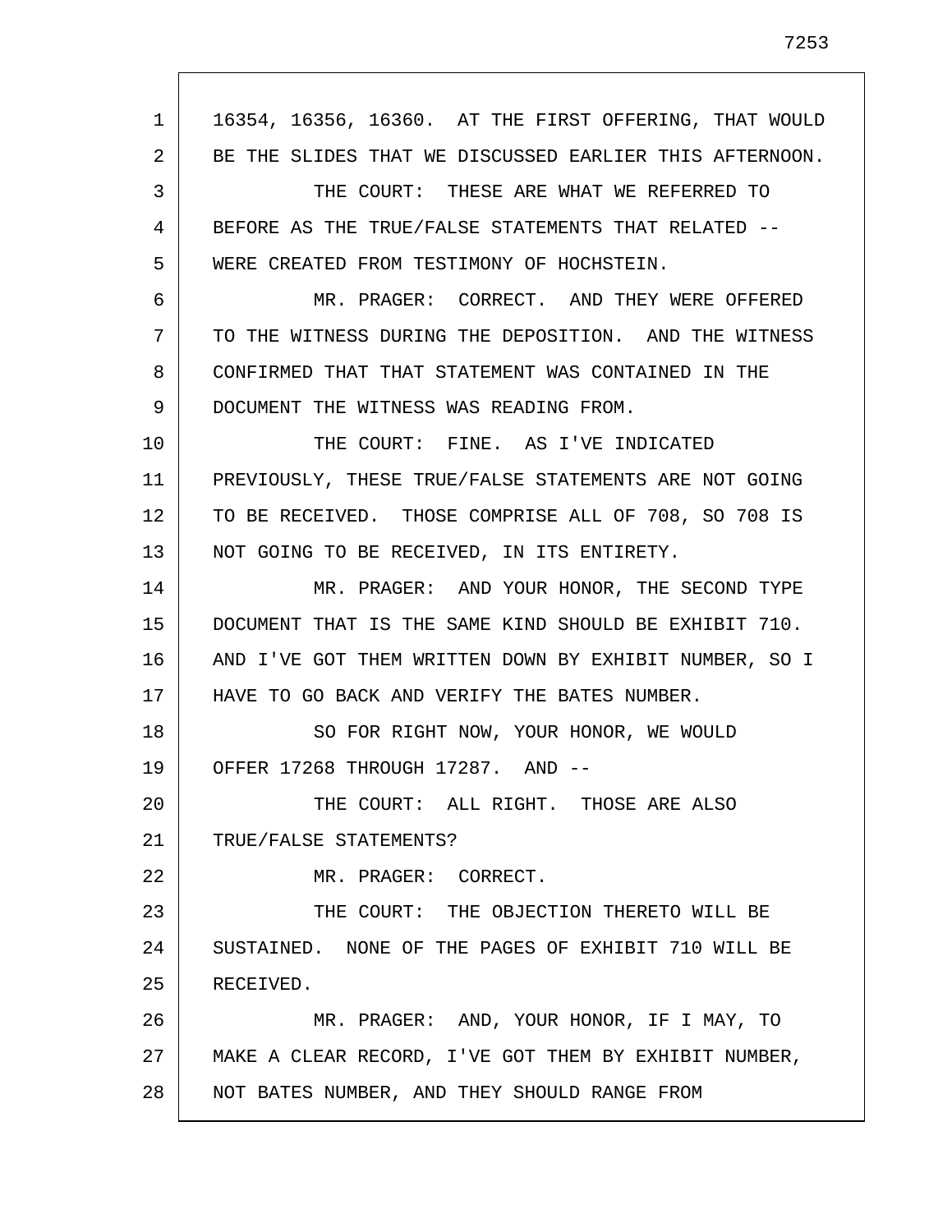1 2 3 4 5 6 7 8 9 10 11 12 13 14 15 16 17 18 19 20 21 22 23 24 25 26 27 28 EXHIBIT 4.1.1 THROUGH 4.1.20, JUST FOR THE RECORD TO BE CLEAR. THE COURT: ALL RIGHT. I DON'T HAVE THOSE NUMBERS AT ALL. WHAT I DO HAVE ON THE EXHIBIT LIST IS PAGES 17268 THROUGH 17287, A TOTAL OF 19 PAGES COMPRISING EXHIBIT 710. THEY'VE BEEN CHARACTERIZED TO ME AS EACH ONE OF THOSE BEING ONE OF WHAT WE CALLED A TRUE/FALSE STATEMENT. AND THE OBJECTION THERETO WILL BE SUSTAINED AND NONE OF THOSE PAGES WOULD BE RECEIVED. MR. PRAGER: THANK YOU, YOUR HONOR. MR. MCMILLAN: I THINK THAT'S ABOUT ALL THE PROGRESS WE COULD MAKE ON THE EXHIBITS TODAY. THE COURT: DO YOU HAVE AN INSTANT SUMMARY OF ALL THIS, MR. PARIS? YOU PROBABLY DO. MR. PARIS: I MEAN, IF I COULD HOOK UP, I COULD PRINT THIS OUT. THE COURT: THE CLERK IS KEEPING TRACK AND WILL BE PRINTING IT OUT. SO I WOULD SAY THAT -- MR. MCMILLAN: IT WOULD PROBABLY REDUCE THE LIST BY ABOUT FIVE MORE PAGES, IT LOOKS LIKE, AT FIRST GLANCE. THE COURT: I DON'T KNOW IF THIS WILL HELP OR NOT. BUT LET ME SKIP TO THE LAST PAGE OF MR. PARIS'S SUMMARY. PAGE 11 OF 11, WHICH BEGINS WITH EXHIBIT NUMBER 1064, OF WHICH THERE ARE TWO LISTED. AND THESE ARE -- WELL, THE FIRST ONE ON THE LIST, THE NUMBER OF THE PAGES APPEAR TO BE JUST TWO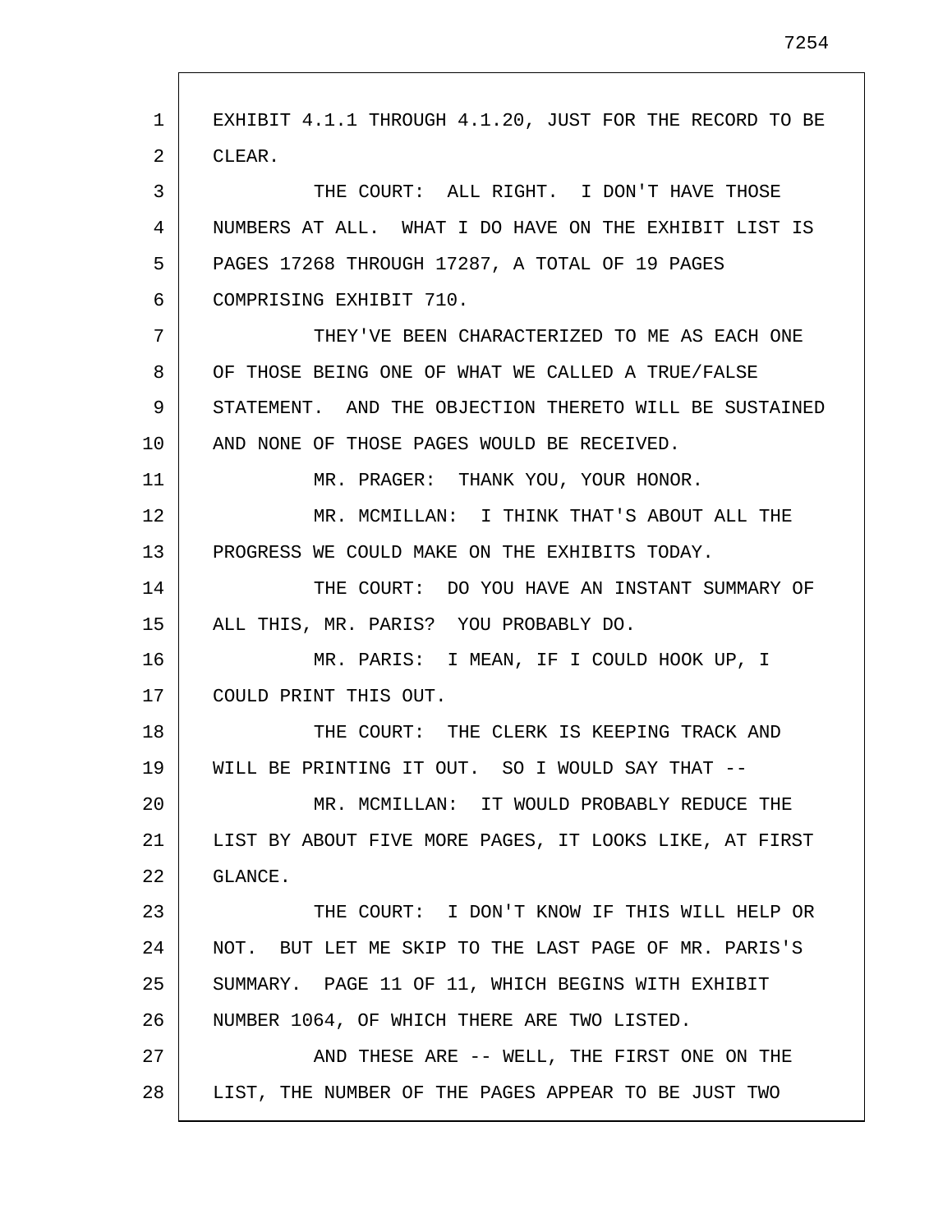1 PAGES, 1655 AND 1656.

15

22

28

2 3 4 5 6 MR. GUTERRES: YOUR HONOR, THAT'S THE GENETIC BLOOD TEST THAT WE SHOWED. IT'S A TWO-PAGE DOCUMENT THAT WE OFFERED, I THINK IT WAS DURING -- IT WAS EITHER NIESEN OR WEINRAUB WHO HAD INDICATED THEY HAD SOME GENETIC TESTING.

7 8 9 MR. MCMILLAN: YOUR HONOR, THE OBJECTION WOULD BE THAT IT LACKS FOUNDATION AT THIS POINT IN THE TRIAL, AND IT ALSO CONSISTS OF HEARSAY.

10 11 12 13 14 THE COURT: I DON'T RECALL ANY FOUNDATION FOR THESE TWO PAGES, EITHER, AT THIS TIME. AND SO AT THIS TIME, IT WOULD NOT BE RECEIVED IN EVIDENCE. BUT THIS IS CERTAINLY WITHOUT PREJUDICE TO THE POTENTIAL THAT YOU MIGHT BE ABLE TO LAY A FOUNDATION.

AND JUST AS AN EXAMPLE --

16 17 18 19 MR. GUTERRES: YOUR HONOR, I'M NOT SURE. I DON'T KNOW IF PLAINTIFF'S MOVING IT IN, BECAUSE I THOUGHT THIS LIST WAS A LISTING OF EXHIBITS BEING MOVED IN BY PLAINTIFFS.

20 21 THE COURT: I'M NOT SURE EITHER, BUT IT'S LISTED AS IDENTIFIED BY THE DEFENDANT.

MR. MCMILLAN: CORRECT.

23 24 25 THE COURT: AND SO IF IT'S NOT BEING OFFERED BY PLAINTIFF, THEN I DON'T NEED TO ADDRESS IT AT THIS TIME.

26 27 MR. GUTERRES: THAT'S FINE, YOUR HONOR. WE'LL MOVE IT IN WHEN WE NEED TO MOVE IT IN.

THE COURT: THAT'S FINE. I'LL GIVE THE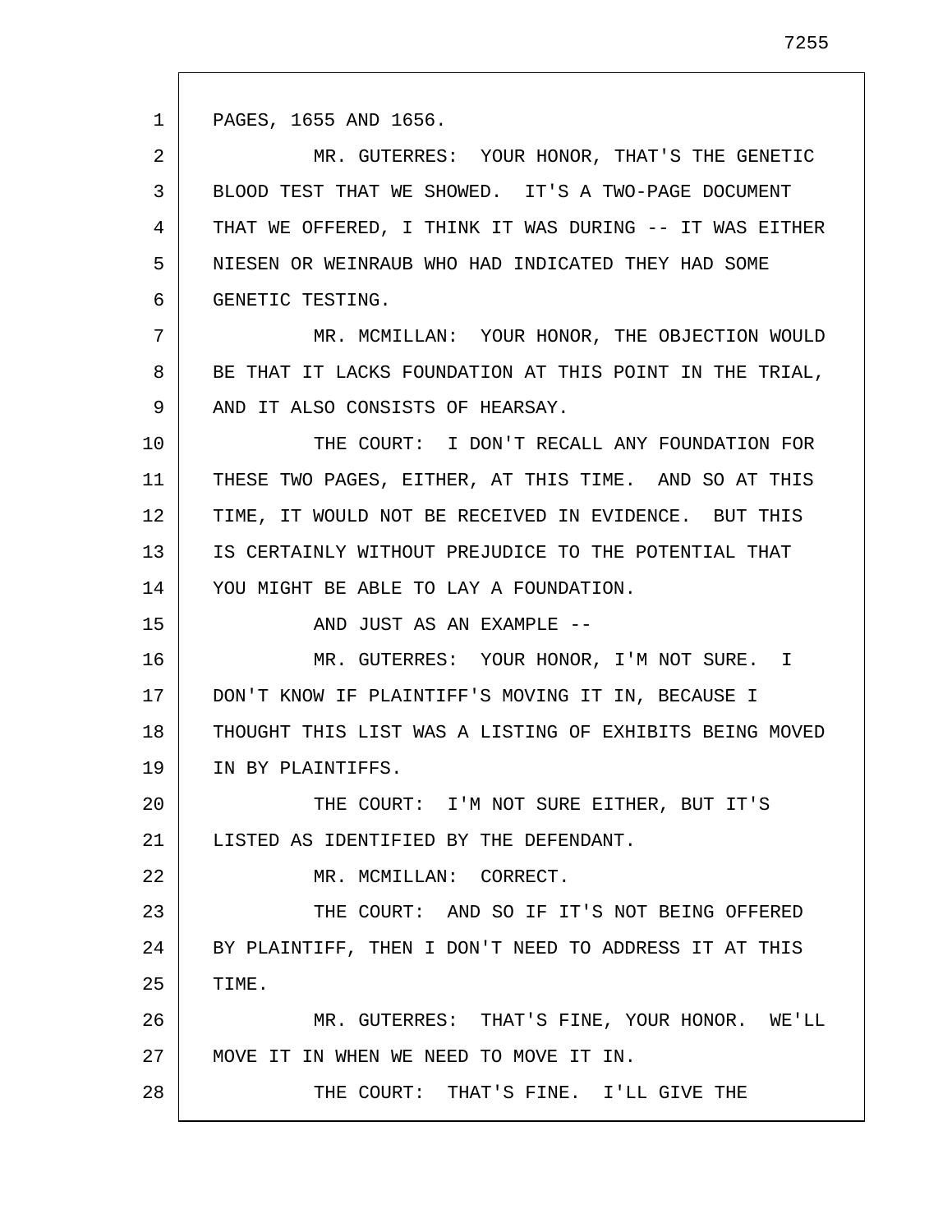1 DOCUMENTS --

2 3 4 5 6 7 MR. MCMILLAN: YOUR HONOR, JUST FOR POINT OF CLARITY, WHAT WE DID IS, IN PUTTING TOGETHER THE LIST, WE THOUGHT IT WOULD BE MORE EXPEDITIOUS IF WE JUST TOOK ALL THE EXHIBITS THAT WERE ON THE CLERK'S LIST AND THEN PUT THEM ON OUR INDEX, AND IDENTIFIED WHO THEY WERE OFFERED OR IDENTIFIED BY.

8 9 10 11 12 THE COURT: AND I SO UNDERSTOOD THIS. THERE WERE ON THIS -- ON THIS PAGE, AT ONE-ZERO -- EXHIBIT 1077, WHAT IS CALLED THE BUDIN FILE, IT ACTUALLY LISTS CERTAIN PAGES, SOME OF WHICH HAVE ALREADY BEEN ADMITTED.

13 14 15 16 17 AND I DON'T KNOW THAT OTHERS ARE BEING OFFERED. DO YOU WANT TO TAKE A LOOK AT THAT AND SEE? MR. MCMILLAN: YEAH, WHY DON'T WE DEFER ON THAT UNTIL TOMORROW. WE'LL TAKE A LOOK AT IT TONIGHT AND SEE WHAT'S HAPPENING THERE.

18 19 20 21 22 23 24 25 26 MS. SWISS: AT LEAST FOR THAT ONE, I THINK BOTH SIDES HAVE AGREED IN DISCUSSIONS WITH DON, AS WELL, THAT IT SHOULD BE 1077.39 THROUGH .41. THAT WOULD INCLUDE .39, .40, AND .41. THAT'S THE COMPLETE DOCUMENT. OTHER THAN THAT, WE CAN TAKE A LOOK AT IT. MR. MCMILLAN: WE'LL LOOK AT IT TONIGHT AND FIGURE IT OUT. THE COURT: THAT'S FINE. IT MAY BE THAT I DON'T NEED THE OTHER PAGES.

27 28 AND THEN WE ALSO HAVE LISTED AS A PLAINTIFF EXHIBIT 1088, WHICH IS LISTED THE SUMMARY AS THE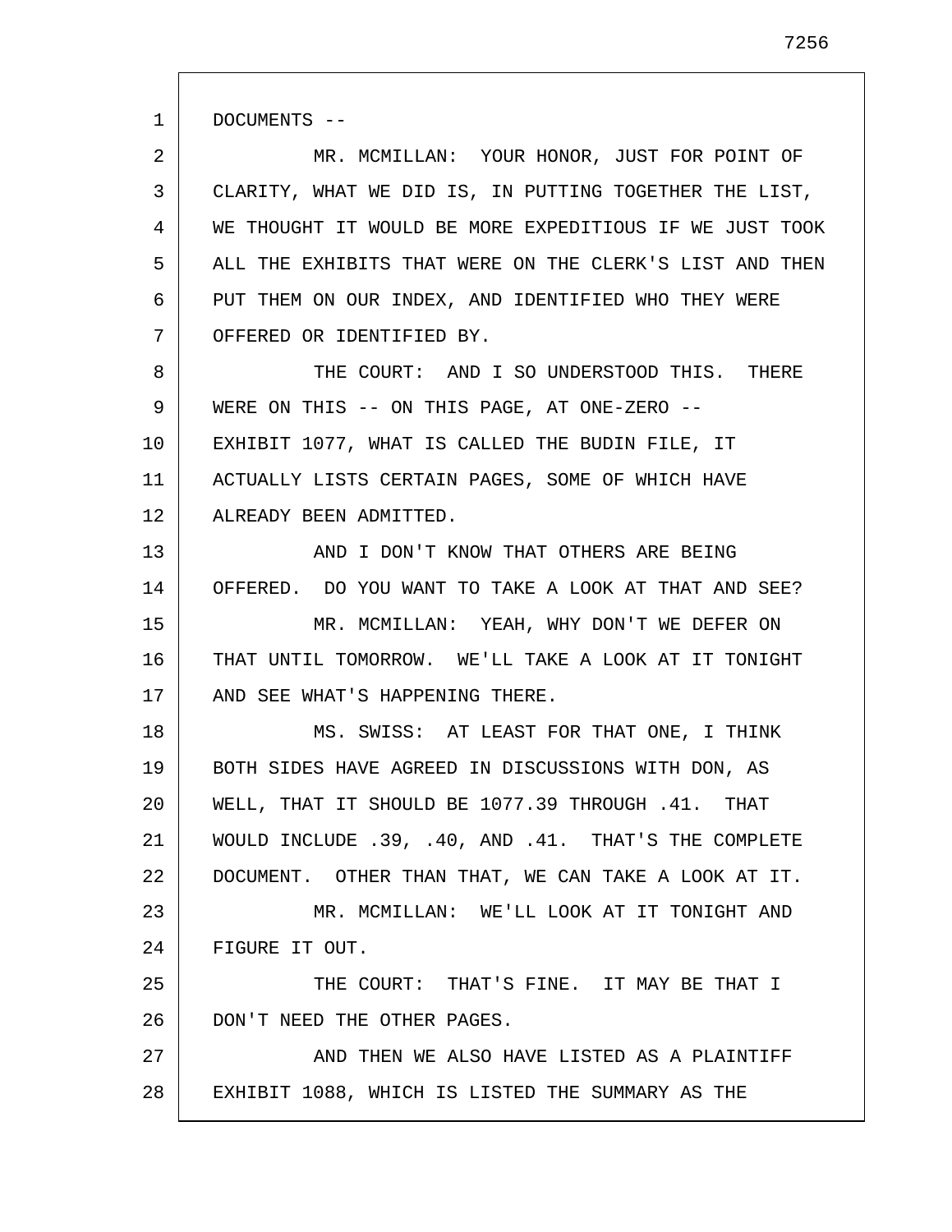1 2 3 4 5 6 7 8 9 10 11 12 13 14 15 16 17 18 19 20 21 22 23 24 25 26 27 28 NORISSA ENNIS EMAILS. BUT IT LISTS CERTAIN PAGES OF THAT EXHIBIT, AND I DON'T -- I DON'T REMEMBER ANYTHING ABOUT HER EMAILS AT THIS TIME. MR. MCMILLAN: I THINK THE NAME OF THE DOCUMENT IS A LITTLE BIT MISLEADING ON THE LIST. IF YOUR HONOR RECALLS, BOTH FROM MS. ENNIS'S TESTIMONY AND FROM, I THINK, MS. DUVAL'S TESTIMONY, THAT PART OF THE REQUIREMENTS FOR MS. ENNIS TO MONITOR THE VISITS, WAS SHE WAS SUPPOSED TO SIT DOWN, OBSERVE AND REPORT WHAT SHE'S SEEING. I THINK HER TESTIMONY WAS THAT SHE DID THAT ON HER BLACKBERRY OR SOME KIND OF TABLET, AND THEN SHE WOULD SEND THOSE REPORTS ON IN EMAIL FORM. THE COURT: RIGHT. AND I DO REMEMBER THAT TESTIMONY. MR. MCMILLAN: IN FACT, I'M SURE THAT THAT'S WHAT THOSE ARE. THE COURT: ALL RIGHT. YOU WANT TO TAKE A LOOK AT THOSE TOO? MR. MCMILLAN: YEAH. I'LL LOOK AT THOSE AGAIN TONIGHT AND MAKE SURE WHAT THEY ARE. THE COURT: HAVE WE DONE AS MUCH AS WE CAN DO TODAY ON THIS? MR. MCMILLAN: I THINK WE HAVE. MR. GUTERRES: I THINK SO, YOUR HONOR. THE COURT: ALL RIGHT. I DO HAVE A TRUE/FALSE EXEMPLAR, WHICH I CAN GIVE BACK TO MR. PRAGER. IN AN ENTIRELY DIFFERENT SUBJECT, THEN, WE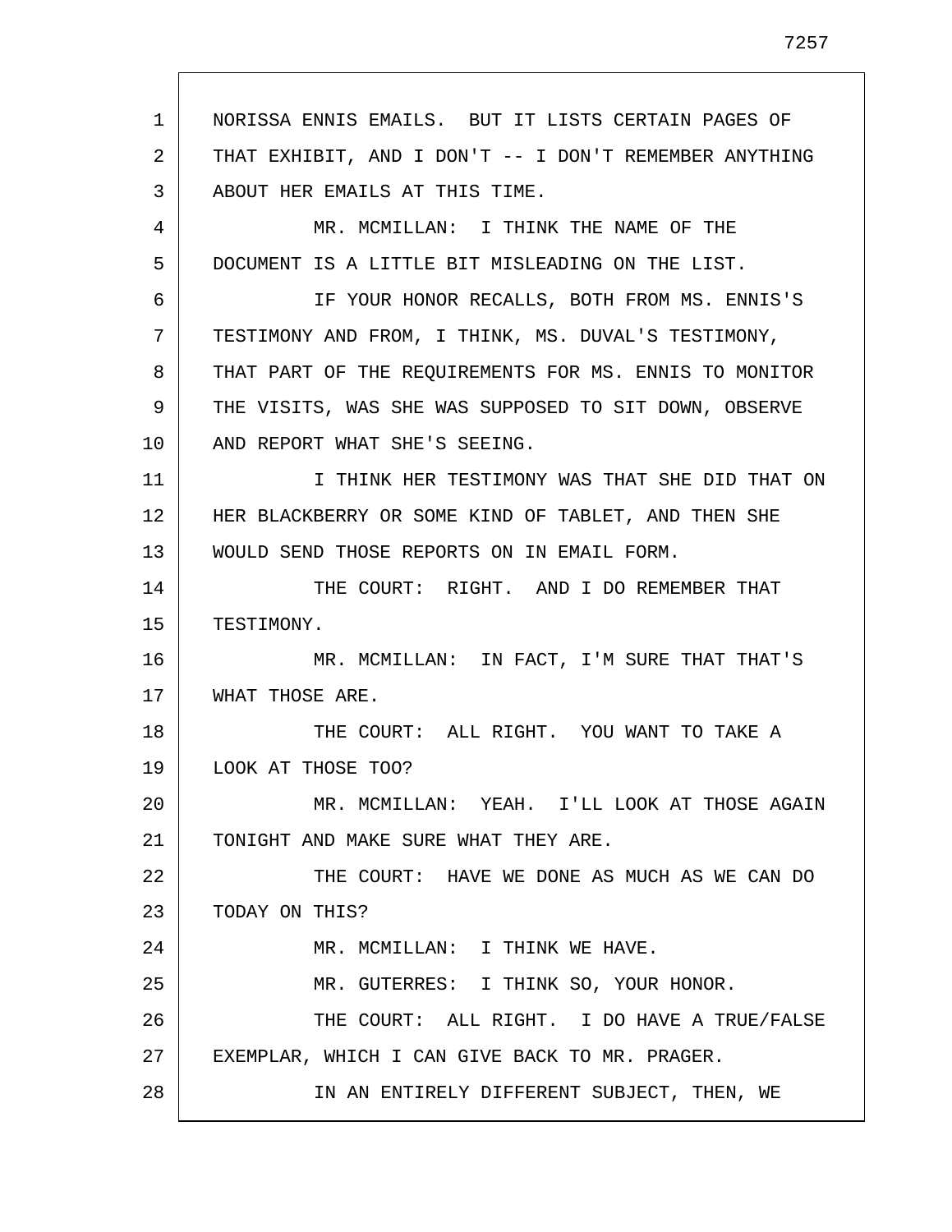| 1  | HAVE A JURY RETURNING AT 9:00 A.M. TOMORROW MORNING.    |
|----|---------------------------------------------------------|
| 2  | I'M WONDERING IF, BEFORE THE JURY GETS HERE, IF WE      |
| 3  | SHOULD ADDRESS AT LEAST PARTS OF THE DEFENDANT'S MOTION |
| 4  | FOR NON-SUIT.                                           |
| 5  | THAT IS, WE DON'T HAVE TO ADDRESS ALL PARTS OF          |
| 6  | IT BECAUSE WE STILL HAVE TO BE LOOKING AT THE           |
| 7  | CHALLENGES TO THE DECEPTION CLAIMS. BUT I THINK WE      |
| 8  | COULD PROBABLY -- I THINK, AS TO THE OTHER ONES, AS TO  |
| 9  | THE FIRST CAUSE OF ACTION FOR THE SEIZURE WITHOUT A     |
| 10 | WARRANT, I THINK THE MOTION IS LIMITED JUST TO BALABAN. |
| 11 | MR. GUTERRES: CORRECT, YOUR HONOR.                      |
| 12 | THE COURT: AND THERE WAS A DEMURRER TO THE              |
| 13 | CLAIM FOR INTENTIONAL INFLICTION AND TO THE TWO         |
| 14 | DIFFERENT CAUSES OF ACTION RELATING TO DISABILITY       |
| 15 | DISCRIMINATION.                                         |
| 16 | AND IT SEEMED TO ME THAT MAYBE TOMORROW                 |
| 17 | MORNING WE COULD ADDRESS THOSE. AND IF POSSIBLE, AND I  |
| 18 | MEAN, I HAVE LOOKED AT THEM, AND WE'LL HAVE SOME        |
| 19 | QUESTIONS, I'LL BE INTERESTED IN HEARING FROM COUNSEL.  |
| 20 | BUT WE COULD OUITE POSSIBLY GET A RULING ON SOME OF     |
| 21 | THOSE SOMETIME TOMORROW.                                |
| 22 | MR. MCMILLAN: THAT MAKES SENSE, YOUR HONOR.             |
| 23 | THE COURT: WHY DON'T WE PLAN ON DOING THAT,             |
| 24 | STARTING AT 8:00 A.M., WHICH WOULD GIVE US AN HOUR      |
| 25 | BEFORE THE JURY GETS HERE.                              |
| 26 | MR. MCMILLAN: JUST SO THAT I'M CLEAR, FOR               |
| 27 | WHAT TO PREPARE FOR, THEN, IN TERMS OF ORAL ARGUMENT    |
| 28 | IS, IF THERE IS ANY, IT WOULD BE JUST THE UNWARRANTED   |
|    |                                                         |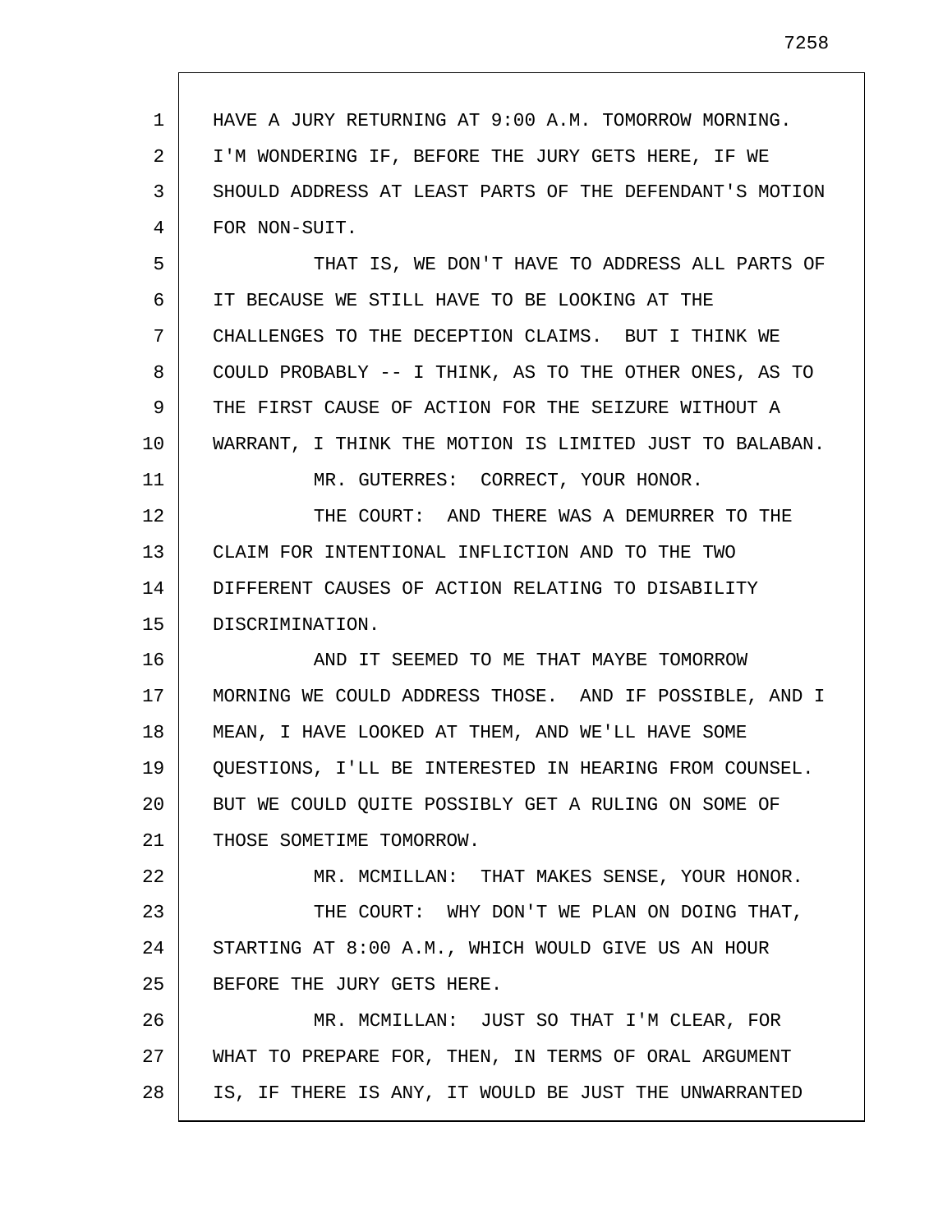1 2 3 4 5 6 7 8 9 10 11 12 13 14 15 16 17 18 19 20 21 22 23 24 25 26 27 28 SEIZURE WITH RESPECT TO BALABAN, AND THEN THE INTENTIONAL INFLICTION OF EMOTIONAL DISTRESS, AS TO MS. SCHEELE, MS. NELSON. AND THEN THE BALANCE WOULD BE THE ADA ISSUES FOR MR. PRAGER -- THE COURT: THAT'S CORRECT. I THINK WE'LL BE TAKING A LOOK AT ALL THAT ARE INCLUDED IN THEIR MOTION EXCEPT THE CLAIMS ARISING OUT OF JUDICIAL INFORMATION. WILL THAT WORK? MR. GUTERRES: YES, YOUR HONOR. MR. MCMILLAN: THANK YOU, YOUR HONOR. MS. CHUNG: YOUR HONOR, IF I MAY. I'VE UPDATED THAT SUMMARY LIST WITH THE ARGUMENTS ON PLAINTIFF'S SIDE AND EXCULPATORY AND/OR FALSE INFORMATION ON THE LEFT -- THE COURT: DO YOU WANT TO FILE THAT WITH THE CLERK? AND I'LL HAVE READ THAT. MS. CHUNG: IT'S SHORT. THE COURT: ALL RIGHT. SO I'LL HAVE READ THIS BY THE TIME I SEE YOU NEXT, AND WE'LL SEE WHAT FURTHER DISCUSSION WE MIGHT HAVE. I DON'T THINK IT WILL BE A FULL ARGUMENT, BUT TOMORROW, WE MIGHT HAVE TIME TO ADDRESS THIS TO SOME EXTENT. WE'LL CERTAINLY TAKE A LOOK AT THE OTHER BASES FOR THE MOTION FOR NON-SUIT. MR. PRAGER: BEFORE WE LEAVE TODAY, SHOULD WE DISCUSS THURSDAY OR FRIDAY FOR THE DAY OFF -- THE COURT: YES. MR. GUTERRES: YOUR HONOR, OBVIOUSLY, GIVEN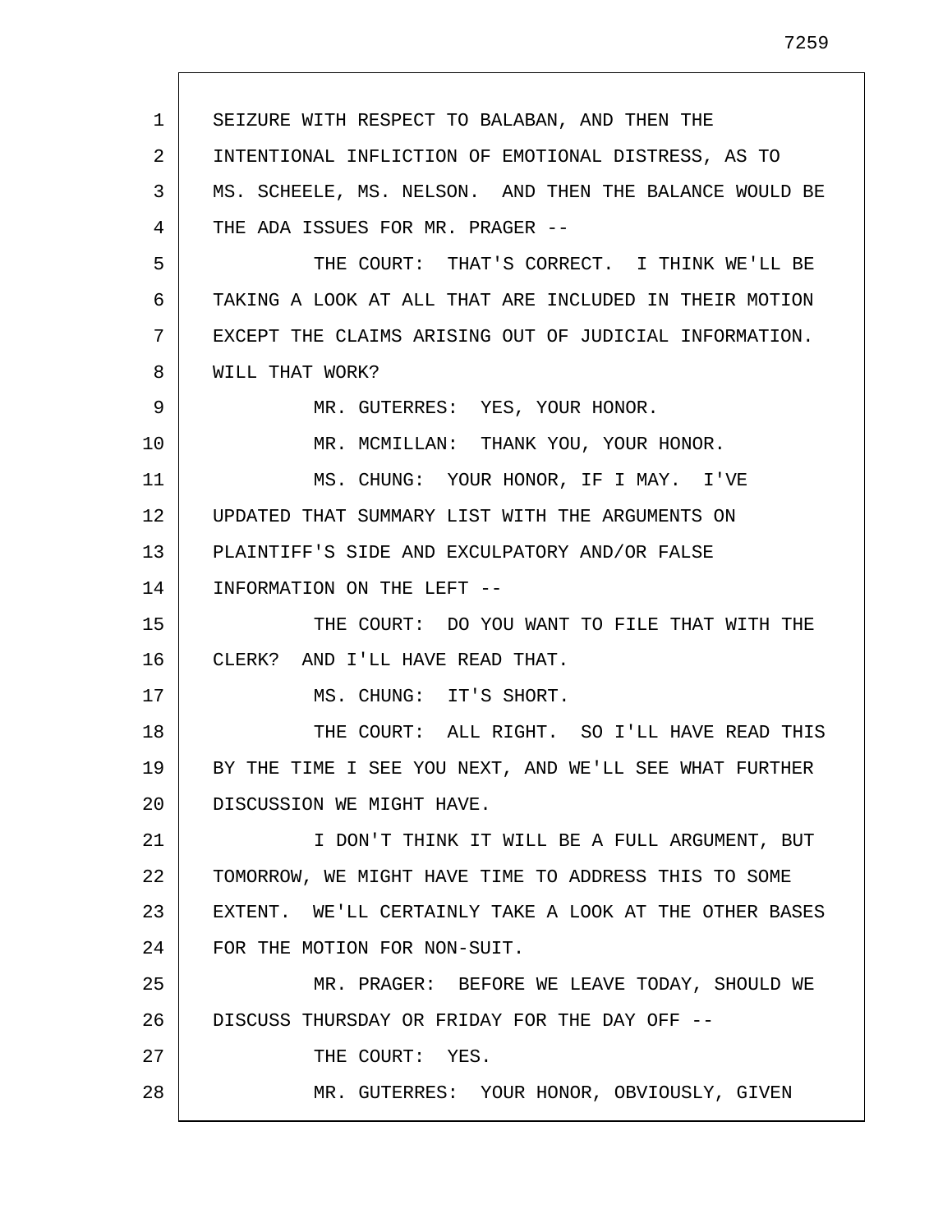| 1  | THE NEWS FROM THE COURT, THURSDAY WOULD PROBABLY BE THE |
|----|---------------------------------------------------------|
| 2  | BETTER DAY TO TRY TO CONSIDER AS A DARK DAY. THE ONLY   |
| 3  | ISSUE THAT I HAVE IS I'M -- I KNOW THAT MAYBE SOME OF   |
| 4  | MY WITNESSES MIGHT ONLY BE AVAILABLE ON THURSDAY.       |
| 5  | THE COURT: LET'S SEE IF YOU CAN FIND OUT.               |
| 6  | MR. GUTERRES: YES, THAT'S WHAT I'M TRYING TO            |
| 7  | DO.                                                     |
| 8  | THE COURT: THAT'D BE A GOOD IDEA. YOU KNOW,             |
| 9  | WE CAN WORK AROUND THE EXERCISE AND, IN FACT, DEANNA    |
| 10 | MIGHT PREFER THAT WE DIDN'T HAVE ANY JURORS HERE. PART  |
| 11 | OF HER RESPONSIBILITIES, WHEN WE GET AN EMERGENCY       |
| 12 | ALARM, HER FIRST DUTY IS TO TAKE CARE OF THOSE JURORS.  |
| 13 | I'M HAPPY TO DO IT, I MENTIONED THAT, BUT I             |
| 14 | DON'T THINK IT'S THAT BIG A DETERRENT. AND I THINK,     |
| 15 | OVERALL, IF THERE'S GOING TO BE A DAY OFF, I THINK THE  |
| 16 | JURORS WOULD PROBABLY HAVE A FRIDAY RATHER THAN A       |
| 17 | THURSDAY.                                               |
| 18 | SO MAYBE THE BEST THING WOULD BE THAT WE WOULD          |
| 19 | TENTATIVELY AGREE THAT FRIDAY WOULD BE THE DAY OFF.     |
| 20 | DOES THAT WORK, MR. MCMILLAN, OR NOT?                   |
| 21 | MR. MCMILLAN: EITHER WAY IS FINE WITH US.               |
| 22 | OUR ONLY ISSUE WAS, YOU KNOW, IF IT TAKES AN HOUR OUT   |
| 23 | OF THE DAY TO DEAL WITH THE EARTHOUAKE DRILL, I WOULD   |
| 24 | RATHER IT BE AN HOUR OUT OF A DAY WHEN, YOU KNOW, WHEN  |
| 25 | THE JURY'S NOT HERE, BECAUSE THEN WE DON'T LOSE THAT    |
| 26 | FULL DAY WITH THE JURY.                                 |
| 27 | IF WE TAKE OFF FRIDAY, I KNOW THE JURY MAY              |
| 28 | PREFER IT BECAUSE THEY GET A LONG WEEKEND.<br>AND       |
|    |                                                         |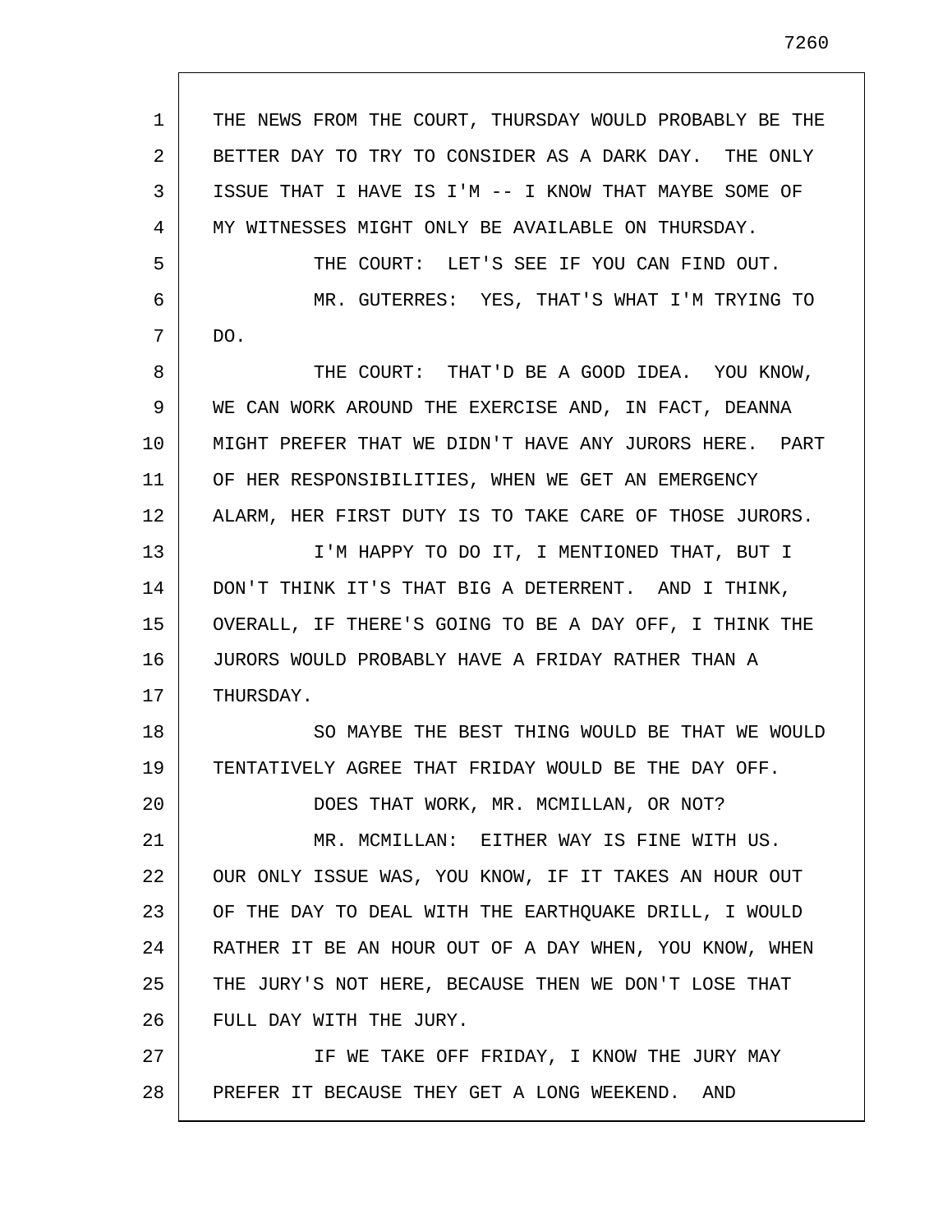1 2 3 FRANKLY, FROM MY PERSPECTIVE, THAT MIGHT BE BETTER FOR US TOO BECAUSE WE GET A LITTLE BREAK. IT'S BEEN PRETTY HIGH-INTENSITY THE LAST SEVERAL WEEKS.

4 5 6 7 8 BUT MY CONCERN IS MAKING THE MOST PRODUCTIVE USE OF THE BIGGEST BLOCK OF TIME THAT WE HAVE WITH THE JURY. SO I WOULD HAVE A LITTLE BIT OF A CONCERN ABOUT FRIDAY VERSUS THURSDAY. BUT I -- YOU KNOW, I DEFER TO EVERYBODY ELSE. WHATEVER WORKS FOR EVERYBODY ELSE.

9 10 11 12 13 THE COURT: WHY DON'T WE TALK IN THE MORNING AFTER MR. GUTERRES HAS HAD A CHANCE TO VERIFY THE AVAILABILITY OF HIS WITNESSES, BECAUSE THAT WILL CERTAINLY BE INSTRUCTIVE TO US. SO WE'LL DECIDE -- WE'LL HAVE THAT DISCUSSION IN THE MORNING.

14 15 16 17 18 19 AND INCIDENTALLY, I DID GET A MESSAGE EARLIER TODAY THROUGH DEANNA, FROM JUROR NUMBER FOUR, MS. HARO, WHO HAD, PREVIOUSLY DURING THE TRIAL, SENT THE MESSAGE THAT THERE WERE A COUPLE OF DAYS, I FORGET THE EXACT DAYS, I THINK IT WAS OCTOBER 26TH AND 27TH, THAT SHE WANTED TO BE GONE.

20 21 22 IN LIGHT OF MY TELLING THEM LAST WEEK THAT THE TRIAL WOULD GO INTO NEXT WEEK, SHE WAS CONCERNED ABOUT HOW THAT MIGHT AFFECT HER.

23 24 25 SO I WILL ADDRESS THAT WITH HER TOMORROW AS WELL, AFTER WE HAVE HAD OUR OWN DISCUSSIONS AND BEFORE THE JURY.

26 27 28 MR. GUTERRES: WHAT DATES WERE THOSE, YOUR HONOR? THE COURT: I'M NOT -- SPEAKING FROM MEMORY, I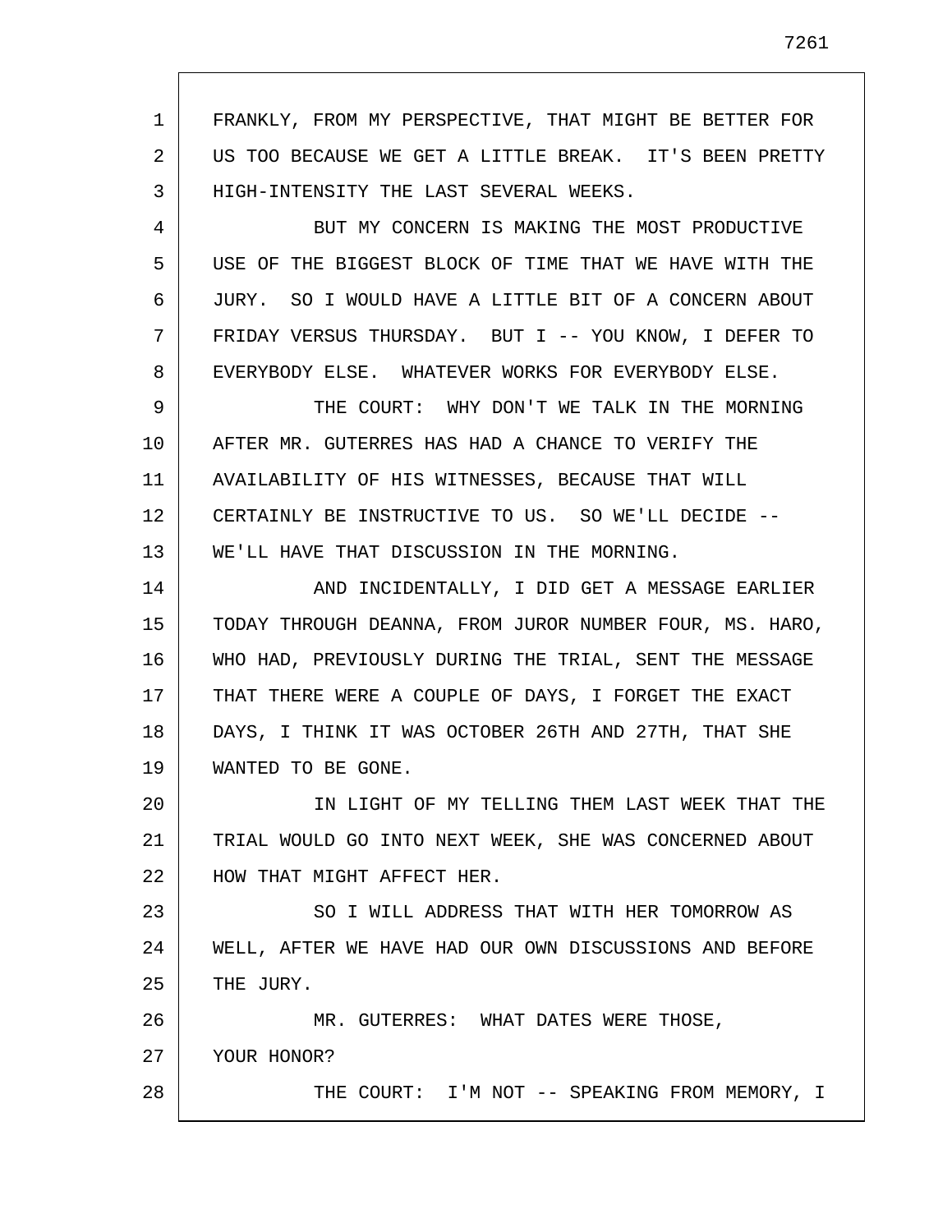1 2 3 4 5 6 7 8 9 10 11 12 13 14 15 16 17 18 19 20 21 22 23 24 25 26 27 28 REMEMBER IT AS BEING OCTOBER 26TH AND 27TH THAT SHE WANTED TO BE GONE. THE CLERK: IT'S THE 27TH AND THE 28TH. THE COURT: THAT'D BE THURSDAY AND FRIDAY. AND THE 28TH WAS THE DAY THAT ALTERNATE JUROR KMET NEEDED TO GO ON THE PRE-PLANNED TRIP. I DON'T HAVE AN ANSWER FOR THEM YET. SO PROBABLY WE'LL WAIT AND SEE HOW IT GOES. BUT THERE'S STILL GOING TO BE OTHER DAYS BESIDES THE ONE THIS WEEK BECAUSE THERE'S STILL GOING TO BE -- WE'LL CERTAINLY BE ABLE TO DO, PROBABLY, MORE OF THE EXHIBITS. FORTUNATELY, WE'RE GETTING DOWN TO A CONSIDERABLY LESSER NUMBER. THEY'RE MORE MANAGEABLE. BUT WE'RE ALSO GOING TO HAVE TO HAVE TIME FOR THE FULL ARGUMENT ON THE MOTION FOR A NEW TRIAL. THE HEARING THAT I BELIEVE THAT I NEED TO CONDUCT, WILL NEED TO BE DONE. AND THEN, WHATEVER THE OUTCOME IS AFTER THAT, WE'LL HAVE TO BE, THEN, LOOKING WITH PURPOSE AT THE VERDICT FORM. BECAUSE BY THEN, WE SHOULD KNOW -- WE WILL KNOW WHAT CLAIMS ARE IN. AND IF SO, WHATEVER THEY ARE, WE'RE GOING TO HAVE TO WORK ON THE WORDING, SPECIFIC WORDING, AND THE ELEMENTS OF ALL THOSE CLAIMS. AND I'VE BEEN DOING SOME WORK ON IT AS WELL. NOT IN ANTICIPATION OF ANY RULING, JUST TAKING IT AS, PRESENTLY, FOR ALL OF THE CLAIMS THAT HAVE BEEN MADE. SO THERE'S GOING TO BE SOME OTHER DAYS OFF.